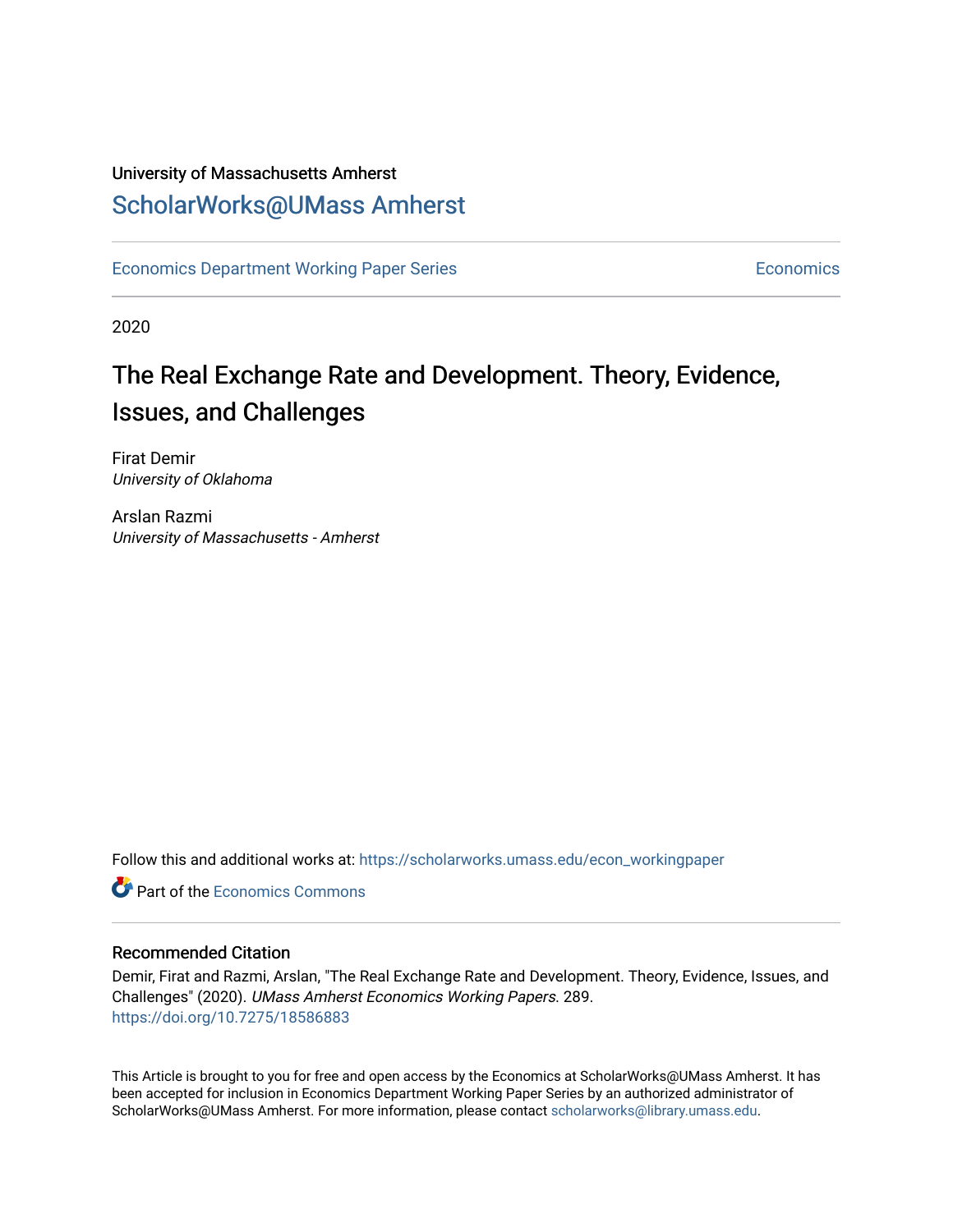## **The Real Exchange Rate and Development**

**Theory, Evidence, Issues, and Challenges[1](#page-1-0)**

Firat Demir

## Department of Economics

University of Oklahoma

Norman, Oklahoma, USA 73072

E-mail: fdemir@ou.edu

Arslan Razmi[2](#page-1-1)

Department of Economics

University of Massachusetts at Amherst

313 Crotty Hall, Amherst, USA 01003

Email: arazmi@econs.umass.edu

<span id="page-1-0"></span><sup>&</sup>lt;sup>1</sup> Acknowledgments: We thank Salimeh Abedini Birang for excellent research assistance. For financial support, Firat Demir thanks University of Oklahoma Senior Faculty Summer Fellowship.

<span id="page-1-1"></span><sup>2</sup> Corresponding author.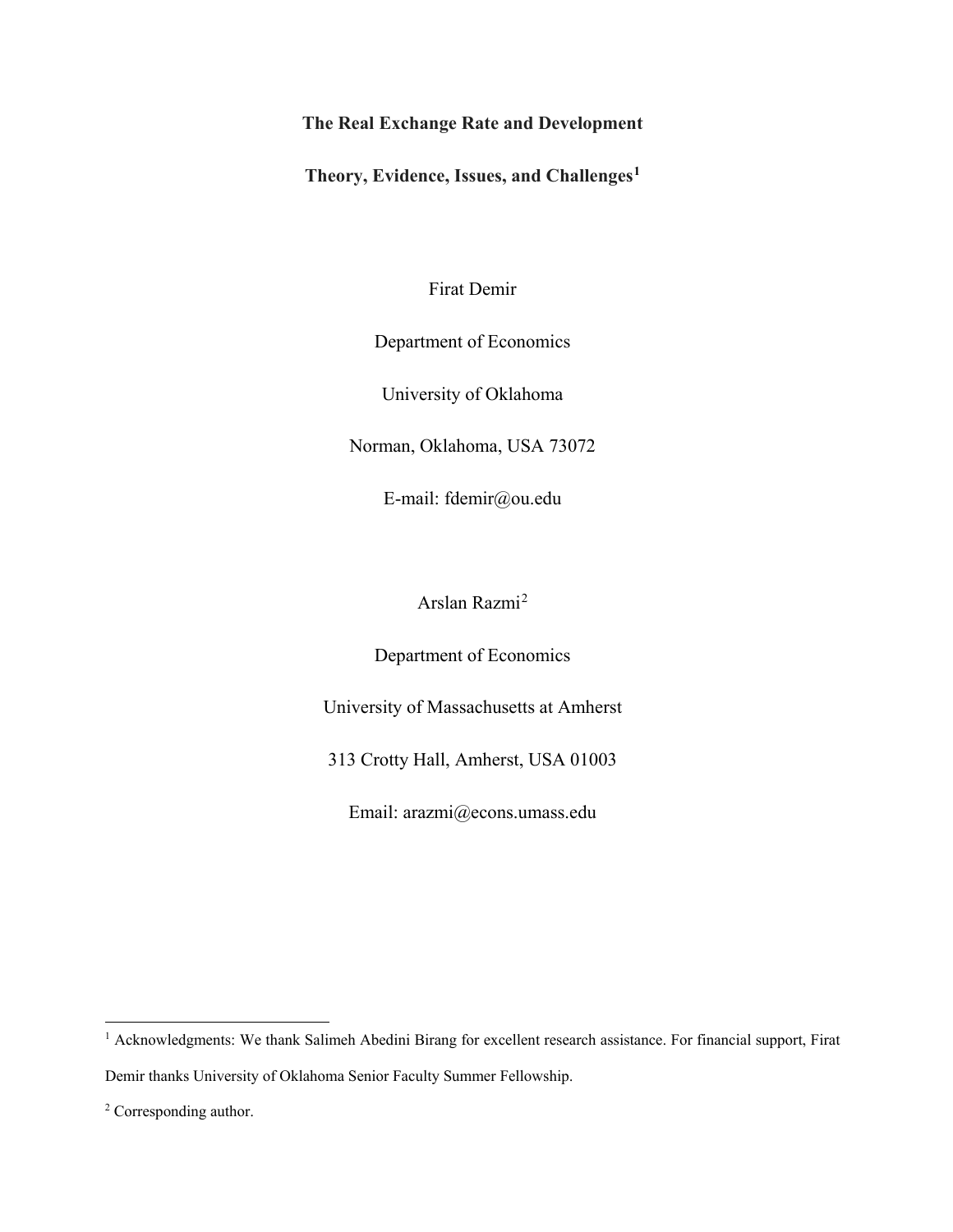## **The Real Exchange Rate, Economic Development, and Structural Change:**

**An Overview of Existing Literature**

#### **Abstract**

This paper surveys the theoretical and empirical literature on the effects of the real exchange rate (RER) on international trade, economic development and growth. We summarize the main conceptual issues, discuss the relevance of the RER as an instrument of development policy, provide an overview of the macroeconomic and microeconomic mechanisms that link the RER to trade and long run growth and development, analyze the challenges – especially the disconnect between theory and data -- that often arise in empirical applications, and present new avenues for future research. In the process, we present some updated estimates and illustrative figures. The mechanisms through which the RER influences long-run growth and structural change outcomes remains a promising area of research and the relevance of individual channels in different contexts deserves much more careful investigation. Greater data availability should help fill some of these gaps in our understanding.

Keywords: Real exchange rate, Economic development, Structural change, Economic growth, International trade

JEL Codes: F31, F43, E2, O11, O24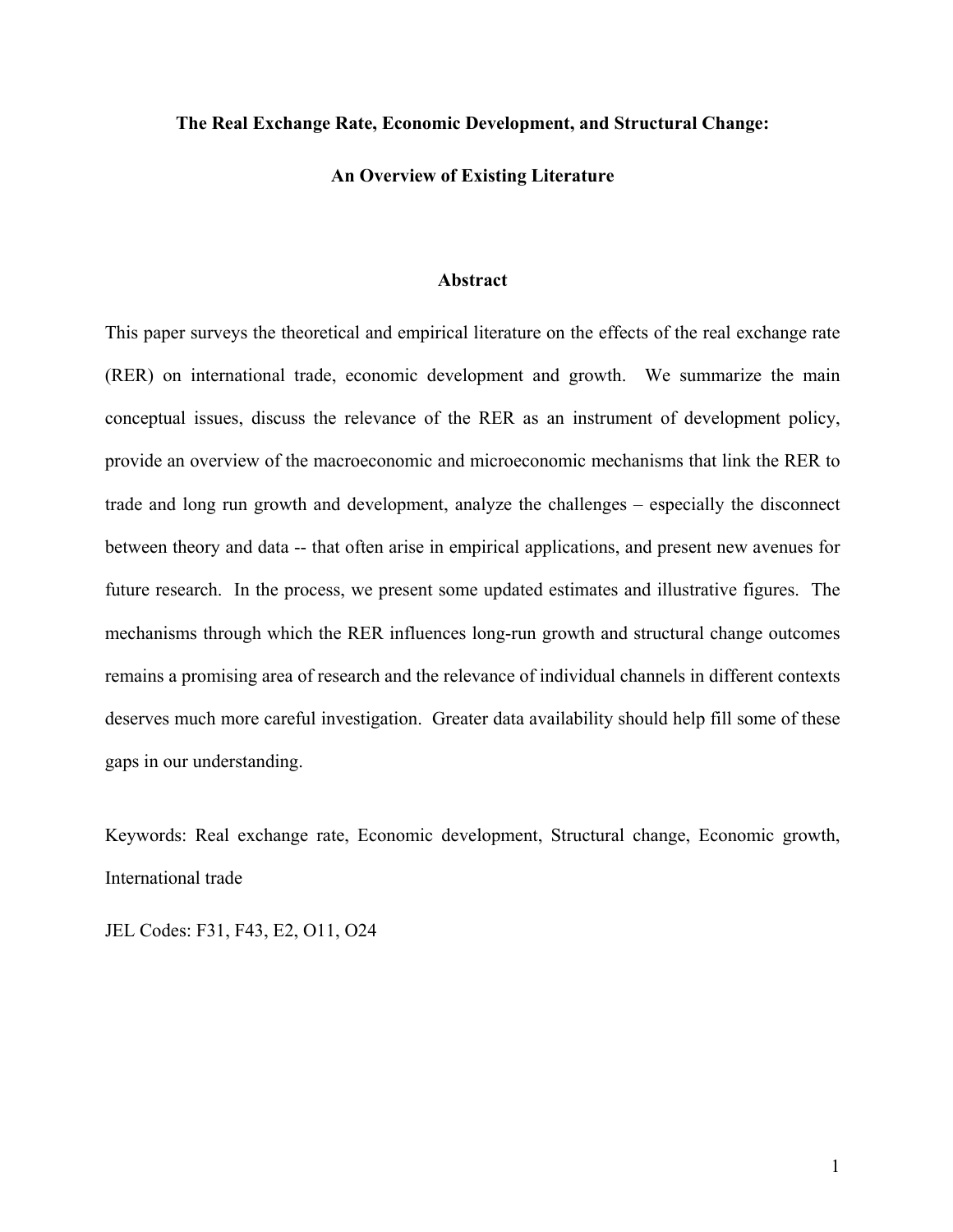## **1. Introduction**

The real exchange rate  $(RER)$  is one of the most – if not the most -- important relative price at the macroeconomic level. Studying the link between the level of the real exchange rate and longerterm development issues had, however, fallen out of fashion for a few decades until a recent revival. The main aim of this paper is to provide a broad survey of this recent body of literature, reconcile it with the earlier research, and provide an overview of the issues and challenges involved.

The two main channels through which the RER affects incomes, growth and development are the (short-run) Keynesian macroeconomic aggregate demand and trade channels and the (longrun) development channel. The first of these channels is also the most obvious one as the price of a country's currency is a major factor determining its international competitiveness. Although first formalized by David Hume, the emergence of research on this link between exchange rate movements and trade dates back earlier to the Mercantilists, and continues through to the Gold Standard and the ensuing Bretton Woods years, which were marked by debates centered around issues such as elasticity optimism/pessimism, the effect of secular trends in terms of trade on economic development, and the role of the exchange rate in maintaining internal and external balances. The second channel works through structural change caused by both demand and supply side factors in the form of employment and output shifts toward higher productivity and increasing return sectors, learning-by-doing, profitability, saving, and investment changes, information-related market failures, and other externalities. While the role of exchange rate policy in affecting longerrun development received some attention in the post WWII Bretton Woods years, consistent with the overall spirit of the era, most analysis was skeptical of the idea. Furthermore, contrary to more recent research, many policy makers promoted selective overvaluation, rather than undervaluation, in order to bring down the costs of imported inputs. Thus, although the importance of the RER as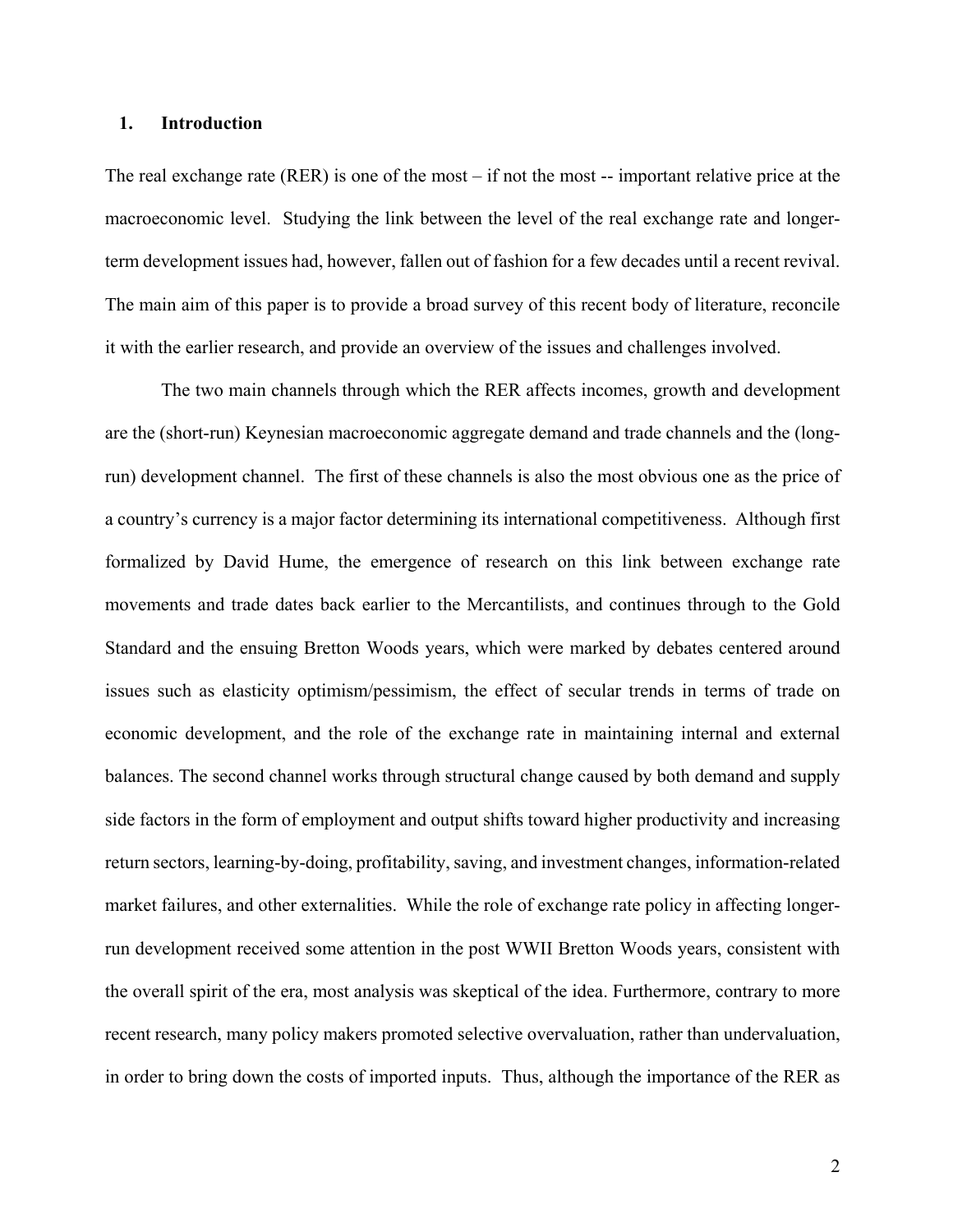a development policy tool was recognized, its use was justified often on grounds other than competitiveness or export sector profitability. Moreover, empirical studies that were based on limited data from that period yielded conflicting results that were justifiably criticized in a classic paper by Orcutt (1950).

Most macroeconomics and development literature during the trade and financial liberalization period of the 1980s also tended to ignore the role of exchange rate as a development policy tool. In most growth literature, for example, the level of the RER is not of first order importance at all.<sup>[3](#page-4-0)</sup> This is in spite of the work on the East Asian development experience by scholars such as Amsden (1989) and Wade (1990) who noted the importance of exchange rate policy for policy makers in South Korea and Taiwan, two of the Asian growth miracles. The picture has changed, however, in recent years, and the role of the RER in influencing output growth and development is now at the center of much debate. Subsequent studies, both theoretical and empirical, have mostly provided support for the use of RER undervaluation as an effective developmentalist policy with noticeable effects on both the level of economic activity and long run economic growth. The effect is also shown to be the opposite for RER overvaluations, which are found to slow down growth, particularly in developing countries. This literature has also evolved over the years. While the earlier literature was mostly focused on aggregate country level analysis, more recent work has frequently involved firm and product level studies, highlighting the importance of the trading environment, productivity, product quality and variety, technology and skill intensity, and income levels of importers and exporters in shaping the effects of exchange rate.

<span id="page-4-0"></span> $3$  In Barro and Sala-i-Martin (2004) the exchange rate appears only on three occasions, all related to growth regressions but not in any of the growth models or policy discussions.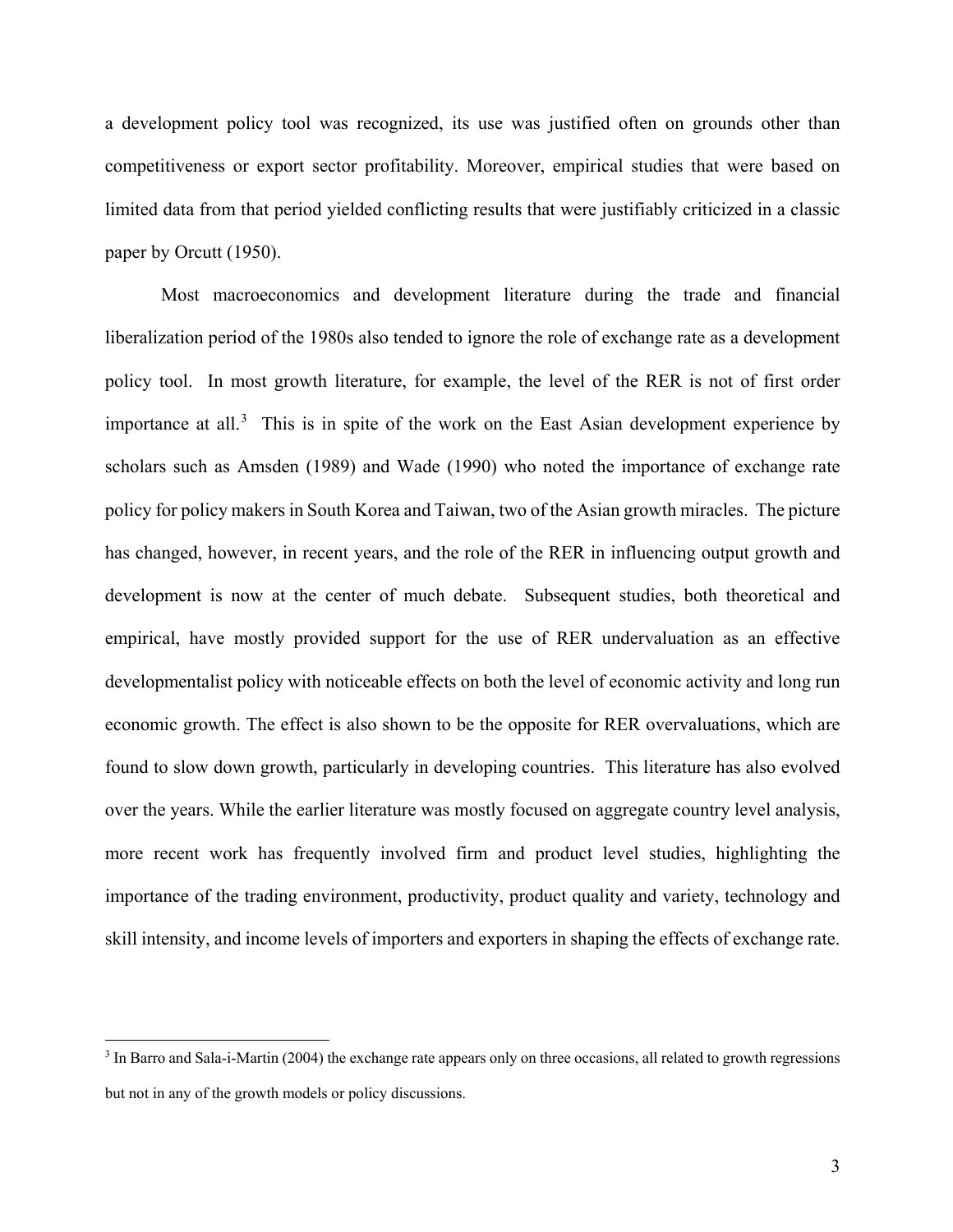This paper attempts to provide a broad survey of the literature on the RER as an instrument of development policy. The focus is on long-run development issues. We discuss the conceptual issues, summarize major approaches taken to measuring the RER, explore the theoretical channels linking exchange rate policy to development, provide an overview of the empirical literature, and highlight some of the complications that arise when exposing theory to data.

Several qualifications are in order. First, we are concerned with the level and not the volatility or uncertainty of the RER. Second, we do not cover the large literature that attempts to address exchange rate determination or the pros and cons of different exchange rate regimes. Third, given our focus on development, we ignore short-run fiscal and monetary policy issues. Fourth, due to space limitations we do not fully discuss the effects of methodological diversity on empirical analysis of the RER and development, including the estimation methods.

The rest of this paper is organized as follows. Section 2 discusses whether the RER is a policy variable that can be managed. Section 3 summarizes RER measures used in the literature and their relative strengths and weaknesses. Section 4 surveys the theoretical channels that link RER to growth, development, and structural change. The penultimate section provides an overview of related empirical literature, presents some new estimates, and reports the relevant findings. Finally, the concluding section summarizes the lessons learnt and supplements the previous sections in suggesting avenues for future research.

## **2. Is the Real Exchange Rate a Policy Variable?**

Before examining various effects of exchange rate movements on economic activity, we need to address the questions of whether the RER is actually a policy variable and, if so, to what extent policy can influence it in the desired direction. Traditionally the literature understated the role of policy in managing the exchange rate over extended periods of time, especially in the presence of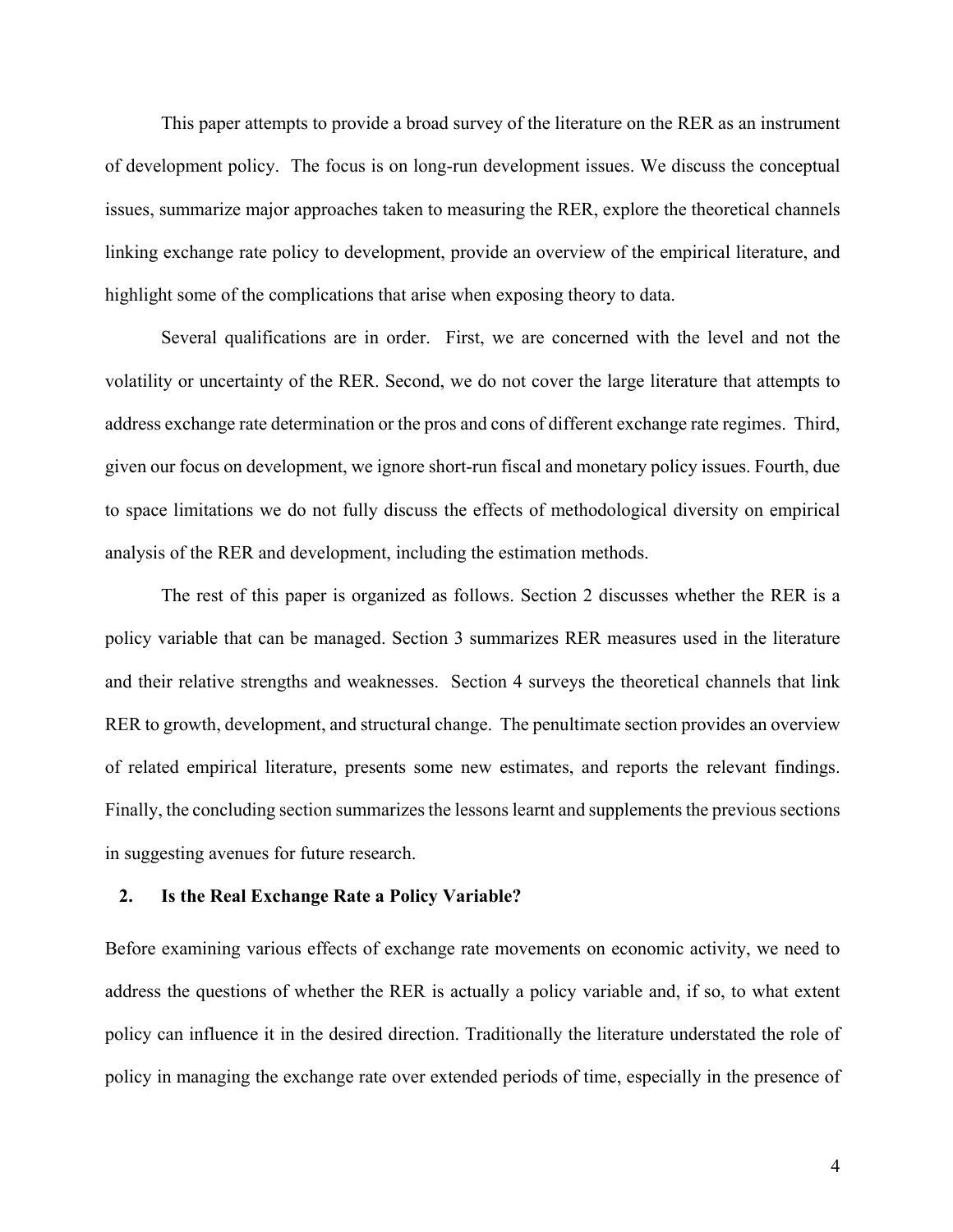international capital mobility. A body of research going back to Mussa (1986) shows, however, that the RER tracks the nominal exchange rate rather closely, which suggests that targeting the latter may effectively target the former as well, at least in the short- and medium-run. This is not surprising in the presence of nominal rigidities. Policy can influence the path of the nominal exchange rate through fiscal or monetary policy. The former acts by affecting both the volume and composition of aggregate expenditure, given that government spending is typically biased towards non-traded goods relative to private spending. Monetary policy, on the other hand, is seen to act through three main channels; the portfolio channel, the signaling channel, and by altering the proportion of "chartists" versus "fundamentalists" in the foreign exchange market.

Do policy makers actually make use of the instruments at hand to influence the RER? Calvo and Reinhart (2002), coined the term "fear of floating" after showing that, in the aftermath of the Asian crises in 1997-98, developing countries have systematically intervened in the foreign exchange market to manage the behavior of exchange rates. Furthermore, Levy-Yeyati et al. (2013) convincingly show that sterilized interventions that aim to maintain competitive exchange rates or to avoid overvaluation do affect the RER in the short- and medium term. Given the RER behavior noted by Mussa (1986), this has implications for the influence of policy on RER.

It may, of course, be easier to target a RER level under certain conditions compared to others (Kaldor, 1971). As Frenkel and Rapetti (2014) point out, the key is that the constraint for sterilized interventions changes from foreign exchange reserves in the case of external deficits to domestically issued sterilization bonds in the case of surpluses. The former constraint places an obvious finite limit as reserves cannot be negative. However, in the latter case the constraint may often be milder and depends on the depth of domestic financial markets, the credibility of monetary institutions, the level of public debt, etc. Insofar as an undervalued RER is associated with current account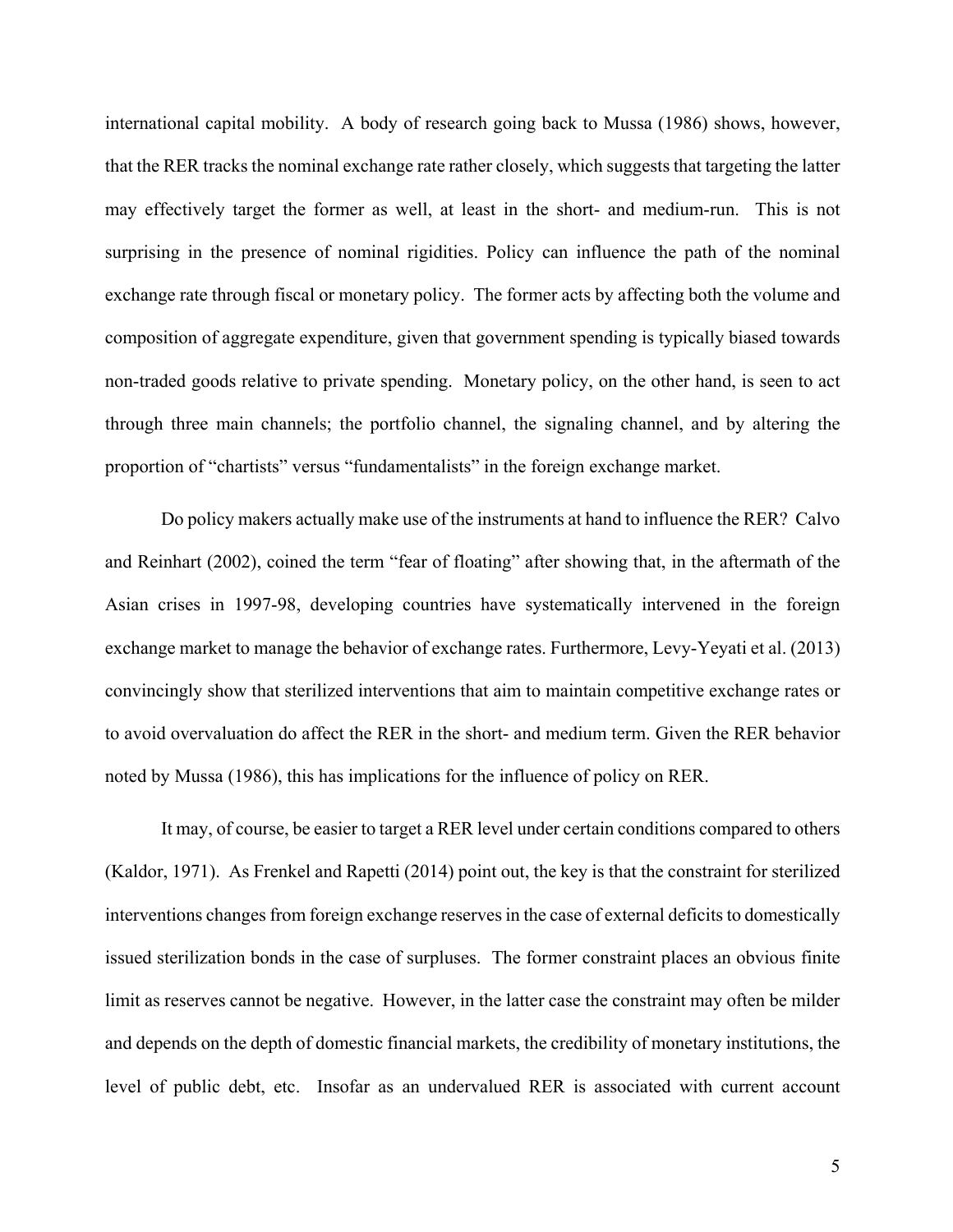surpluses, the open economy trilemma may be negotiable for longer in the latter case. China, with its successful history of undervaluation and sterilized interventions provides an illustration.

While it is not the main focus of this paper, one may also think about whether exchange rate policy is a substitute or a complement to other interventionist tools such as monetary, fiscal and trade policies (Kaldor, 1971; Guzman et al., 2018). Fiscal expansion, for example, can help investment recover in times of aggregate demand shortage. As discussed earlier, however, if the goal is to shift resources in favor of the tradable sector, then fiscal expansion may undermine this objective through both income and substitution effects. Moreover, the effect on the trade balance is also likely to be negative. Monetary policy generates its own tradeoffs. While sustained RER manipulation would require complementary monetary policies, the use of such policies alone could raise time inconsistency and inflation control issues that eventually undermine long-run growth.

Why use RER rather than other available policy instruments? Real undervaluation works as an export subsidy and an import tariff. Given that trade liberalization since the 1980s and evolving WTO rules have narrowed the scope for direct trade interventions through tariffs, quotas and export subsidies, the RER can be used as an alternative to such interventions (Rodrik, 2008). An advantage of using policies such as tariffs or direct subsidies is that these directly affect the targeted sectors. This also acts as a disadvantage, however, once we consider the political economy dimension since the winners are smaller subsets within the economy. RER policy, on the other hand, shifts relative prices in favor of the tradable sector as a whole, which helps ameliorate fissures and regulatory arbitrage between industries. It may not be feasible or desirable to tackle individual problems such as availability of electricity, transportation infrastructure, and corruption one at a time, and the RER can be used as an alternative mechanism to uniformly subsidize industrial sectors.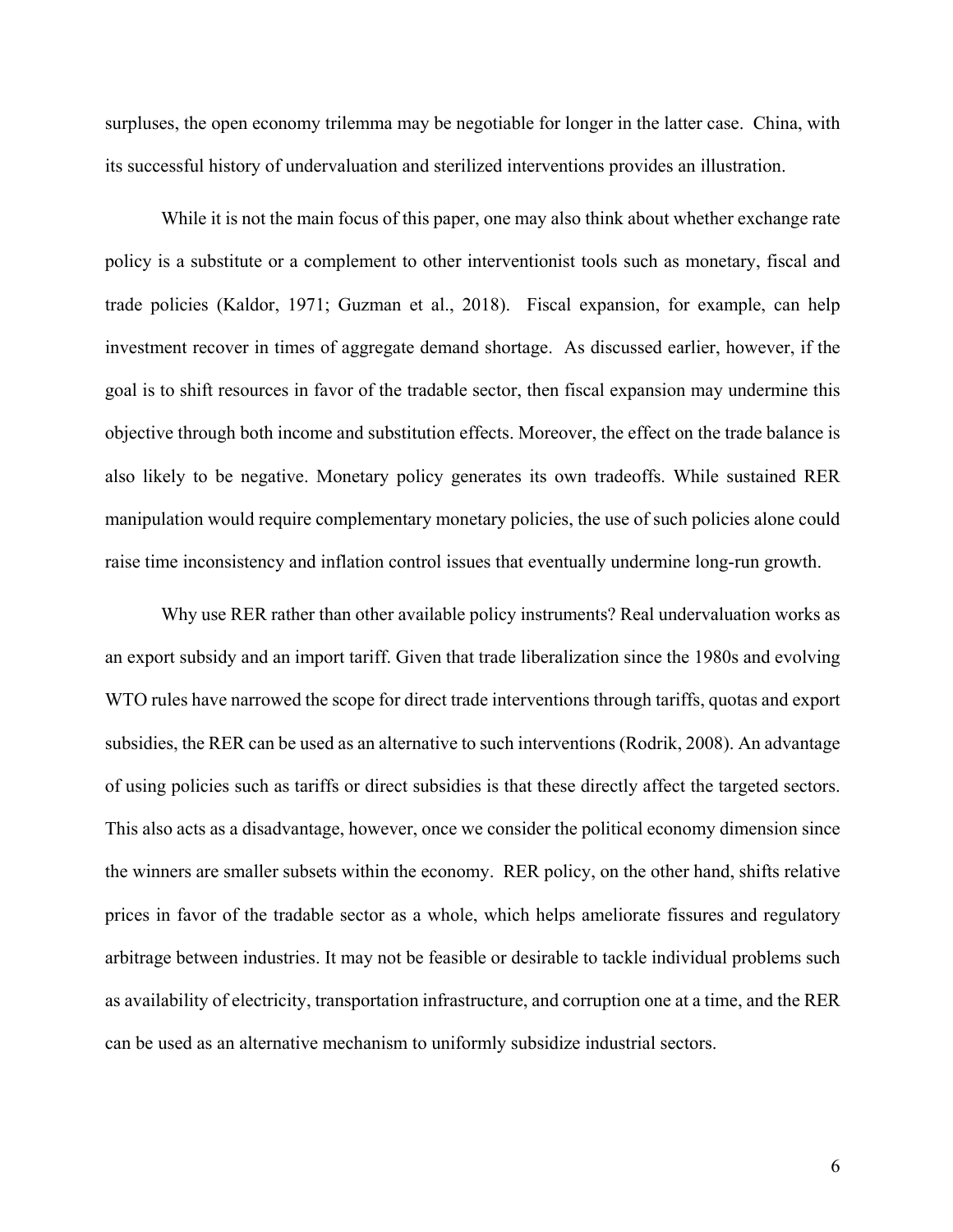To encapsulate, even if one accepts the efficacy of the RER as an effective tool for structural change and growth, such a policy does not work in a vacuum, and has to be supplemented by the appropriate monetary, fiscal, and trade policies to address conflicting objectives (Kaldor, 1971; Rapetti, 2013; Guzman et al., 2018).

## **3. Exchange Rate Measurement: Which Exchange Rate?**

The choice of the right exchange rate to use while analyzing international trade and development is not a straightforward one. Since we are interested in long-run development issues, one question is how to define the long-run RER? Another is how to empirically implement the conceptual definition? Yet another is what variables to use to estimate the long-run level and misalignment? In this section we briefly discuss various factors that determine the type of exchange rate that is chosen in the literature, beginning with a review of the conceptual issues and then turning to the even messier side of applied analysis with measurement challenges.

## **3.1. Conceptual issues: Specialized vs dependent economy models**

The definition of the relevant RER depends, among other factors, on the structure of the economy, its size in international markets, and the structure of its trade. The simplest and most widely used definition compares an aggregated measure of the price level of domestic goods to that of international goods. Suppose that the home country and the rest of the world each produce one good that is tradable, and the two goods are imperfect substitutes. Additionally, both countries set prices in their domestic currencies and have infinite price elasticity of export supplies so that they can change exports in response to demand at given price levels. These are assumptions that most likely apply to large economies that produce differentiated goods and where the producers are operating at less than full capacity. Suppose also that producers set the same prices for their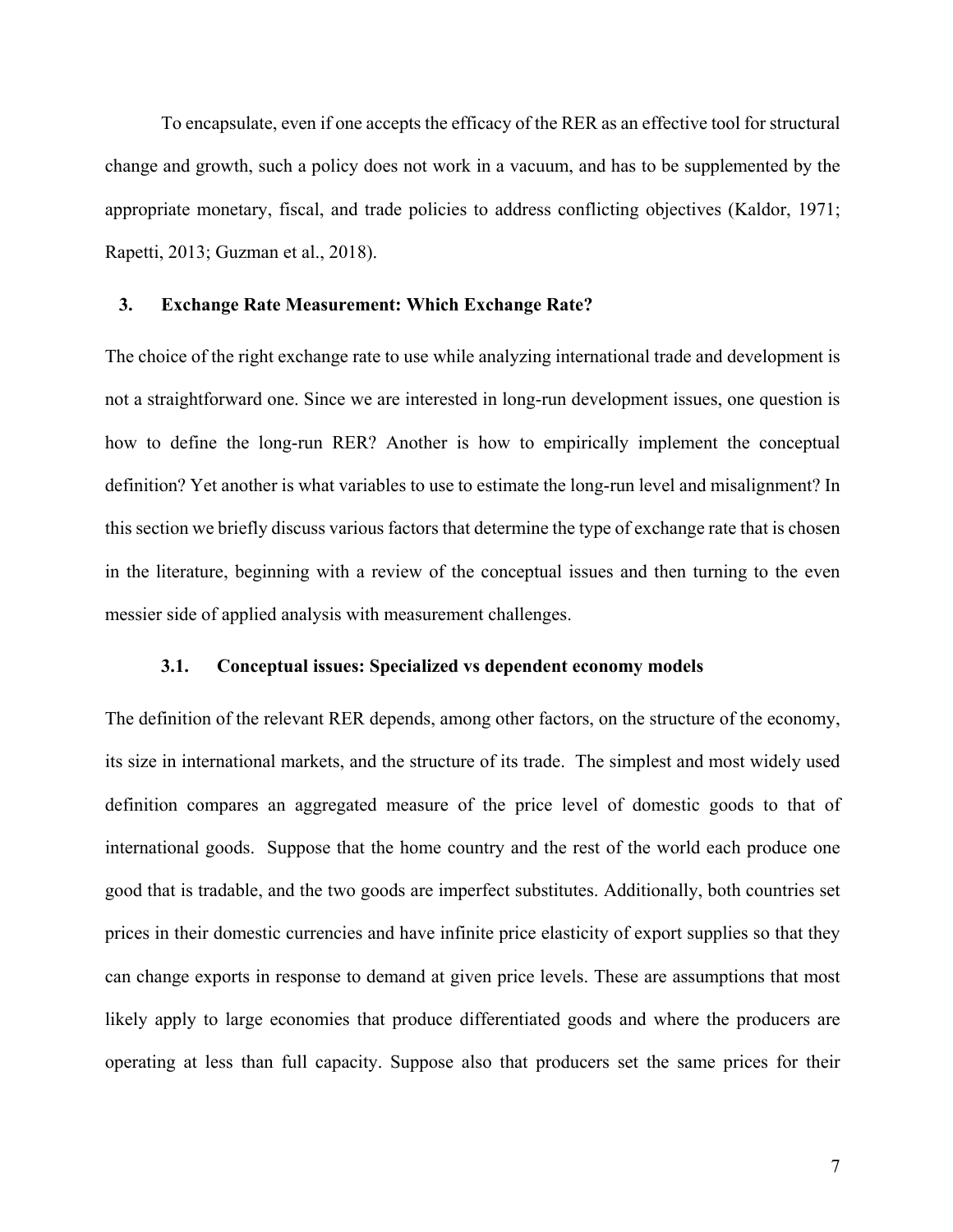respective goods (*P* and *P\**, respectively) in domestic and international markets. Then, the external RER (*RERext*) is defined as follows:

$$
RER_{ext} = eP^*/P \tag{1}
$$

where *e* is the nominal exchange rate (the price of foreign currency in terms of domestic currency).

Sometimes, especially while analyzing primary commodity exporters or when implementing trade-related empirical exercises, the RER is defined as the terms of trade (*RERtot*). If *PX* and *PM* represent aggregate export and import prices, respectively, then we get:

$$
RER_{tot} = ePx/P_M
$$
 (2)

Economies in the real world produce and consume both tradable and non-tradable goods, and aggregate price indexes are weighted averages of the prices of both kinds of goods. Consider a domestic economy and a foreign one, each producing a tradable good and a non-tradable one. Suppose  $\alpha(\alpha^*)$  is the weight assigned to tradable goods while specifying an aggregate price index for the home (foreign) country. Then, using a Cobb-Douglas specification, we get the internal RER:

$$
RER_{int1} = e(P^*T)^{\alpha}(P^*)^{1-\alpha}/(P_T)^{\alpha}(P_N)^{1-\alpha}
$$
\n(3)

In the "dependent economy" framework, it is typically assumed that the economy is a price taker in international markets (both because of the its economic size and the assumption that the goods it produces have close substitutes in international markets). The economy, therefore, faces perfectly elastic export demand and import supply curves, i.e., the international terms of trade are exogenously determined. Prices for goods that are not internationally tradable, on the other hand, are determined by domestic supply and demand. It is easy to show that, if the law of one price holds for traded goods, the indexes are identically constructed in the two countries, and the (exogenous) prices of goods in the rest of the world are normalized to unity, then equation (3) reduces to: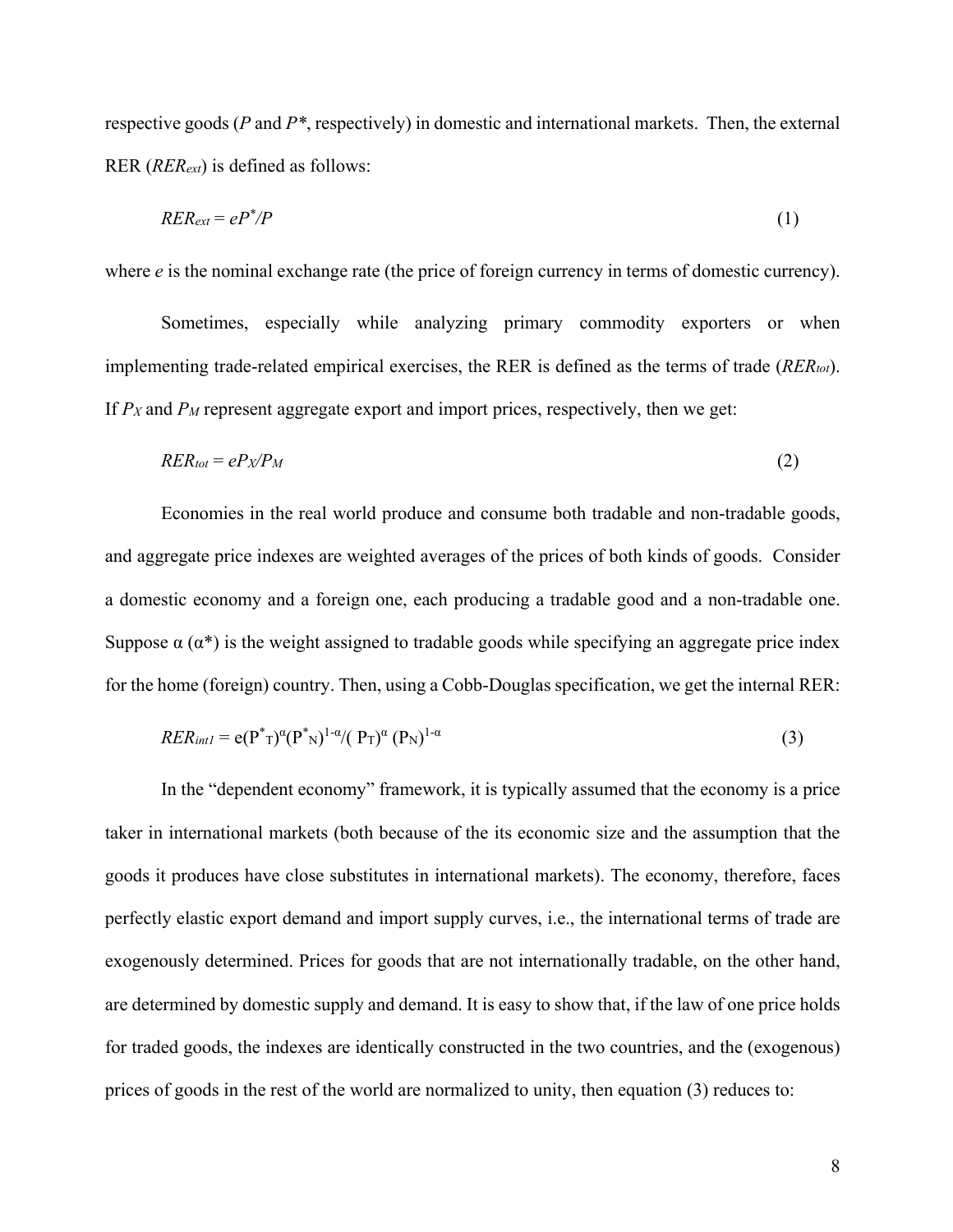## $RER_{int2} = P_T / P_N$  (4)

Thus, the relevant RER, which induces substitution in consumption and production, is the relative price of traded goods in terms of the non-traded good, i.e., the internal RER: the underlying infinite price elasticities of export demand and import supply suggest a longer-run perspective and, given their economic size and structure, are particularly relevant for developing economies.

Before we turn to measurement issues, let us briefly consider the small open economy assumption that motivates the dependent economy framework.

## **3.2. Are developing countries price takers in international markets?**

With few exceptions, most countries are not large or specialized enough in most sectors to influence the world price of their exports (and especially) imports. To what extent can the typical country be treated as a price taker in international markets? The extent to which a country can be analyzed as a small open economy mainly depends on: (1) the degree of substitutability between its products and those of its trading partners, and (2) the market power that it has in different sectors. One way to approach this question is to directly estimate the relevant elasticities at the aggregate level. The empirical evidence on price elasticities of export and import demand in developed countries generally suggests that they are sufficiently high for the Marshall-Lerner condition to be fulfilled.<sup>[4](#page-10-0)</sup> However the estimates vary and, for reasons identified originally by Orcutt (1950), aggregate estimates of trade elasticities are likely to be biased downwards and misleading. These problems are much better explored at the sectoral level, and thanks to wider data availability, it is now feasible to do so. Before we review sectoral estimates, however, it would be useful to look at some of these data. For example, given their nature, one would generally expect the degree of market power to

<span id="page-10-0"></span> <sup>4</sup> See, for example, Bussiere et al. (2020), who finds that the Marshall-Lerner condition is almost universally satisfied.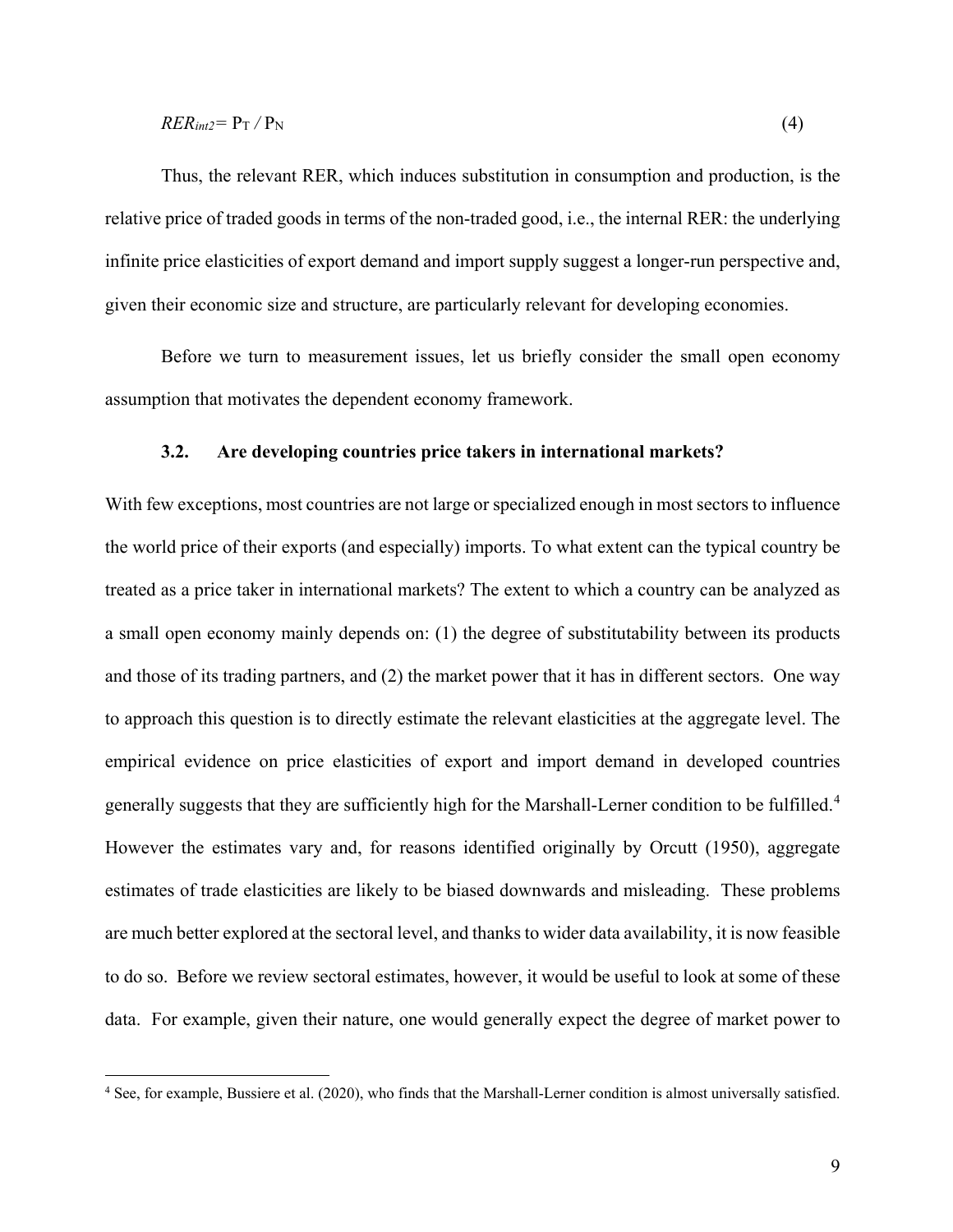be greater for economically large countries and the degree of substitutability to be greater for homogeneous goods than for differentiated goods. This suggests that it would be useful to look more closely at the relative composition of developing and developed country exports.

The higher share of differentiated goods in international trade, and the presence of imperfect competition and product differentiation make the demand for industrialized country exports of manufactures less than perfectly elastic. However, the same is less true for developing countries. First, as we show below, a higher percentage of developing country exports are homogenous primary goods. Second, their exports of manufactures are mostly low skill and not differentiated. To illustrate this point and following Lall (2000), we classify the technology-and-skill-intensity of exports in five product categories: high-skill intensive manufactures (*High-skill*), medium-skill intensive manufactures (*Medium-skill*), low-skill intensive manufactures (*Low-skill*), naturalresource-intensive manufactures (*Resource*), and primary products (*Primary*).[5](#page-11-0) Figures 1 and 2 show that the median share of primary goods in total exports was 46% for low income countries, 23% for middle income countries and 8% for high-income OECD countries in 2017. In contrast, the median share of high-skill manufactures was only 1% for low income, 2% for middle income and 10% for high income OECD countries in 2017. Figures 1 and 2 also show that differences in the export structures across these three groups of countries have been persistent across decades. Particularly, the share of primary goods is significantly higher among low- and middle-income countries than high-income countries.

## **<Insert Figures 1-2 Here>**

<span id="page-11-0"></span><sup>&</sup>lt;sup>5</sup> We provide details of product classification in the Appendix.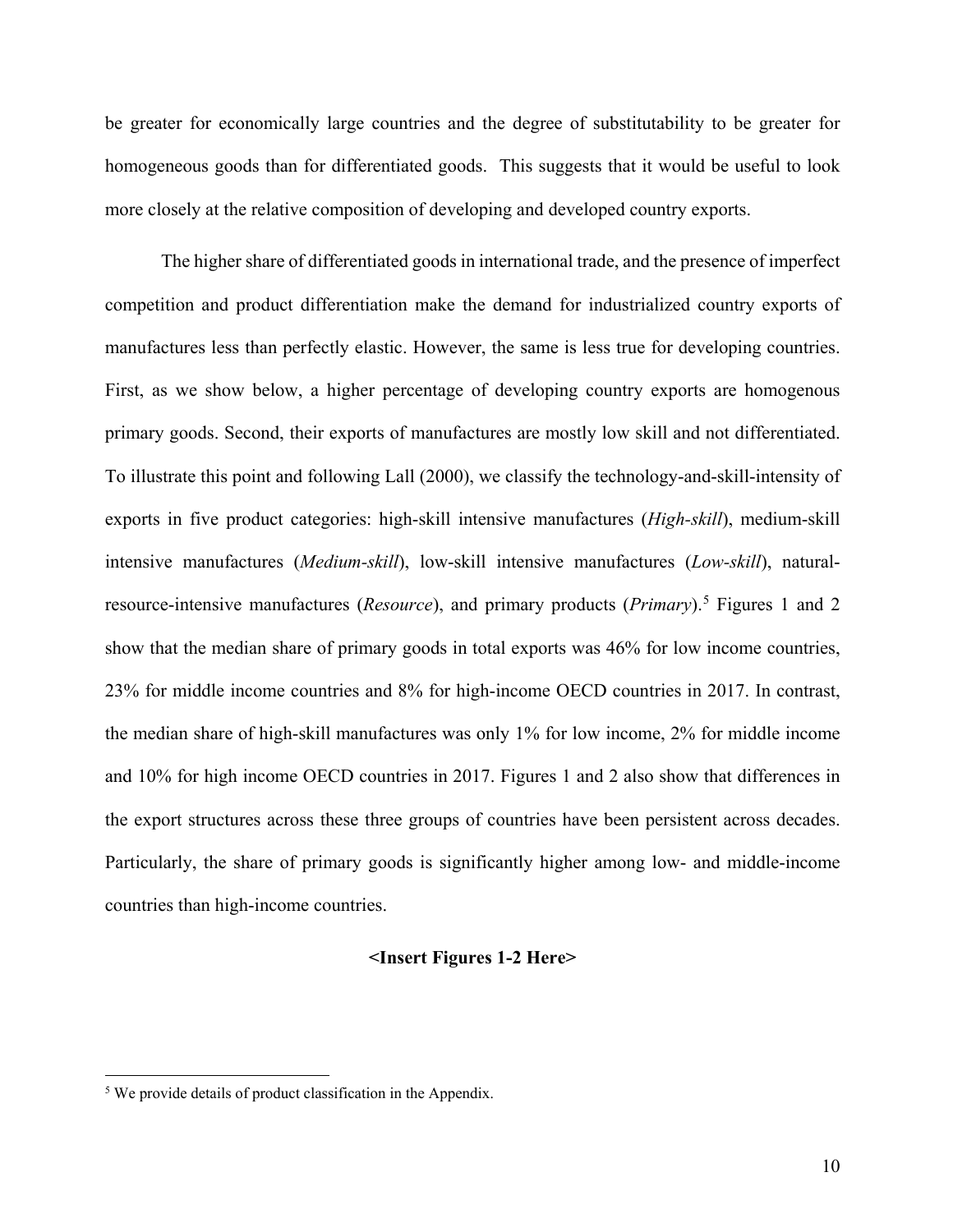Another way to gauge the nature of international demand for products is to examine how closely substitutable a country's exports are for exports from other countries. By definition, differentiated products tend to have fewer substitutes than homogeneous goods. Figure 3 shows the median export shares of differentiated products (using the Rauch, 1999 conservative definition) within each income group and confirms the high level of heterogeneity in export structures between these country groups. In 2017, the median share of differentiated goods in high income OECD countries' export baskets was 76% while the same number was 45% for middle-income and 26% for low-income countries.

#### **<Insert Figure 3 Here>**

Regarding econometric evidence, using the Rauch (1999) classification, Broda and Weinstein (2006) and Soderbery (2018) find that the average elasticities of substitution are much higher for commodities than for reference-priced goods, which in turn are higher than those for differentiated goods. Likewise, Fontagne et. al. (2019) shows that trade volume responses to bilateral tariffs are larger for homogeneous than for differentiated products (using the Rauch, 1999 classification). Finally, turning to market power, Soderbery (2018) derives inverse export supply elasticities for disaggregated trade flows and find that importing countries that are larger in terms of GDP, tend to have greater market power. Moreover, their estimates yield supply elasticities for differentiated goods that are, on average, around three times larger than for homogeneous goods.

## **3.3. The measurement of domestic and international prices**

The choice of price indexes to calculate RER is generally dictated by theoretical considerations and data availability. If the objective is to capture international price competitiveness on the demand side, then the producer price index (PPI) and wholesale price index (WPI) often best capture tradable goods prices. Alternatively, unit labor costs in the tradable sector provide an informative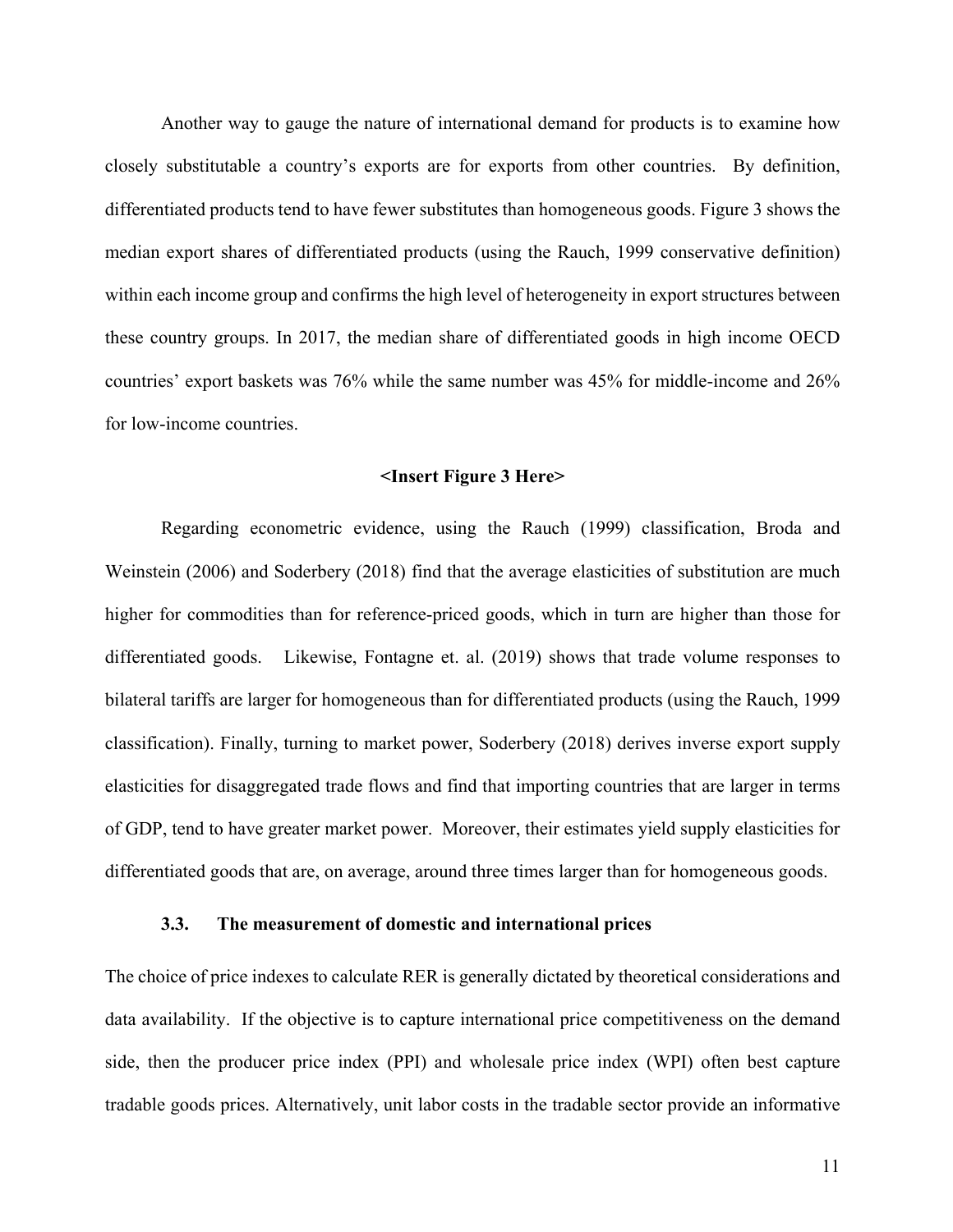measure. In a dependent economy framework, the ratio of tradable-nontradable good prices is often proxied by the ratio of PPI (or WPI) to CPI. However, empirical work is often constrained by more limited data availability for PPI/WPI and unit labor cost series. Therefore, aggregate-level studies typically opt to use CPI to calculate the RER series. Using IFS (2019) data and based on the external RER in Eq. (1) (i.e., *eP\*/P*), the data coverage drops from 8,576 for 189 countries with CPI-based RER (for 1950-2019) to 2,738 for 85 countries with the PPI-based RER (for 1950-2018).

## **3.4. How to measure exchange rate misalignments?**

How to evaluate deviations from the "equilibrium" value of the RER and how to define this equilibrium? An early answer came from Nurkse (1945) who defined the equilibrium exchange rate as one that maintains external and internal balance.<sup>[6](#page-13-0)</sup> The former, in turn, implies current account imbalances that can be financed by normal capital flows while the latter reflects full employment and equilibrium in the market for non-tradable goods. Later work has introduced the related notion of "fundamental equilibrium exchange rate" (FEER) which is the level that is "expected to generate a current account surplus or deficit equal to the underlying capital flow over the cycle, given that the country is pursuing internal balance as best it can and not restricting trade for balance of payments reasons" (Williamson, 1985, p. 14). Finally, there is the "behavioral equilibrium real exchange rate" (BEER) which introduces behavioral content that explains RER misalignment in terms of deviations of the actual exchange rate from its long-term equilibrium value. These values are derived from reduced form estimates based on a vector of medium- and short-run fundamentals such as real interest rate differentials, the terms of trade, productivity, and fiscal policy that cause short-run deviations from long-run trend values. The emergence of models

 $\overline{a}$ 

<span id="page-13-0"></span><sup>6</sup> For further discussion, see Krugman (1990).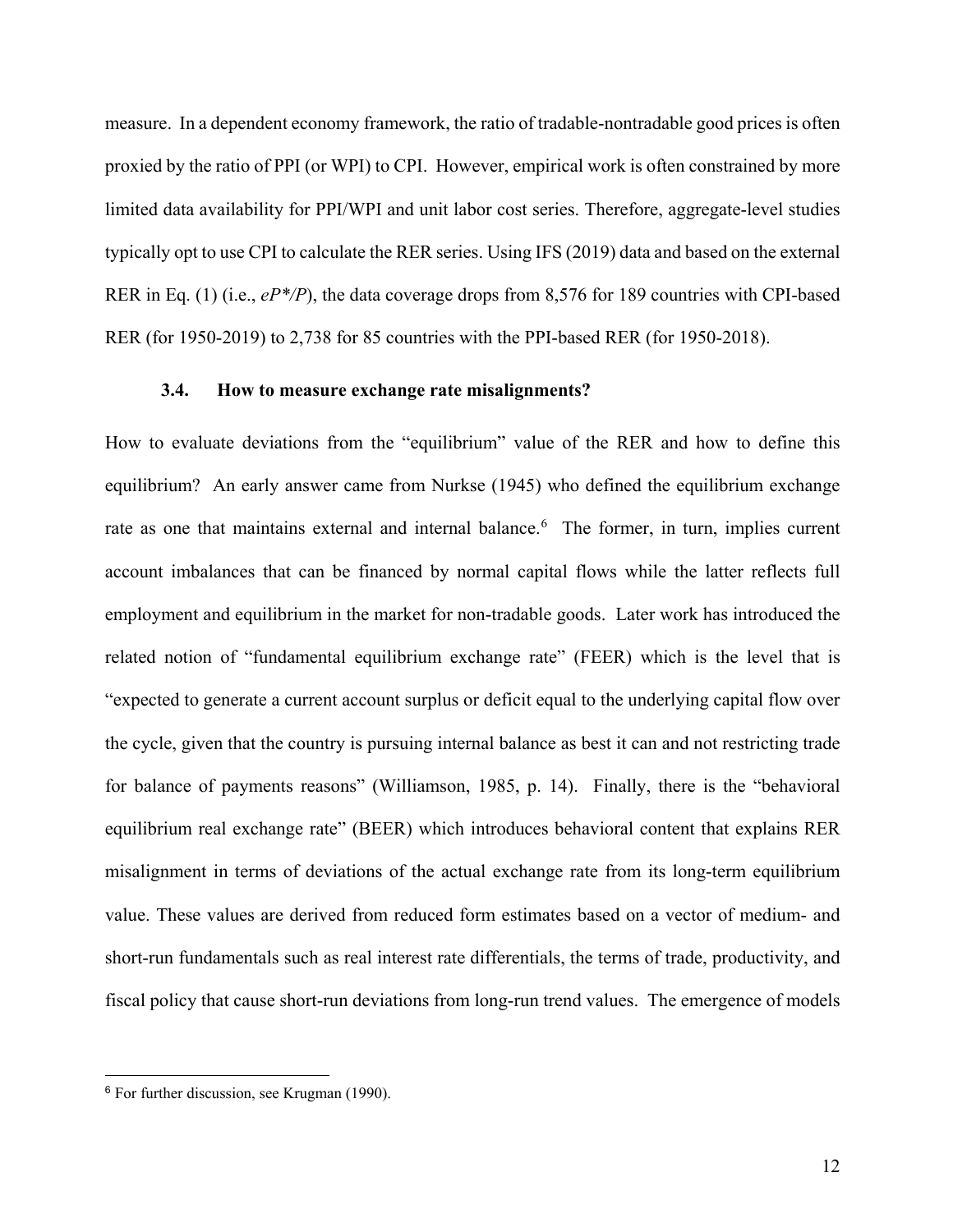with intertemporally optimizing representative agents has led to the extension of BEER models along this dimension.

For our purposes, the most crucial distinction is between the short-run effects of RER changes on the macroeconomy and the long-run developmental effects of RER misalignment. Variables such as nominal wages, inflation, the stock of net foreign assets, or the capital stock that may reasonably be considered pre-determined in the short-run are usually treated as endogenous over longer periods. Longer-run estimates of misalignments, therefore, often control for the evolution of these variables.

The simplest approach to incorporating long-run considerations -- one that involves rather light data requirements -- is to consider deviations from the Balassa-Samuelson adjusted RER. Balassa (1964) and Samuelson (1964) suggested that, due to their higher relative productivity in the traded goods sector which translates into higher economy-wide wages, higher income countries tend to have higher aggregate prices. Thus, one usually estimates Eq.  $(5)$  below where  $Y_{it}$  is the real GDP per capita of country *i* at time *t*, *ln* represents natural logarithms, and  $f_i$  and  $f_f$  are the country and time fixed effects.

$$
lnRER_{it} = \alpha + \beta lnY_{it} + f_i + f_t + u_{it}
$$
\n<sup>(5)</sup>

After running this regression, one can then calculate the RER undervaluation (i.e. misalignment) using the difference between the observed and predicted RER as follows:

$$
InUnder valuation = lnRER_{it} - ln\widehat{RER}_{it}
$$
\n(6)

where  $ln\widehat{RER}_{it}$  is the predicted value of *lnRER* from Eq. (5), and *lnUndervaluation* is the degree of misalignment: a positive value implies undervaluation. If averaged over 5-year or longer time periods, this approach should also minimize the influence of cyclical fluctuations.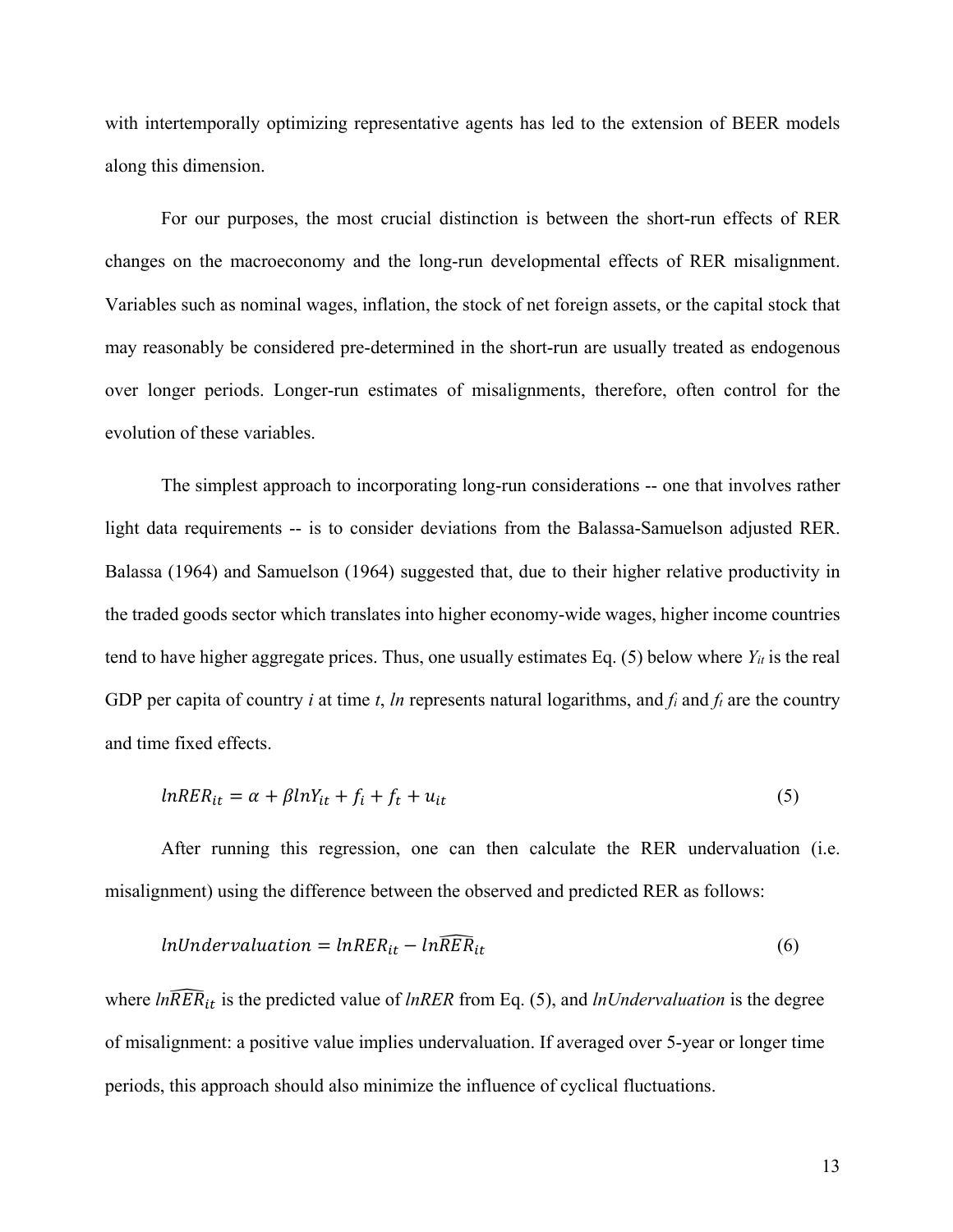Alternatively, as one could employ a more macroeconomic approach (either FEER or BEER) and incorporate other slow-moving variables such as the NFA position, the current account balance, the international terms of trade, share of government consumption, the national saving rate, and relevant demographic factors. Data availability becomes an issue here as many developing countries do not report high quality data at the desired frequency.

How do commonly used RER measures match up when we use real world data? For comparison, we calculated the RER misalignment using 5 models: 1) the basic Balassa-Samuelson method, 2) Net foreign assets (divided by GDP, NFA) adjusted Balassa-Samuelson, 3) NFA and (log) terms of trade adjusted Balassa-Samuelson method, 4) NFA, (log) terms of trade and government consumption (divided by GDP) adjusted Balassa-Samuelson method, and 5) the panel cointegration method including (log) real GDP per capita and NFA.

We present the RER misalignment for Japan and Mexico with respect to the US calculated by these five methods and using the PWT 9.1 with year and country fixed effects in Figures 4 and 5. Notice that when we add more controls, the sample period drops from 1950-2017 to 1970-2015. However, the addition of these extra controls does not seem to make a big difference in the misalignment measure. As Table 1 shows, all five series for the full sample of countries are highly correlated (significant at 1% level) with each other, though less so for the 5th method (cointegration).

## **<Insert Figures 4 & 5 Here>**

## **<Insert Table 1 Here>**

In estimating the misalignment measures, another issue is to decide on the relative price index specified on the left-hand side of Eq. (5). As mentioned earlier, the ratio of the PPI (or WPI)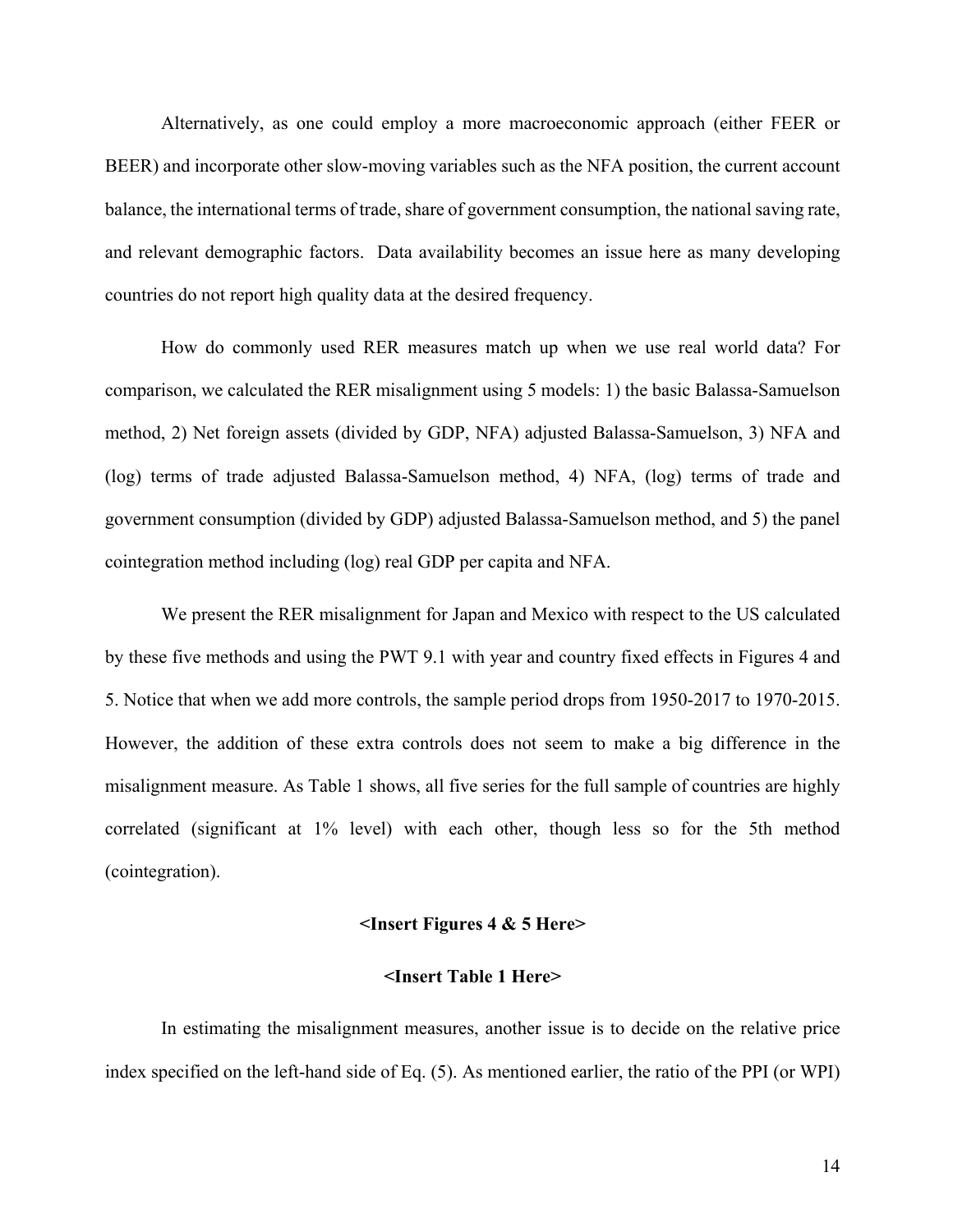to the CPI may be appropriate for the internal RER but in practice, the relative CPIs are almost always used given their wider data availability. A second issue is to decide on the data source for the RER and national income data, which can influence the misalignment measurement significantly. Figure 6 shows the RER misalignment for Mexico using equation (5) from IFS (2019) and PWT 9.1. While the two series are highly correlated (0.96), they differ substantially in some sub-periods. We should also note that the exclusion of country fixed effects influences the misalignment measures significantly. The correlation between RER misalignment measures with and without country fixed effects is only 0.47 (using Eq. 5 and misalignment measure (1) with the PWT 9.1).

## **<Insert Figure 6 Here>**

## **4. Exchange Rate and Development**

The exchange rate barely makes an appearance in the standard growth models. This is true for both mainstream and heterodox growth models, although for different reasons. In the former, it is mostly because of the dominance of the idea of monetary neutrality. A nominal variable such as the exchange rate should not be expected to affect real outcomes, especially in the long-run. If policy can only influence the nominal but not the real exchange rate, then there is no reason to consider the exchange rate as relevant to long-run development policy. Take, for example, the canonical Solow growth model or the family of endogenous growth models. Since there is no obvious association between the stocks of factors of production and the exchange rate, the latter is not a variable of interest in the determination of the steady state growth rate.<sup>[7](#page-16-0)</sup> Similarly, in nonmainstream growth models, such as those belonging to the Post-Keynesian tradition, the exchange

<span id="page-16-0"></span> $<sup>7</sup>$  Although it may affect the transitional dynamics through the savings channel.</sup>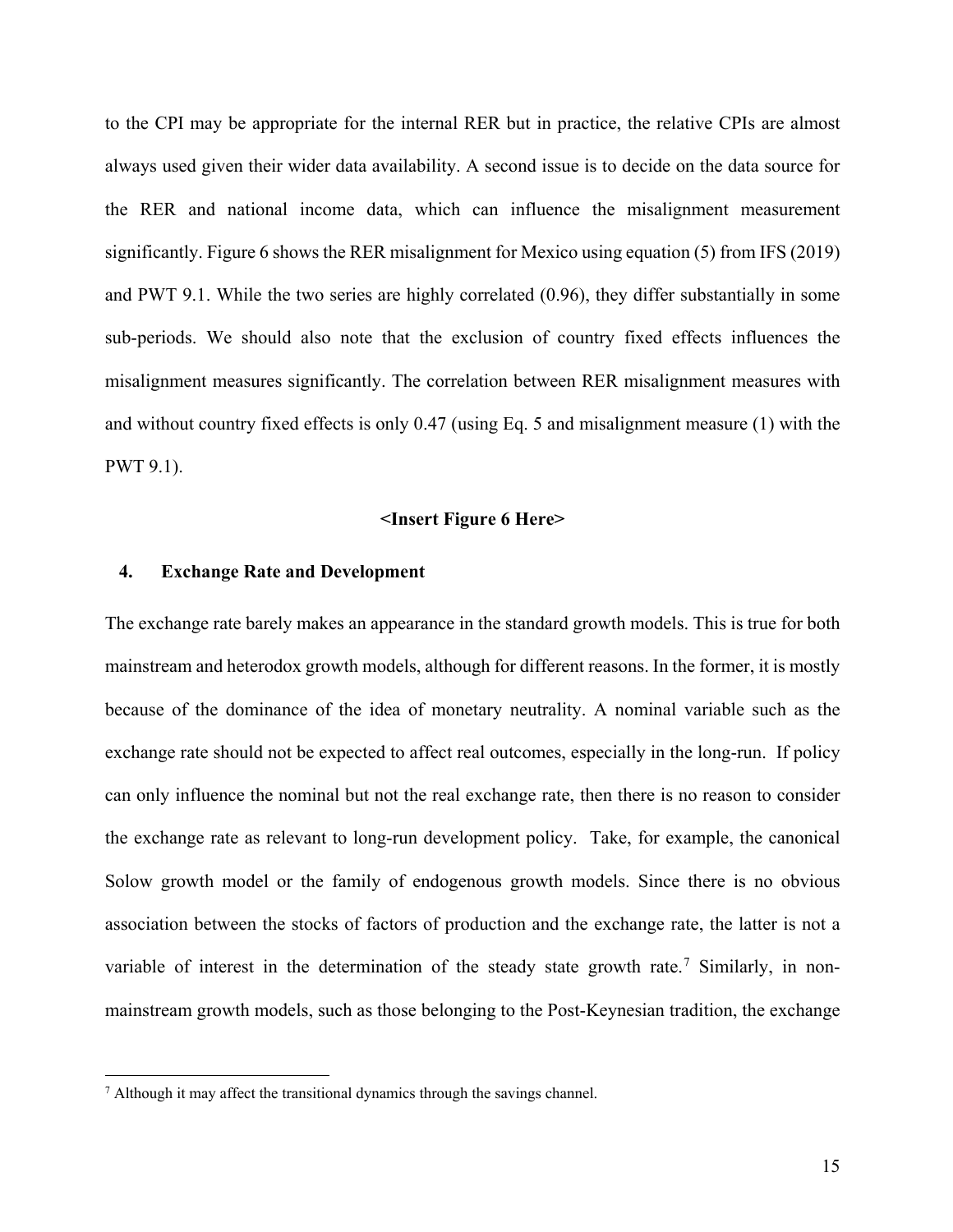rate has not typically played a major role because of a skepticism towards the role of relative price changes. The Balance of Payments Constrained Growth (BPCG) model perhaps best illustrates this neglect. In spite of the central role of open economy issues in this model, the RER is often ignored, in applied practice if not in theory, on the grounds that the level of the RER is not important (although often the *rate* of exchange rate change is incorporated).

Over the years, however, a body of literature has emerged that analyzes the various theoretical mechanisms and channels through which the real and nominal exchange rate can influence the long-run trajectory of structural change and development.<sup>[8](#page-17-0)</sup> The rest of this section summarizes this literature. It begins with an overview of the channels that link the RER to trade and demand growth in the short run, and then shifts the focus to longer-run issues.

## **4.1. The short-run macroeconomic channels**

The trade effects of exchange rate changes were a subject of intense debate during the post WWII decades identified with import substitution policies. In particular, whether undervaluation helps or hurts industrialization efforts was under scrutiny. On the one hand, it was emphasized that overvalued RER could be used as an additional subsidy for industrial sectors by lowering the cost of imported intermediate and capital goods. On the other hand, it would impose a cost on exporters and import-competing industries by hurting international competitiveness.

As we see below, underlying much of this debate was the so-called "elasticity pessimism" view that held that trade demand elasticities are much too small to have significant effects on trade volumes. This debate has increasingly shifted in favor of the pro-undervaluation camp especially after the successes of the East Asian tigers under export-led development model as well as the

<span id="page-17-0"></span><sup>&</sup>lt;sup>8</sup> For a recent review of RER and industrial policy, see Bresser-Pereira and Rugitsky (2018).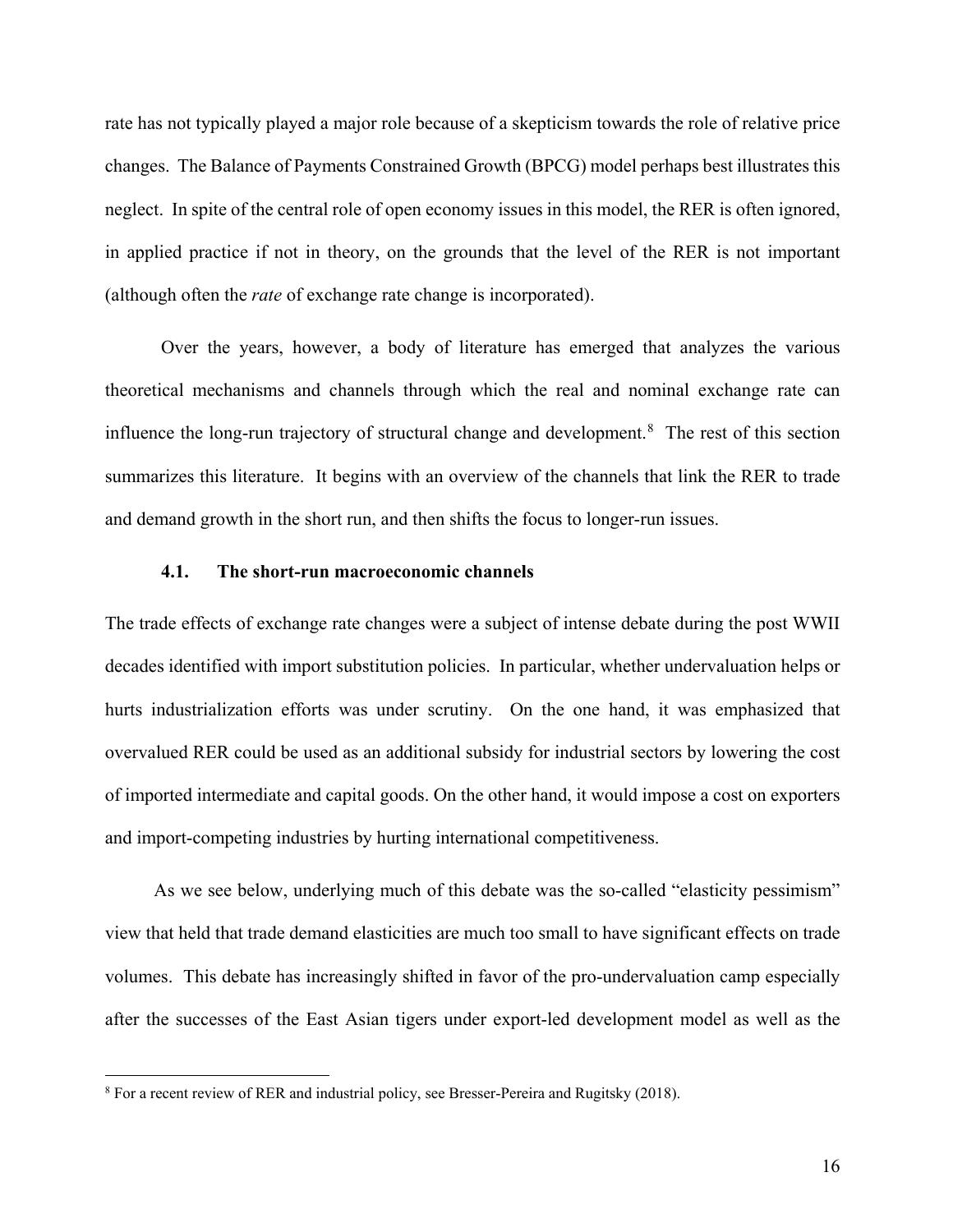failures in many cases of ISI programs in Latin America and the Middle East. International organizations such as the IMF also played a key role in this transition during stabilization programs as they frequently focused on exchange rate devaluations as a tool for expenditure switching policies to achieve current account balance.

## **4.1.1. Income and substitution effects on trade values**

The most direct channel through which the RER affects the external balance is through the income and substitution effects. As discussed earlier, the traditional approach to analyzing this linkage is the classic Marshall-Lerner condition, which assumes infinite elasticities of export and import supply. $9$  In its simplest form, assuming initially balanced trade, the sum of export and import demand elasticities should be greater than one for a devaluation to improve the trade balance.

More recent models of trade behavior take into account the degree of exchange rate pass through, pricing to market, supply bottlenecks, and related issues. Production in many developing countries, for instance, relies largely on imported intermediate inputs, which do not have domestically produced substitutes. This will negate some of the effect of exchange rate movements on trade volumes. Furthermore, micro level empirical studies suggest that higher productivity firms, and firms within global supply chains have a higher share of imported inputs that are of higher quality and cost more (Kugler and Verhoogen, 2009; Manova and Zhang, 2012). Real depreciation will increase the cost of imported inputs for these higher-end firms, and thus dampen the reallocation of resources from nontraded to traded good sectors, or from traded primary to manufacturing sectors. This effect is mitigated, however, if it is the large importing firms are the ones that happen also to be the large exporting firms. Blaum (2017), for example, finds that large

<span id="page-18-0"></span><sup>&</sup>lt;sup>9</sup> One can relax these assumptions by generalizing to the Marshall-Lerner-Robinson-Bickerdike condition.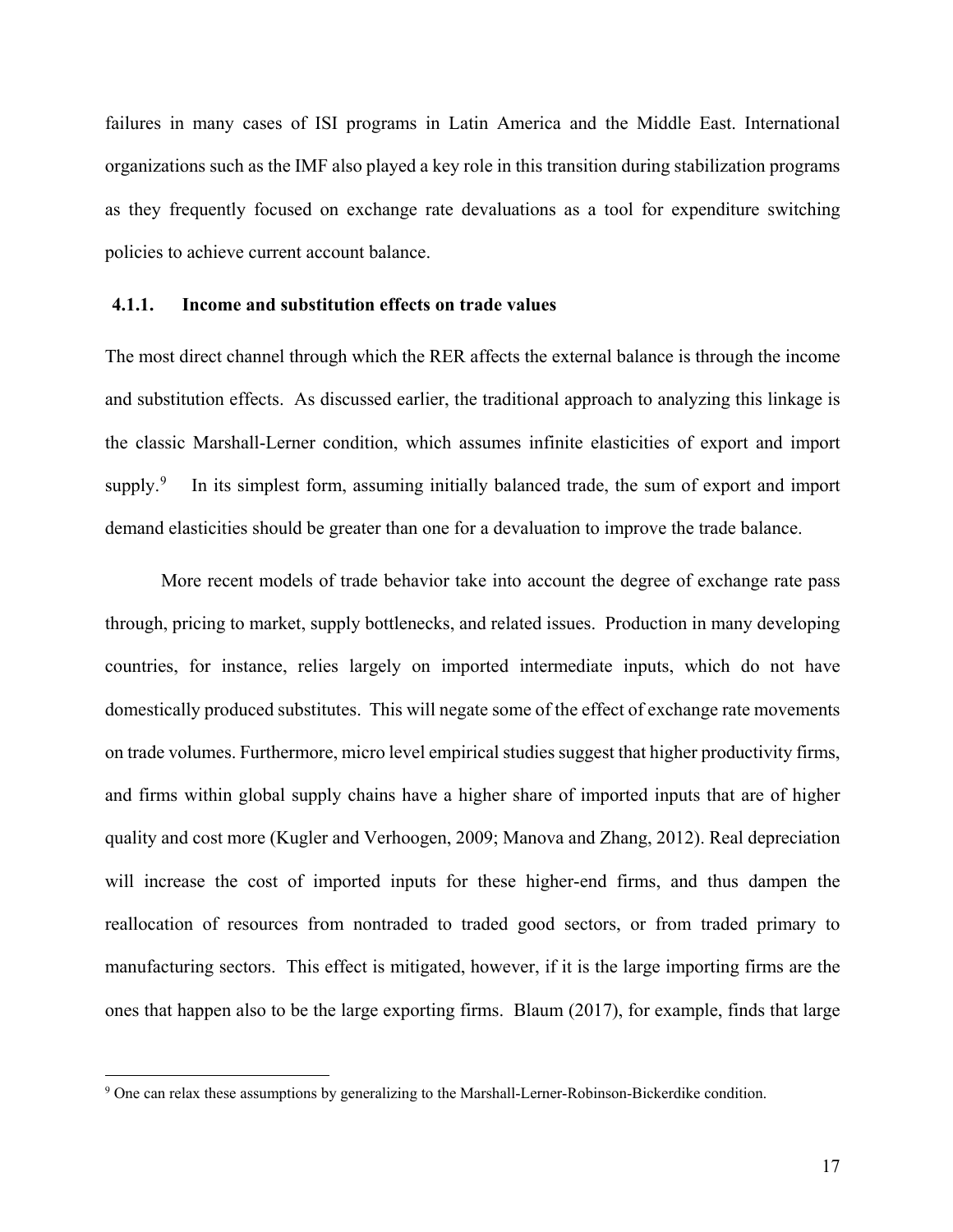devaluations are characterized by increased aggregate shares of imported inputs in total input spending, and that these facts are explained by the expansion of exporters, who are intensive importers (see also Amiti et al., 2014). Similarly, if the exchange rate pass-through into the foreign currency export price is low, perhaps because the economy is small in its export markets, the immediate effect of nominal exchange rate movements on the volume of exports will be weak, limiting the effect on trade balance (measured in foreign currency terms).

As mentioned earlier, for reasons that have to do with the composition of their exports (mainly primary commodities and agricultural products) and imports (non-substitutable intermediate inputs and capital goods), and the limited supply elasticities, there was considerable skepticism in the early post-WWII decades that the Marshall-Lerner condition was satisfied for most developing economies. It is now a widely recognized finding in empirical trade literature that estimates of aggregate trade elasticities are smaller, on average, than the corresponding microeconomic estimates at the industry/sector level. Although initially explored by Orcutt (1950), recent explanations have re-focused on the "heterogeneity bias." The output of sectors that have low price demand elasticities are likely to get greater weight (due to their greater price volatility) while estimating aggregate elasticities. Why would one expect price changes to be larger for inelastic products? Imbs and Mejean (2015) cite two major reasons: (1) firms facing elastic demand under imperfect competition will opt to vary their mark-ups to limit the price response to cost shocks, and (2) for economic reasons, policy makers tend to target inelastic products for tariffs. They also find that, based on US data, the sectoral data imply elasticities that are more than 3 times those derived from aggregated data.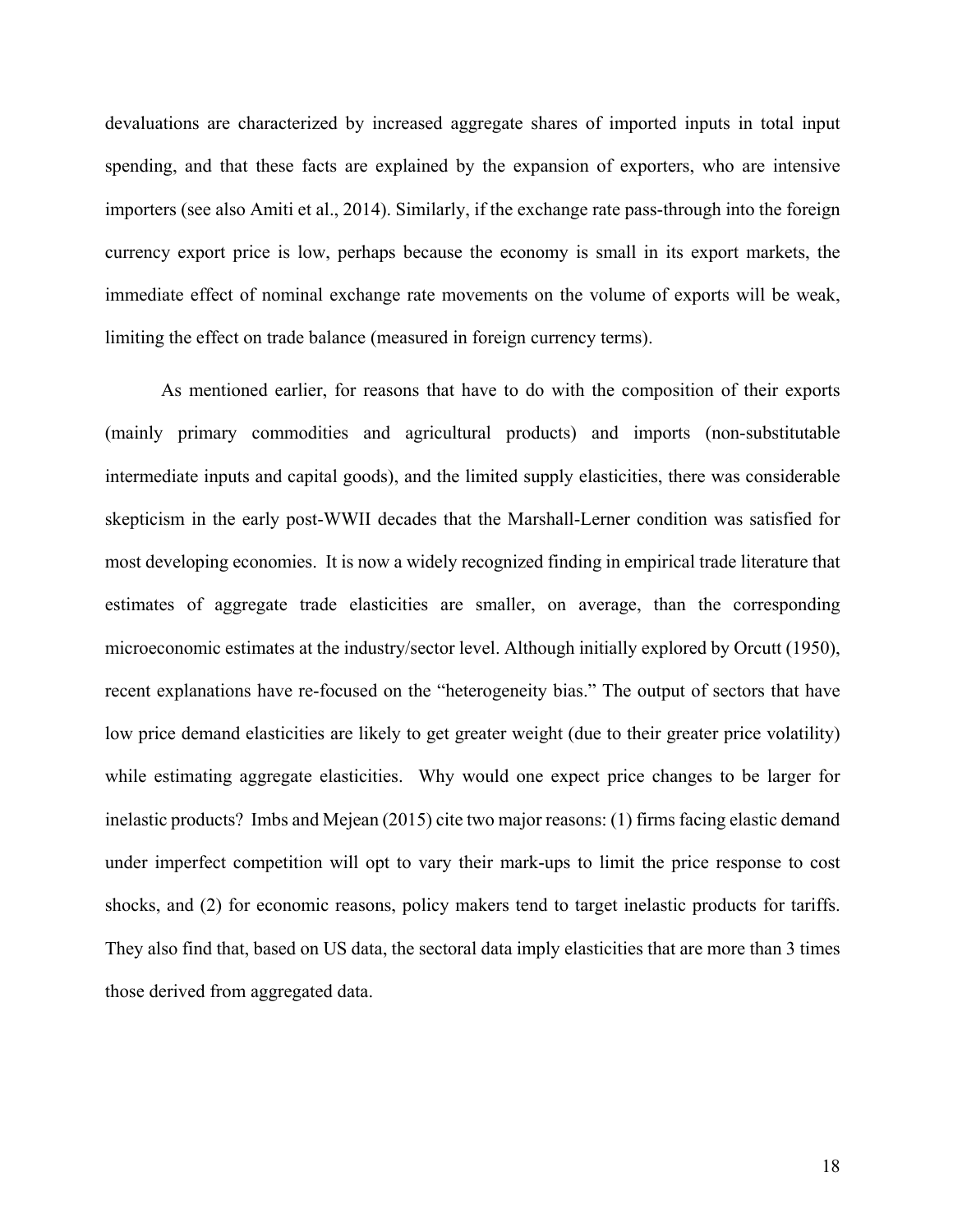## **4.1.2. The absorption approach and effects through the** *composition* **of absorption**

Based on national income accounting, the current account is the mirror image of the gap between national income and expenditures (absorption). In many developing countries devaluation may result in a short-run contraction in the level of spending and economic activity through several channels, some of which we now discuss (see Krugman and Taylor (1978) for a formal treatment).

(1) Redistribution within the private sector (the "Diaz-Alejandro effect"): Given that domestic prices are a weighted average of domestic and imported good prices, devaluation increases domestic price levels and, assuming nominal wage rigidity, causes a reduction in real wages and redistribution in favor of owners of capital. Assuming that workers have a higher marginal propensity to consume than capitalists, decreasing real wages will lead to lower private spending, thus contracting domestic demand and output.

(2) Fiscal effects: If the country is a price taker in export markets so that the volume of exports is independent of the exchange rate, the value of exports in foreign currency becomes independent of the exchange rate. In that case, the real value of taxes paid by exporters (measured in domestic output units) increases after a devaluation and therefore reduces private disposable income and spending. The underlying assumption here is that the marginal propensity to consume for the public sector is near zero in the short run.

(3) Valuation effects: Returning to the Marshall-Lerner set-up, suppose a country has an initial trade deficit. The effect of a devaluation, in that case, will mechanically create a trade deficit, if we ignore all substitution effects and measure all quantities in terms of the domestic currency (because in this case the adverse valuation effect falls on imports, which are larger to begin with). The resulting decline in spending on domestic goods, again, has contractionary effects. This is related to the broader "Hirschman effect." Hirschman (1949), showed that, if we relax the assumption of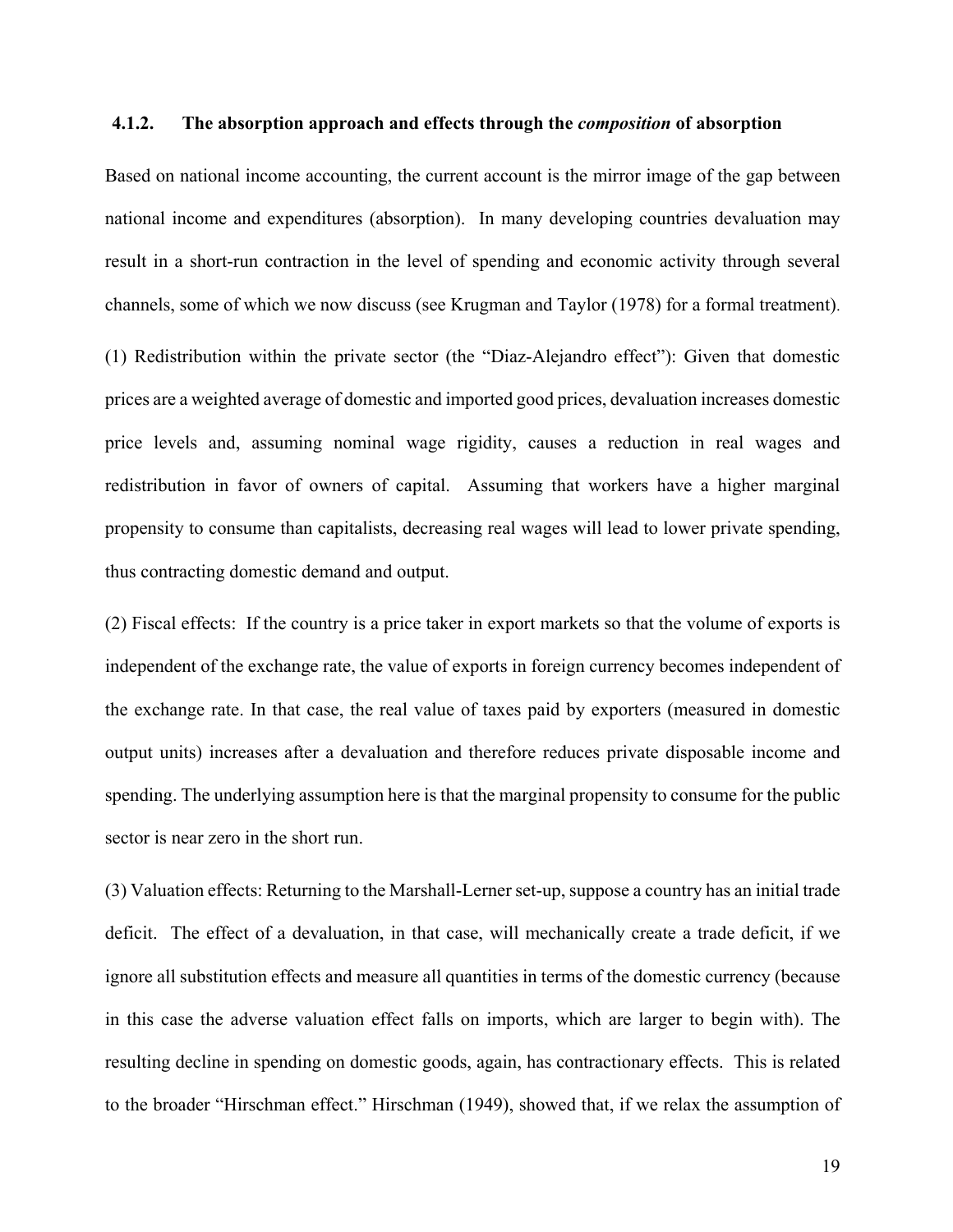initially balanced trade, then the Marshall-Lerner condition is more likely to be satisfied, that is, the trade balance is more likely to improve following a devaluation if the economy devalues starting with a trade surplus and if all quantities are measured in domestic currency. Conversely, if all quantities are measured in foreign currency terms, then a devaluation is more likely to improve the trade balance if the economy starts with an initial trade deficit.

(4) The Laursen-Metzler effect: The standard Keynesian consumption function implies a declining average propensity to consume as income rises. An implication, in the imperfect substitutes framework, is that RER depreciation that lowers the terms of trade and thus reduces income in terms of the foreign good, may raise aggregate spending in terms of the domestic good. This, in turn, affects the current account negatively.

(5) Wealth effects: A nominal devaluation that increases domestic prices, reduces real money balances and real wealth. The resulting negative effects on domestic spending can cause the trade balance to improve even if devaluation leaves the terms of trade unchanged. The emphasis on the absorption effects of a higher price level has been a highlight of the monetary approach to the balance of payments (see Frenkel and Johnson, 1976).

To sum up, much of the short-run effects of exchange rate changes on output depend on the impact on the trade balance, either through trade values, or through the impact on domestic spending on domestic goods. The longer-run development-related analysis, where growth effects of investment, technological progress, and structural change come into play, is what we explore next.

## **4.2. The development channel**

This section focuses on the effect of the RER on longer-run development, structural change and economic growth, and examines what Frenkel and Ros (2006) called, the "development channel."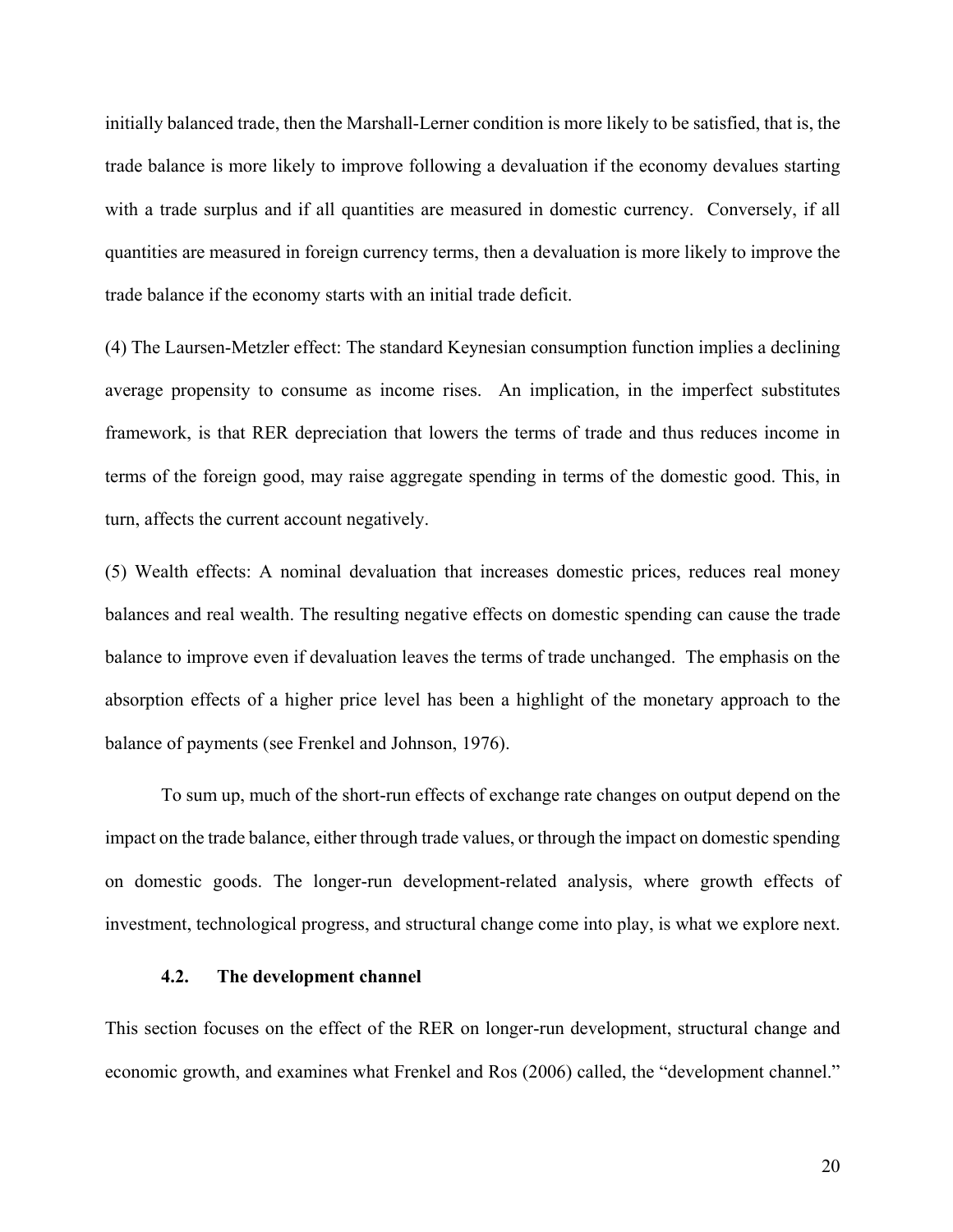The development process involves economic changes at both the micro and macro levels, and greater data availability over time has meant that analysis can be more fine-grained than in the past. As in the previous sub-section, we begin with a brief overview before discussing specific channels identified by the literature as potentially important for the development-RER nexus.

The earlier development literature did not view the RER as a viable industrial policy tool for structural change.<sup>[10](#page-22-0)</sup> There has, however, been a resurgence in recent years of interest in the role of the RER as an instrument for development and the utility of, in the words of Amsden (1989), getting prices "wrong" (see Bresser-Pereira and Rugitsky (2018) for a review of these debates). This has followed the successful East Asian experience and is in contrast to the Washington Consensus that influenced policy worldwide over much of the post-1980s debt crisis period, and saw RER issue as mostly one of avoiding misalignment (both under and over valuation) and getting the (relative) prices to be consistent with their equilibrium values, howsoever defined. While there is still ongoing debate over the concept of equilibrium exchange rates and the mechanisms through which the RER can influence structural change and development, the bulk of recent work has found a positive relation between the degree of RER undervaluation, growth, investment, and economic diversification, especially in developing economies (Hausmann et al., 2005; Gala, 2008; Rodrik, 2005, 2008; Freund and Pierola, 2012; Razmi et. al., 2012; Rapetti et al., 2012; Di Nino et al., 2011; Levi-Yeyati et al., 2013; Missio et al., 2015; Guzman et al., 2018). This is not to say however that

<span id="page-22-0"></span><sup>&</sup>lt;sup>10</sup> There were, of course, exceptions. Kaldor (1971), for example, already emphasized the importance of exchange rate for manufacturing industries, which enjoy increasing returns: "The task of maintaining competitiveness through the choice of a favorable exchange rate is therefore of the highest importance to an industrial country from the point of view of its long-run growth potential and not only on account of its short- or medium-term effect on the level of employment" (Kaldor, 1971: 8).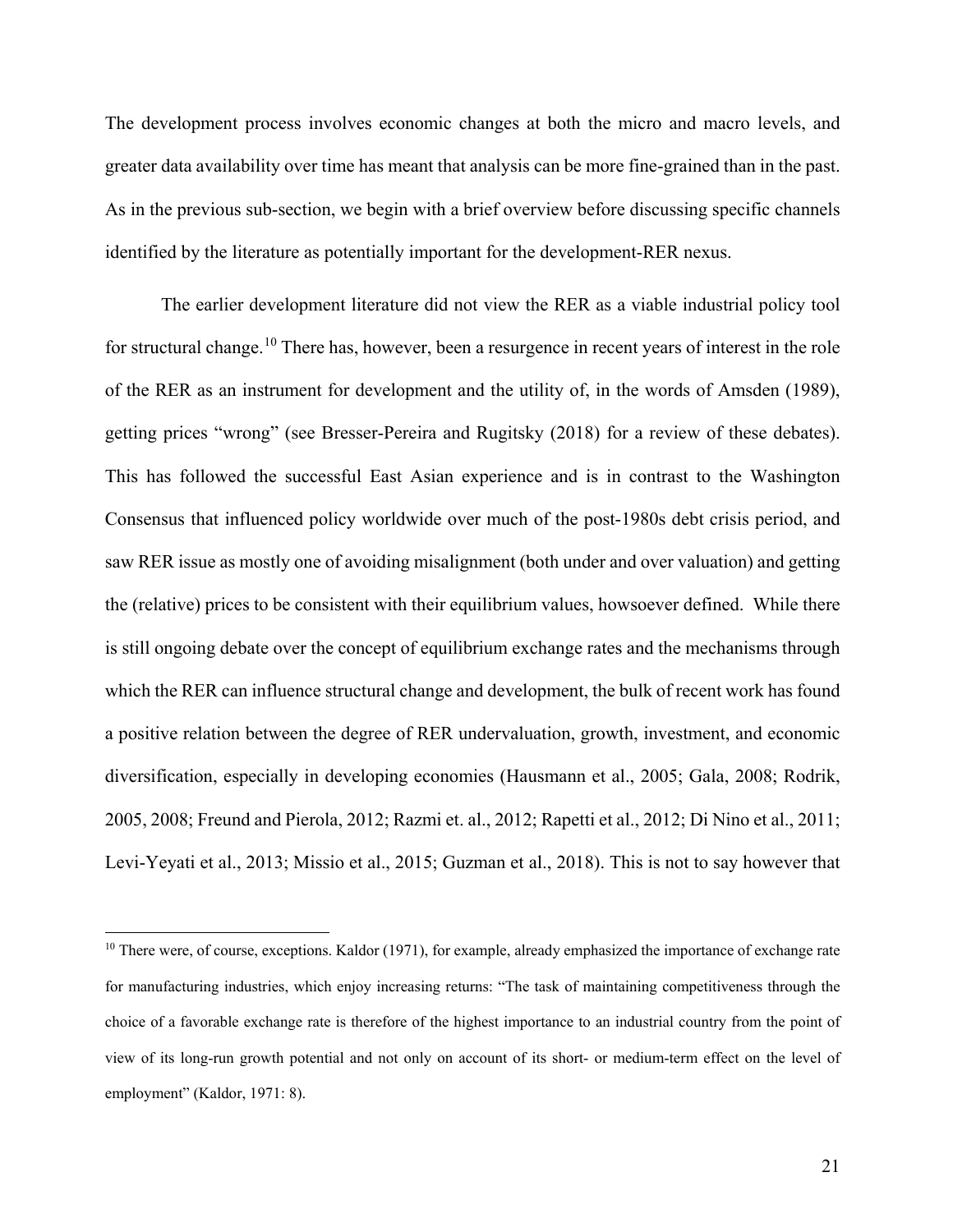the strength or even the direction of the development channel is independent of country and product characteristics. Next, we review the main channels through which the RER is expected to affect long run development and growth.

## **4.2.1. The profitability channel and reallocation of resources**

Changes in the RER affect the relative profitability of the tradable sector. Assume for simplicity that the tradable sector is a price taker, at least in the long run, in the international markets. It is relatively straightforward to show that, under a broad range of plausible assumptions including any degree of nominal wage rigidity, a real devaluation reduces the product wage and increases the relative profitability of the tradable sector. This, in turn, would help the tradable sector expand over time as a result of investment and resource reallocation, including the development of infant industries. If there is something special about this sector, such as higher average productivity, the ability to expand without driving down prices (to the extent that these are internationally determined), the larger scope for learning-by-doing, more opportunities for technological innovation, or greater presence of (internal and external) economies of scale, then such resource reallocation places the economy on a higher growth trajectory. This is the classical development channel as structural change through industrialization and relocation of resources towards tradable goods with higher technology-and-skills content and increasing returns has been recognized as the main pathway to climb up the production ladder (Prebisch, 1950; Kaldor, 1966, 1971; Balassa, 1971). If RER policy can help reallocate resources towards sectors with learning spillovers and external economies, it is likely to be welfare improving (Ros, 2015, Ch.3; Guzman et al., 2018).

The link from real undervaluation to profitability and sustained development can work through different mechanisms. Before we turn to these mechanisms, an important caveat is in order. This has to do with the presence of comparative advantage and relative resource costs. Many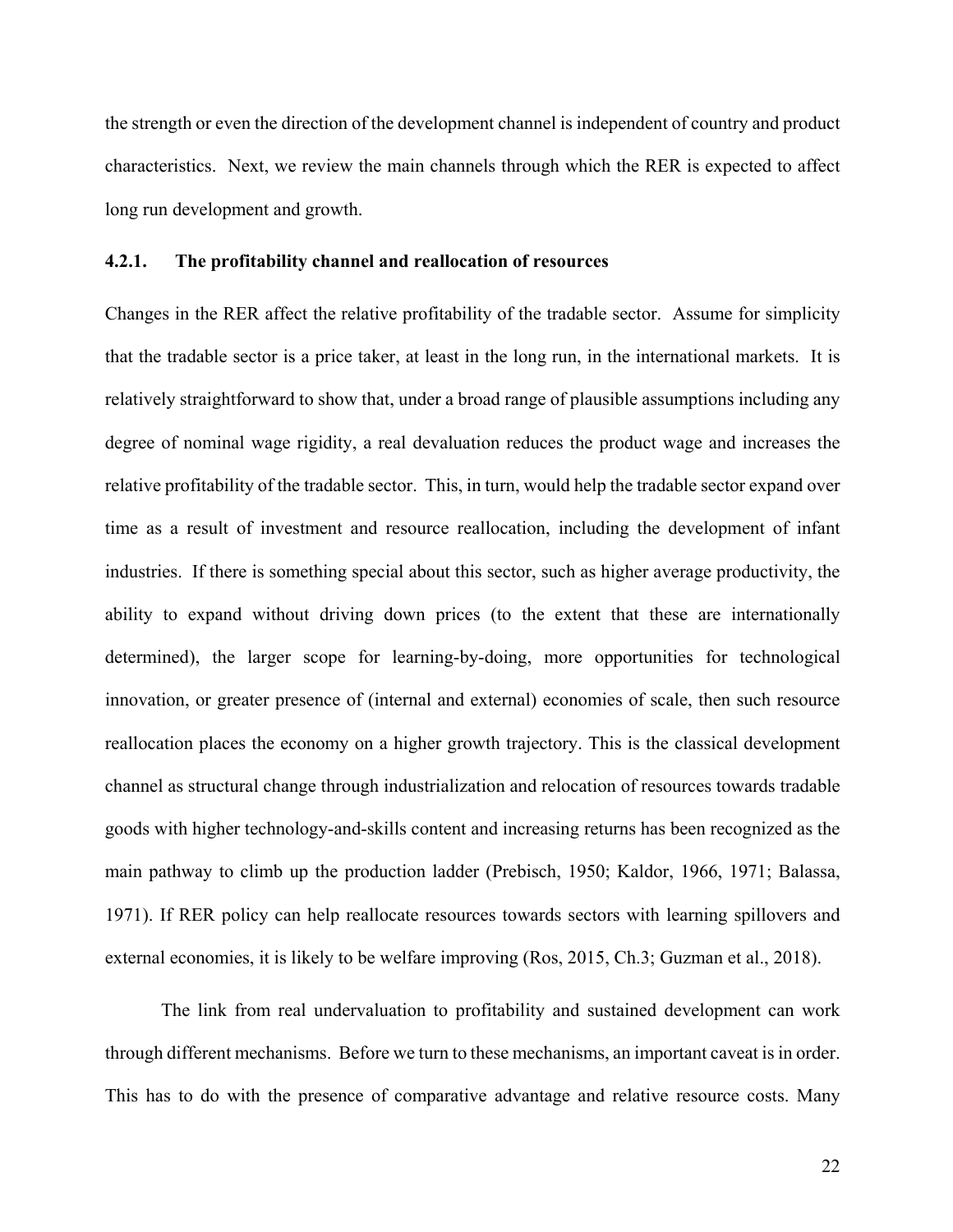developing countries mainly export primary commodities and are price takers in these markets (see Figures 1-3). Increased profitability in these sectors may actually encourage specialization in commodities, leading to 'premature' deindustrialization and a re-primarization, with destructive effects on long run capital accumulation and growth, a process Ros (2013) called "Prebisch's nightmare."[11](#page-24-0) Prebisch (1959), Ros (2013) and Guzman et. al. (2018) discuss this issue in detail and suggest that, if the idea is to boost diversification in the manufacturing sector, and not expansion of the tradable sector *per se*, then an undervaluation may have to be accompanied by a tax on commodities. This, in effect, creates a multiple RER regime through which policy makers can subsidize manufacturing firms.

The tension between non-produced natural resource endowments and the perceived desirability of industrialization is an important consideration that was addressed somewhat differently during the import substitution era. Rodrik (1986), for example, offers a theoretical model whereby disequilibrium exchange rates, both under and overvalued, can raise welfare by promoting structural change and industrial growth. Accordingly, changes in internal terms of trade in favor of industry is seen as the main development channel for structural change. In the presence of an inward oriented industrial sector and an export oriented agricultural sector, which was the typical duality in most developing countries at that time, the exchange rate serves as a double-edged sword: an overvalued currency imposes a tax on export-oriented agricultural sector but works as a

<span id="page-24-0"></span> $11$  Premature deindustrialization refers to declining share of industrial value added, investment and employment in a country before it becomes developed. Re-primarization refers to the specific case of semi-industrialized countries such as those in Latin America that experience a return to a primary good based specialization. For a discussion, see McMillan and Rodrik (2011), Ros (2013), Dahi and Demir (2016, ch.5).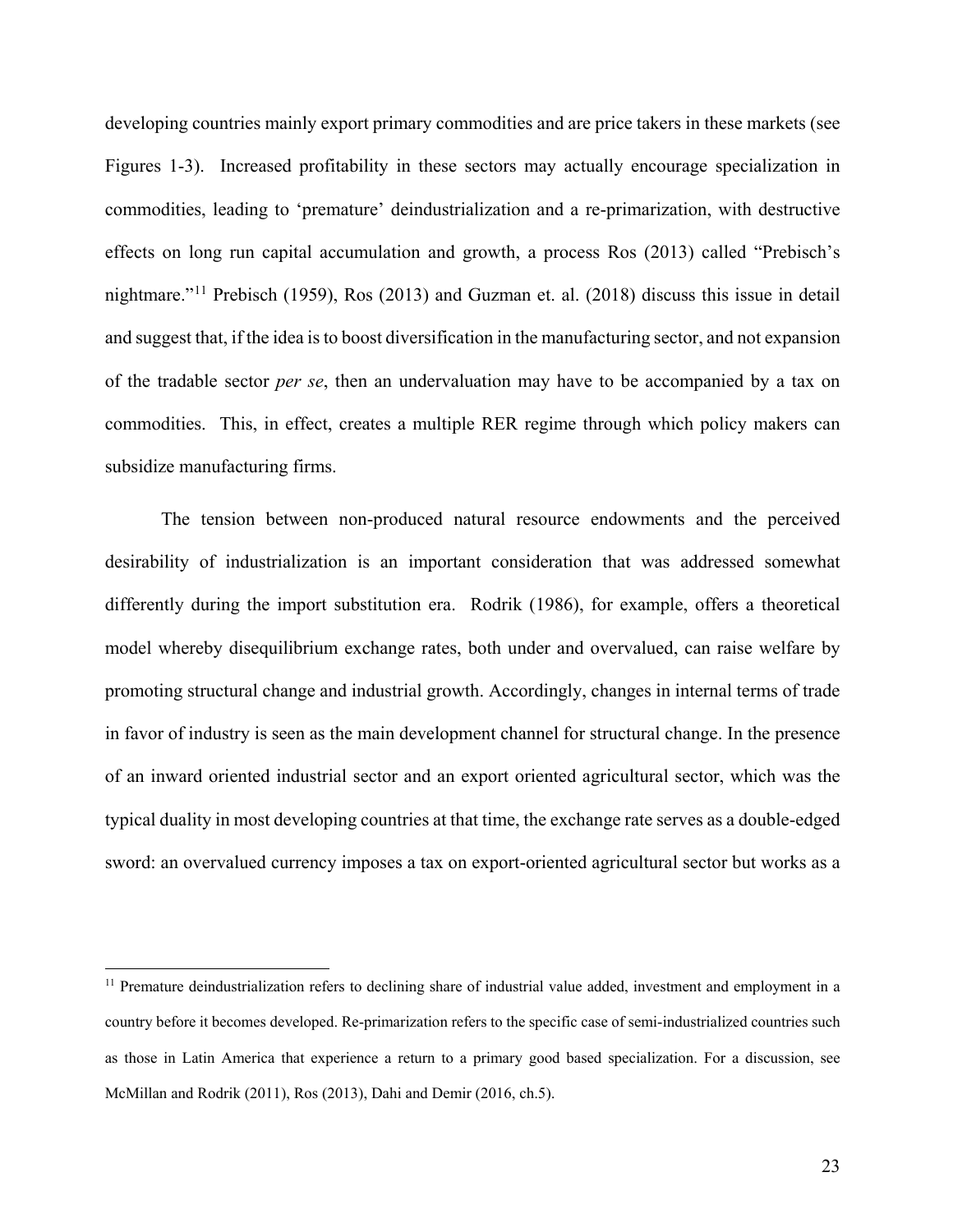subsidy for the domestic industrial sector by lowering cost of imported inputs, both intermediate and capital. The net effect could be a transfer of resources from agriculture to industry.

With growing trade and internal liberalization, developing economies are now much more influenced by international markets. This has led to theoretical models that treat traded goods prices as determined in international markets. The implications turn out to be quite different. Ros and Skott (1998), for example, build a two-sector model with a modern traded goods sector (utilizing capital and operating under increasing returns to scale) and a non-tradable sector, and examine the effects of RER on capital accumulation. In this setting, RER overvaluation causes a profit squeeze in the modern sector and leads to a lower capital stock equilibrium. Conversely, for a low-income economy, RER undervaluation can lead to a self-sustaining trajectory towards the higher capital stock equilibrium.

Rodrik (2008) posits that the tradable sector in developing economies is characterized by market failures and institutional weaknesses to a greater extent, which means that the tradable sector is below its optimal size, and this creates room for policy to remove the distortion. He shows, in an endogenous growth framework, that undervaluation helps address this issue by expanding the tradable sector. Likewise, Razmi et. al. (2012) emphasize productivity increases based on shifting of resources (including Lewisian surplus labor) from traditional to modern/industrial sectors. If the tradable sector is the modern/capital-intensive/high productivity one, then raising the profit rate through a devaluation boosts aggregate employment and productivity.

The presence of Arrow-type learning effects and related externalities makes intuitive sense for the manufacturing sector in developing economies. Rapetti (2013) posits the presence of external economies of scale to focus on the possible tradeoffs between domestic short-run demand management and longer-run growth. Consider a policy maker who attempts to internalize learning

24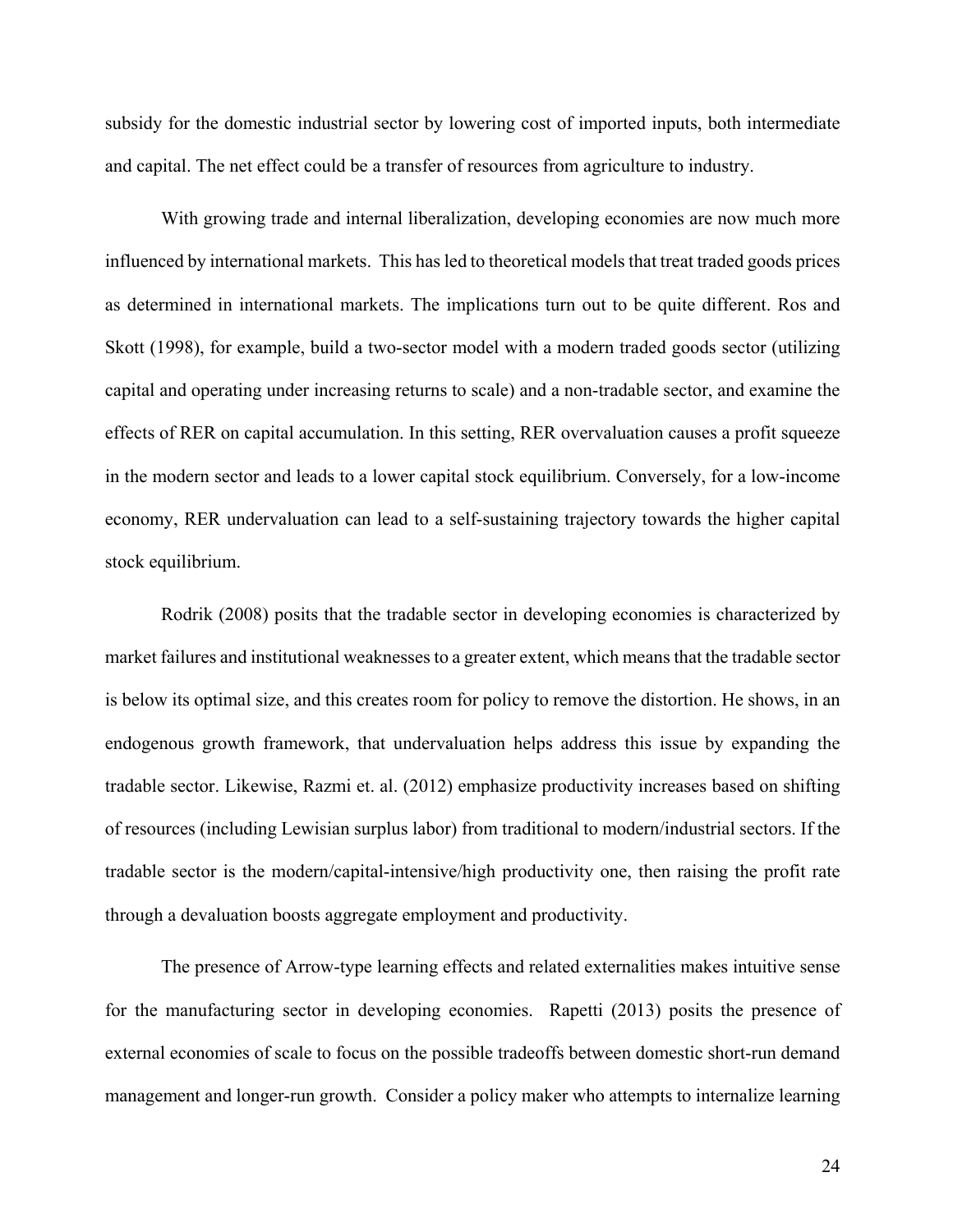externalities by boosting profitability in the modern tradable sector through nominal undervaluation. If this translates into real undervaluation on impact, one would expect non-tradable price inflation, due both to substitution effects and because of upward wage pressure. This causes a "horse race" between rising productivity (due to investment and increasing returns) and wages. Rapetti (2013) analyzes the conditions under which multiple equilibria arise, and aggregate demand policies can help policy makers move the economy to the high capital stock equilibrium over time.

A parallel strand of research comes from the "new" new trade theory" with a focus on firmlevel responses to RER movements. Melitz and Ottaviano (2008), Berman et al. (2012) and Martin and Rodriguez (2004), for example, find that high-productivity exporters with lower demand elasticities respond to a RER depreciation by increasing their mark-ups rather than export volumes. Likewise, Chatterjee et al. (2013) show that, in response to a RER depreciation, high-productivity firms increase their product range and core product prices. This will effectively dampen the Keynesian macroeconomic channel. The findings from these studies suggest that firm heterogeneity determines how firms react to a positive profitability boost after a RER undervaluation/depreciation. High-productivity firms increase their mark-ups and range of products rather than export volumes. This boost to profits, in turn, is expected to increase capital accumulation in the long run. Low-productivity firms, however, will respond by having higher entry rates and export volumes as previously unprofitable firms will now be able to enter the export market. Another related body of literature, argues that the negative profitability effect of RER overvaluation has a positive effect on traded good sector productivity by increasing competitive pressures. Ekholm et al. (2012), for example, finds that RER appreciation affected Norwegian manufacturing firms through export sales, imported inputs and import competition in the domestic market with a net gain in labor productivity and TFP for exporting firms.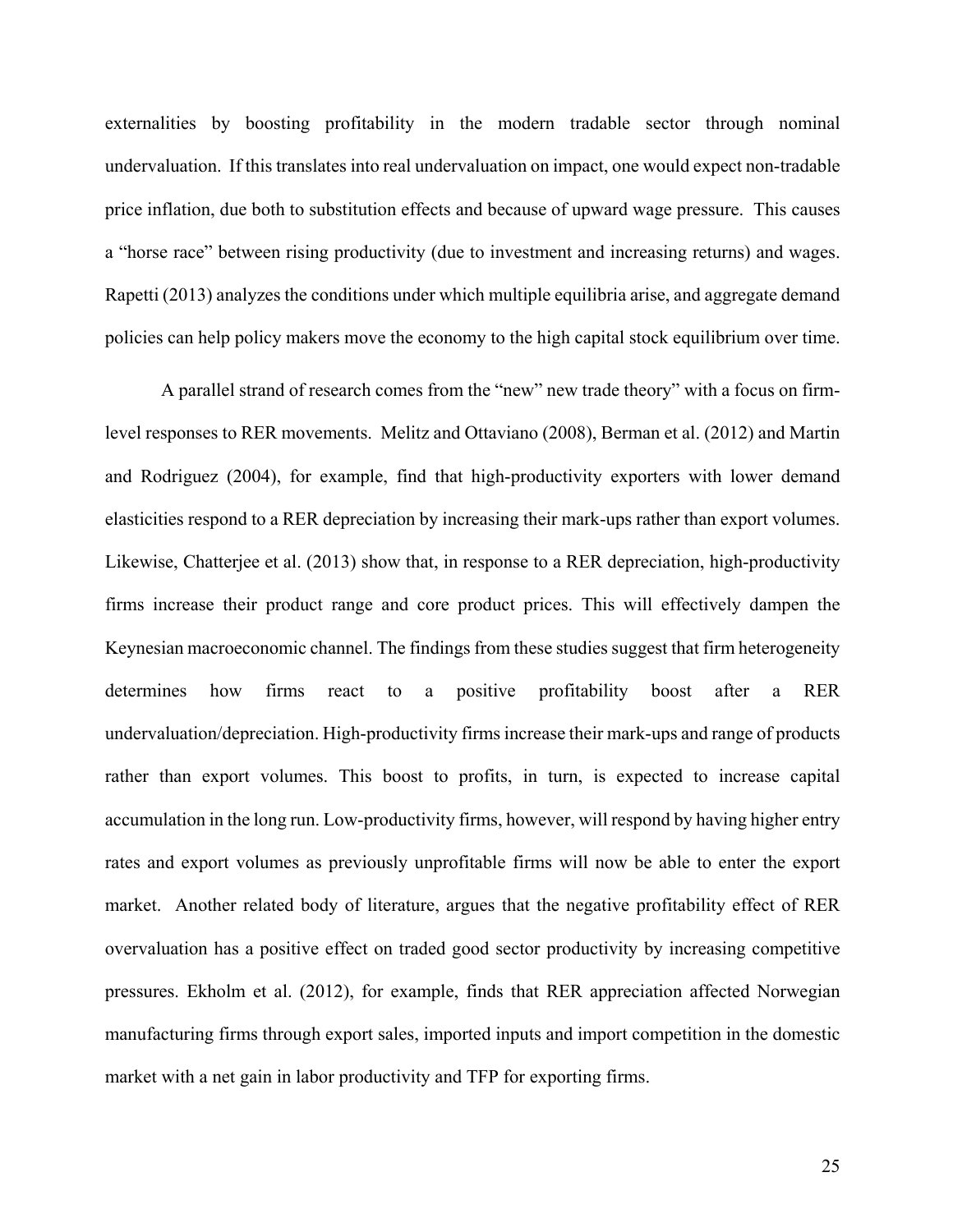Finally, one should note that the profitability channel is related to the Dutch disease and natural resource curse issues. An exogenous shock such as natural resource discovery, a large terms of trade shock favoring primary goods, or a surge in capital inflows can affect the RER. The research on Dutch disease essentially underlines the concern that RER overvaluation can cause a profitability squeeze in the non-primary traded goods sectors and lead to deindustrialization, with a decreasing share of non-primary traded goods in total value added and employment (Ros, 2015, ch.4; Guzman et al., 2018).<sup>[12](#page-27-0)</sup> The mechanism is typically seen to work through two channels: (1) the spending effect: an exogenous shock that boosts the purchasing power of spenders through income and wealth effects generates excess demand in the goods market, leading to real appreciation, (2) the resource effect: the movement of labor, capital, and other resources towards the expanding commodity sector at the expense of other sectors in the economy. The first effect tends to expand the non-tradable sector while the second tends to contract it. The cases of Latin America and sub-Saharan Africa during the 2000s highlight the deindustrializating effects of overvaluations in the aftermath of a positive terms of trade shock (Ros, 2013).

## **4.2.2. Higher savings and investment**

As discussed in section 4.1.2, this aspect of RER undervaluation/depreciation was first highlighted by Diaz Alejandro (1965). He, however, emphasized the short-run contractionary impact of the redistribution from low-propensity to save workers' wages to profits. In contrast, Kaldor (1971) emphasized the positive effects of competitive exchange rates through exports growth on manufacturing sector investment and productivity with significant long run growth effects. Levi-Yeyati et. al. (2013) relate RER to the balance sheet channel and longer-run growth. Accordingly,

<span id="page-27-0"></span> $12$  See Harding and Venables (2016) for a comprehensive survey.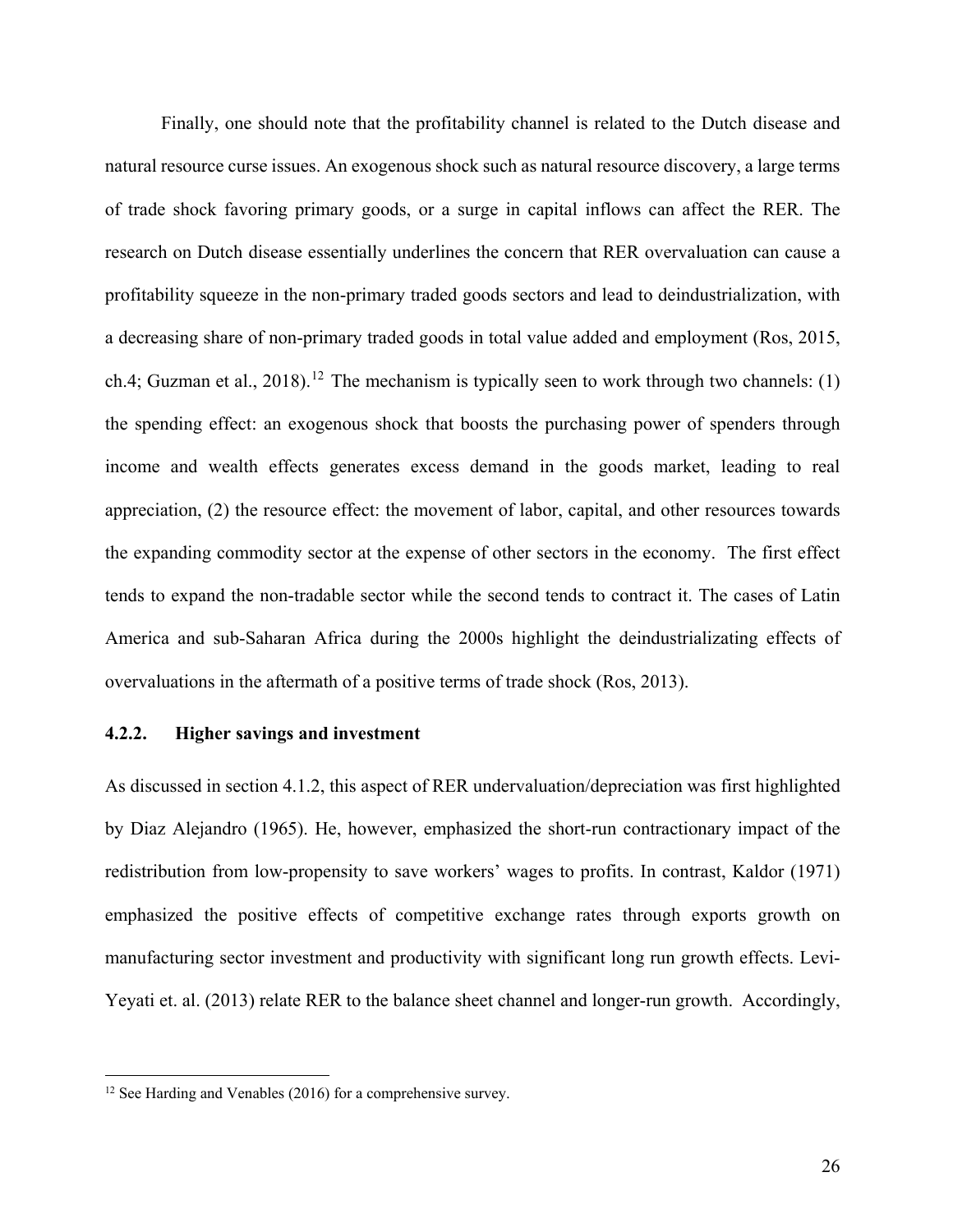if higher savings enable financially constrained tradable goods firms to invest more through larger supply of internal funds and/or through lower cost of capital and greater credit availability, then devaluations could be expansionary over the long run. Razmi, et. al., (2012) also highlight the impact of undervaluation and higher profitability on investment in a Keynesian framework with an independent investment function. Conversely, a body of literature that developed following the Asian crisis of 1997-98, identified the negative balance sheet effects on investment and output (see Krugman, 1999 and Frankel, 2005). With a substantial proportion of their liabilities denominated in foreign currency, developing country firms can find themselves insolvent following large depreciations. This can then negatively affect investment, exporting activity, R&D, output and long run growth (Cespedes et al., 2014; Serena and Sousa, 2017).

## **4.2.3. Structural diversification and product composition of trade**

The process of industrialization appears to involve diversification in its early and middle stages (see Imbs and Wacziarg, 2003 for economic structure and Cadot et. al., 2011 for export structure). In cases where learning externalities increase private costs, RER policy can help countries acquire new sectors, which previously they did not have a comparative advantage in, and maintain them permanently. Krugman (1987) highlights this argument in a Ricardian framework with a continuum of goods and shows how a temporary real devaluation can help achieve permanent diversification. Razmi (2013) advances a similar argument in a model with surplus labor.

## **4.2.4. Balance of payments-related constraints on growth**

Perhaps the most obvious linkage between the RER and growth goes through the balance of payments. The growth process for developing countries typically involves acceleration of capital goods and intermediate input imports. This high income-elasticity of imports can result in foreign exchange shortages and, in the presence of managed (flexible) exchange rates, pressure on reserves,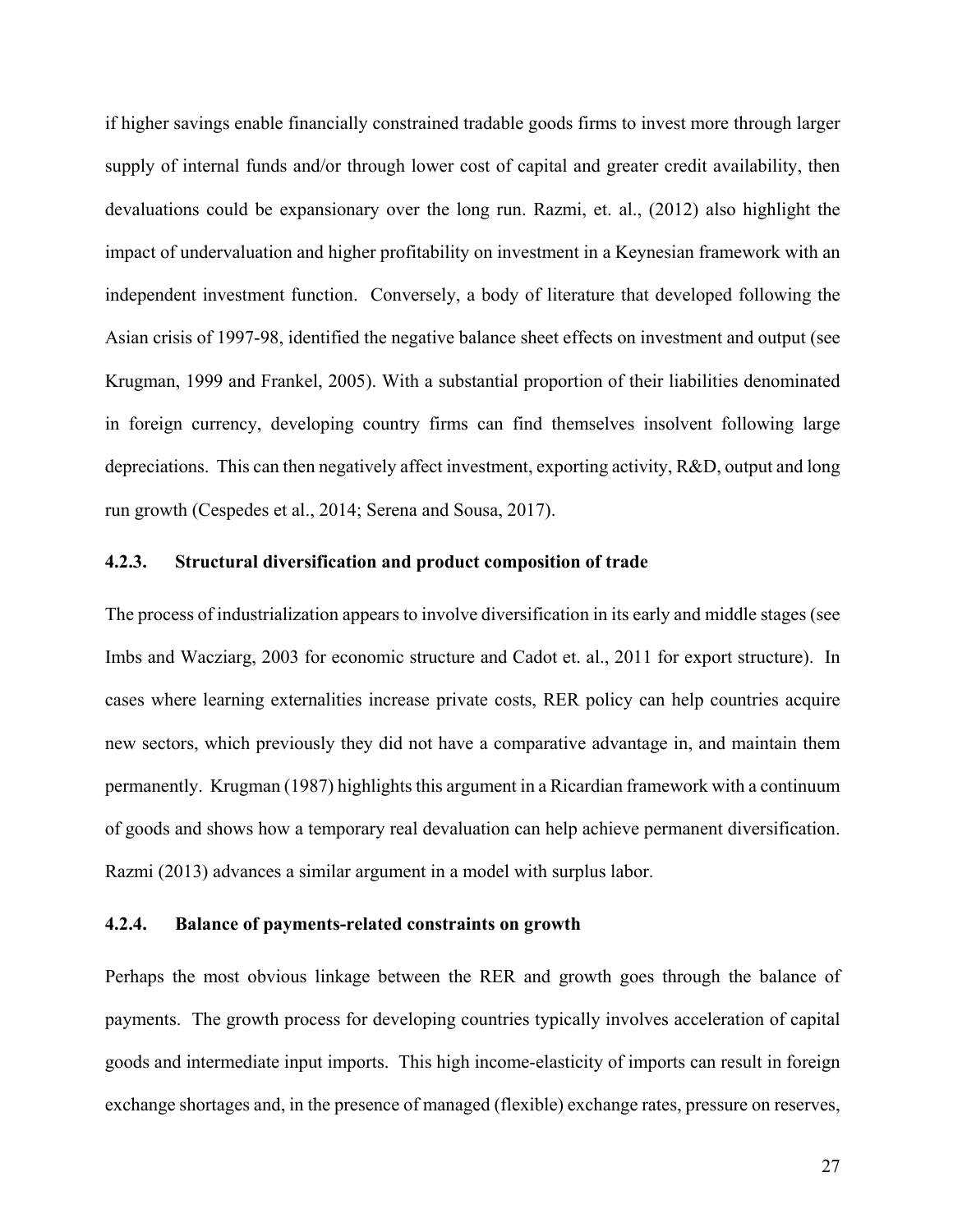culminating in many cases in balance of payments crises and stabilization programs. While this link was recognized in early post-WWII literature (see, for example, the two gap models developed starting with Chenery and Bruno, 1962), the Post Keynesian BPCG model (Thirlwall, 1979) has zoomed in on this point. This framework, however, assumes infinite supply elasticities of export and import, which is unlikely to be a plausible assumption for most products exported by developing countries. Moreover, relative prices matter, by construction, only in terms of rates of change and not levels. This is in tension with the presence of learning externalities, resource reallocation, capacity growth, and other long-run development considerations which may enable a country to export increasing volumes at a given international relative price (see Razmi, 2015 for a critique of the BPCG model). The balance of payments constraint itself, however, remains important as the Latin American debt crises of the 1980s, the Mexican crisis of 1994, and the Asian crises of 1997-98 were all preceded by overvalued RERs.

## **4.2.5. North vs. South asymmetries**

Differences in the pattern of specialization and the composition of trade are likely to condition the effects of RER undervaluation across countries. Systematic differences in price elasticity of demand, in particular, mean that RER changes are likely to have smaller effects in the short- to medium-run on the volumes of higher-skill, more sophisticated and newer technology goods such as those exported by the North than the lower-skill intensive and less heterogeneous goods exported by the South. Based on Vernon (1966), it is also likely that price elasticities are lower in the early stages of a product's life cycle for new and technology intensive goods, which are mostly invented and produced in the North. Furthermore, Northern producers enjoy higher mark-up rates than Southern ones given their higher average productivity levels. Due to the presence of large reservoirs of underemployed labor, the profitability effect of RER undervaluation is likely to be higher in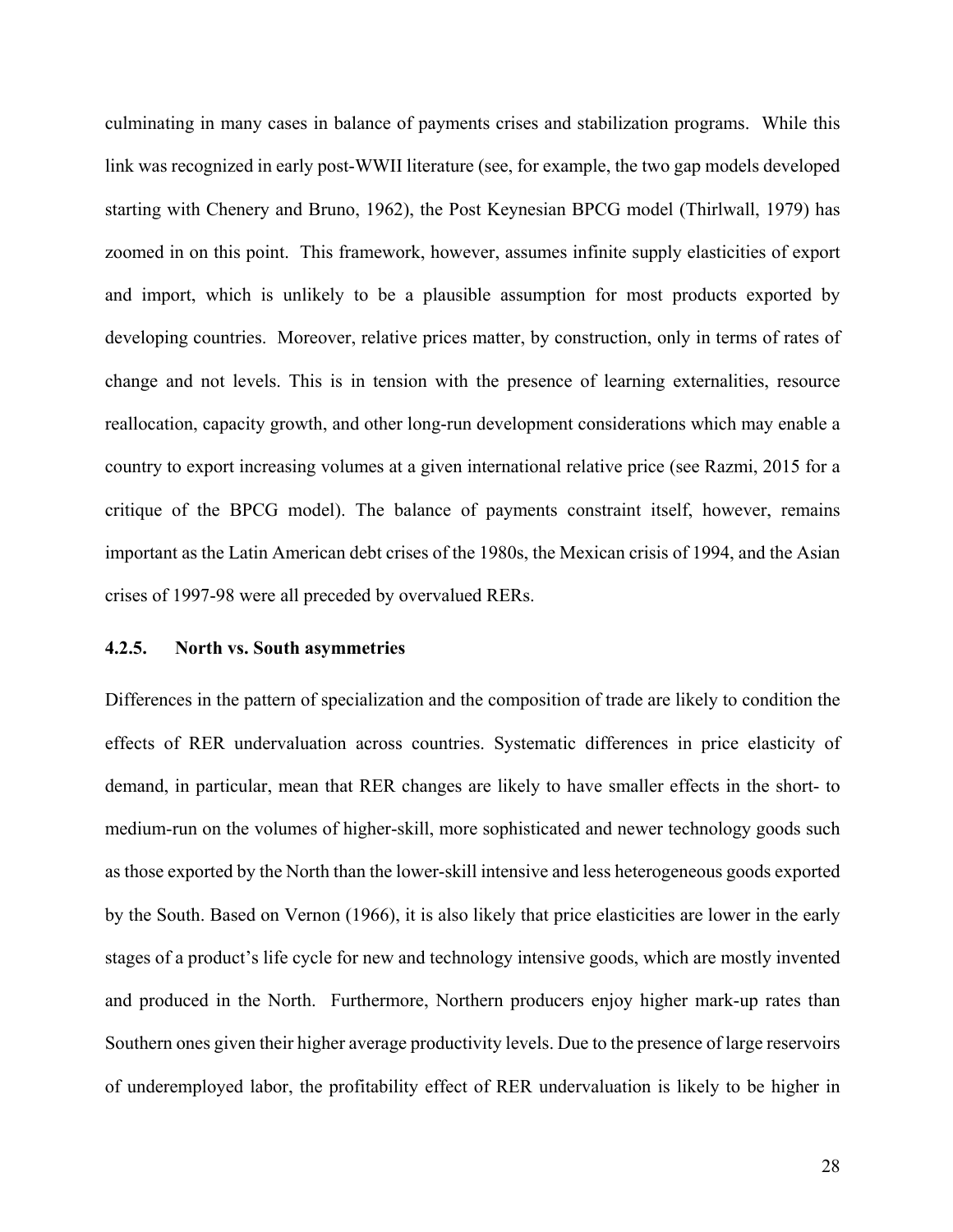Southern countries. Southern countries also suffer from a variety of market and government failures as well as structural constraints on their economic policies, which can make RER an easy secondbest policy tool to support traded goods sectors and industrialization. This may explain why RER undervaluation is found to have a significantly positive effect on growth and investment only among the developing country samples. Caglayan et al. (2013) and Caglayan and Demir (2019) also provide evidence showing how countries' development levels and the technological composition of their exports shape the effect of RER depreciation on exports. It is important to keep in mind, however, that many primary good exporters may be less likely to benefit through the development channel from RER undervaluation as they face supply side rigidities.

## **5. Empirical Issues**

The empirical work on the Keynesian trade channel is rich, examining various effects of exchange rate movements on trade flows, both at the macro and micro levels, and both aggregate and disaggregate levels. Given the availability of a large number of papers on the trade-RER relationship, we will focus mostly on the empirical studies of the development channel. As discussed earlier, there has been a renewed attention on the role of exchange rate in long term growth and structural change in recent years. However, most of these studies focus on the effects of exchange rates on growth without identifying the channels through which the development effect materializes. The empirical methodologies and estimation methods are also quite mixed. First, whether the observed growth effects are driven by a reallocation of resources towards increasing return activities, increasing savings, higher investment, or some other channel needs to be explored more carefully. Reallocation of resources towards different tradable sectors may not have the same development effects. High skill manufactures, for example, are quite different from low skill ones. A competitive RER will benefit all tradable sectors, including those in agriculture and natural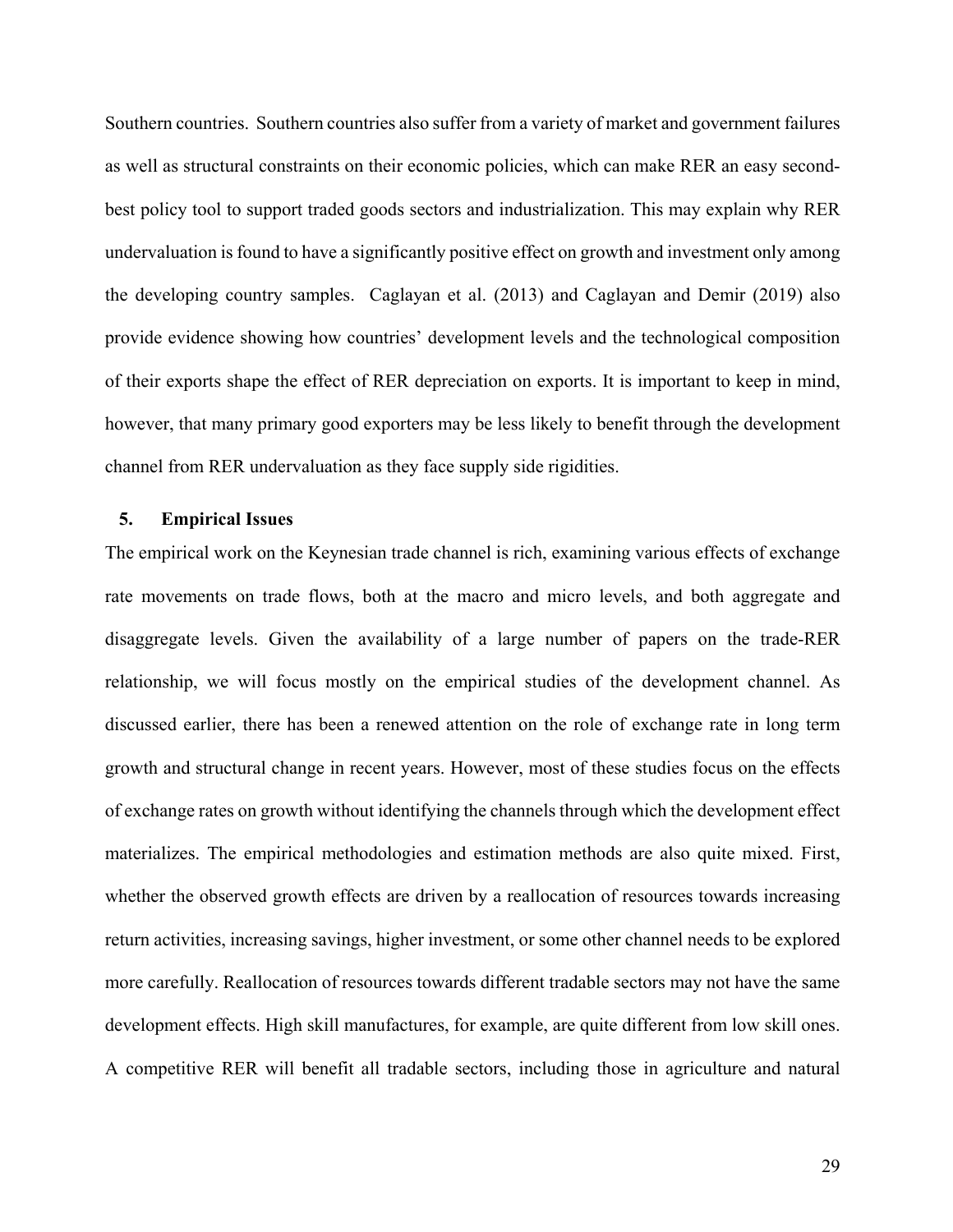resources. Thus, rather than encouraging reallocation towards increasing return industries and enabling diversification, a competitive RER could lead to primarization and specialization in traditional and resource-intensive low return activities. Second, as pointed out by Henry and Woodford (2008), there is the question of how to and for how long to maintain RER undervaluation for it to be growth enhancing. Third, the relationship between RER and growth is a two way one and studying it requires appropriate estimation methodologies as correlation does not imply causality. Fourth, the definition of undervaluation is not straightforward and it is hard to get a consensus on how to estimate the equilibrium RER. Fifth, the cutoff point for developed vs. developing country incomes is not an obvious one. As highlighted by Henry and Woodford (2008), the reported positive effects of RER undervaluation on growth are sensitive to this cutoff point. We will now review each of these issues. Table 2 provides a selective review of empirical studies on the topic.

#### **<Insert Table 2 Here>**

## **5.1. Identification of the development channel**

As highlighted earlier, much of the literature on the development channel consists of aggregate studies without a clear identification of the relevant channels. Dollar (1992), Hausmann et al. (2005), Gala (2008), Levy-Yeyati et al. (2013), Prasad et al. (2007), Rodrik (2008), Berg and Miao (2010), Di Nino et al. (2011), Berg et al. (2012), Rapetti et. al. (2012), and Habib et al. (2017) find a significantly positive effect of RER undervaluation on growth but mostly in developing countries.[13](#page-31-0) Razin and Collins (1997) and Aguirre and Calderón (2005), on the other hand, find

<span id="page-31-0"></span><sup>&</sup>lt;sup>13</sup> For a review, see Williamson (2013), Eichengreen (2008), Ros (2015) and Guzman (2018). For the earlier literature, see Razin and Collins (1997).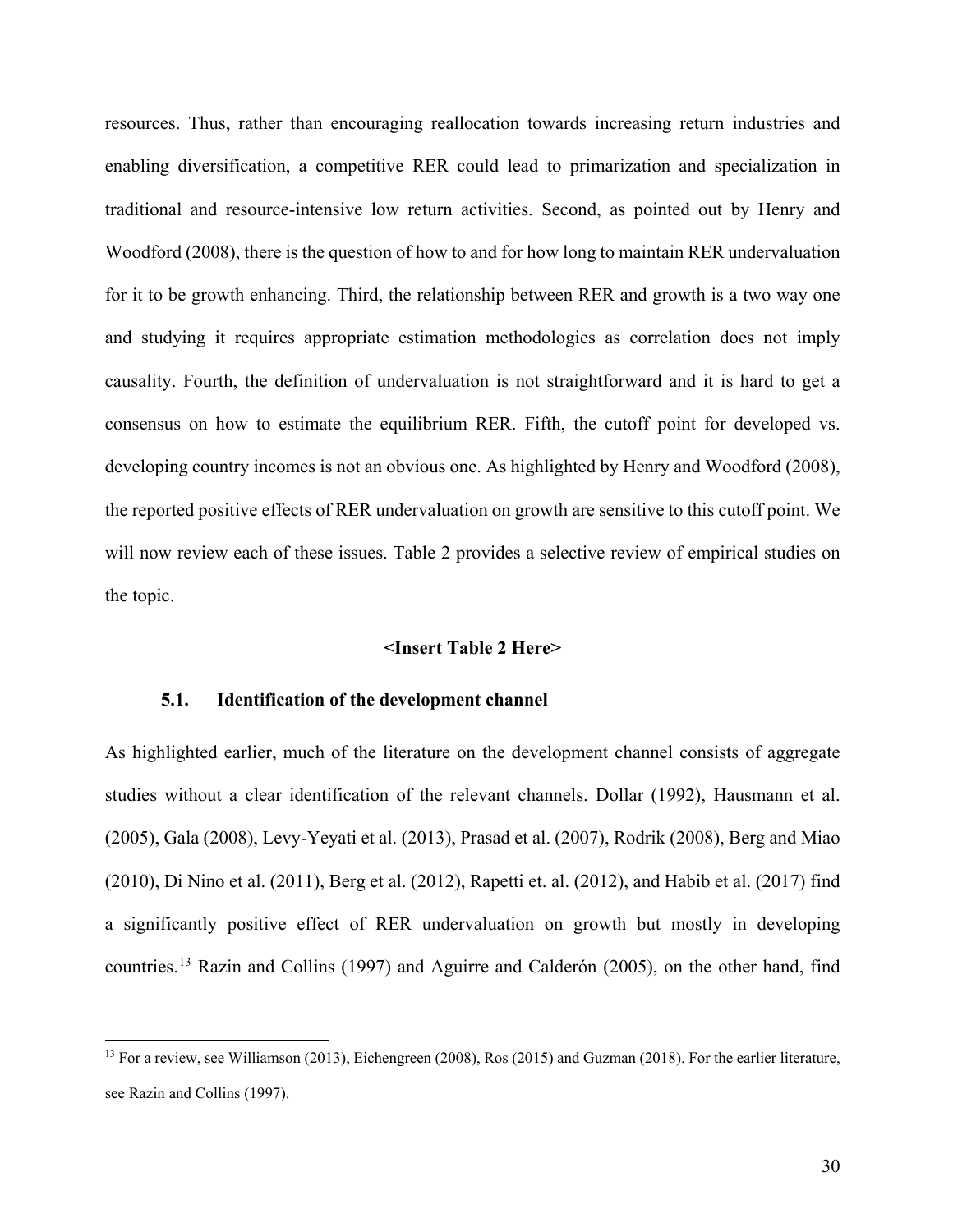asymmetric effects of RER misalignment on growth; moderate undervaluations are found to promote growth, while larger undervaluations or overvaluations undermine it. In the opposing camp, Schroder (2013) finds that RER misalignment, both under- and over-valuation, is harmful for growth in developing countries. Likewise, Nouira and Sekkat (2012) find no support for the positive effect of RER undervaluation on growth in developing countries and suggest that the previously reported positive effects are likely to be caused by other complementary policies rather than the RER itself.

As for the channels, Prasad et al. (2007) find that RER appreciation causes a growth slowdown in exporting sectors as well as the manufacturing industries and their finding is consistent with Rodrik (2008) who shows that RER undervaluation increases the share of industry in GDP and total employment and reduces that of agriculture. Galindo et al. (2007), Einchengreen (2008), Demir (2010) and Caglayan and Demir (2014) also report that RER undervaluation/depreciation increases industrial employment while Demir (2013) reports insignificant effects on firm level industrial employment growth. As for sectoral unemployment, Frenkel and Ros (2006) finds a negative effect of RER appreciation on industrial unemployment in Latin America with a two-year lag. Rodrik (2008) finds evidence that the positive growth effect of RER on growth is through a sectoral reallocation towards industry. In a similar token, Levy-Yeyati et al. (2013) shows that RER undervaluation increases growth through its positive effect on domestic savings and a redistribution from labor to capital, which is consistent with the insights of Diaz-Alejandro (1965) and Kaldor (1971). Likewise, Eichengreen (2008) finds that a higher and more stable RER favors tradable sector employment growth. McMillan and Rodrik (2011) also shows that RER undervaluation favors structural change in favor of modern tradables and encourages the flow of labor to high- -productivity activities. Other studies such as Rebelo and Vegh (1995) also find that RER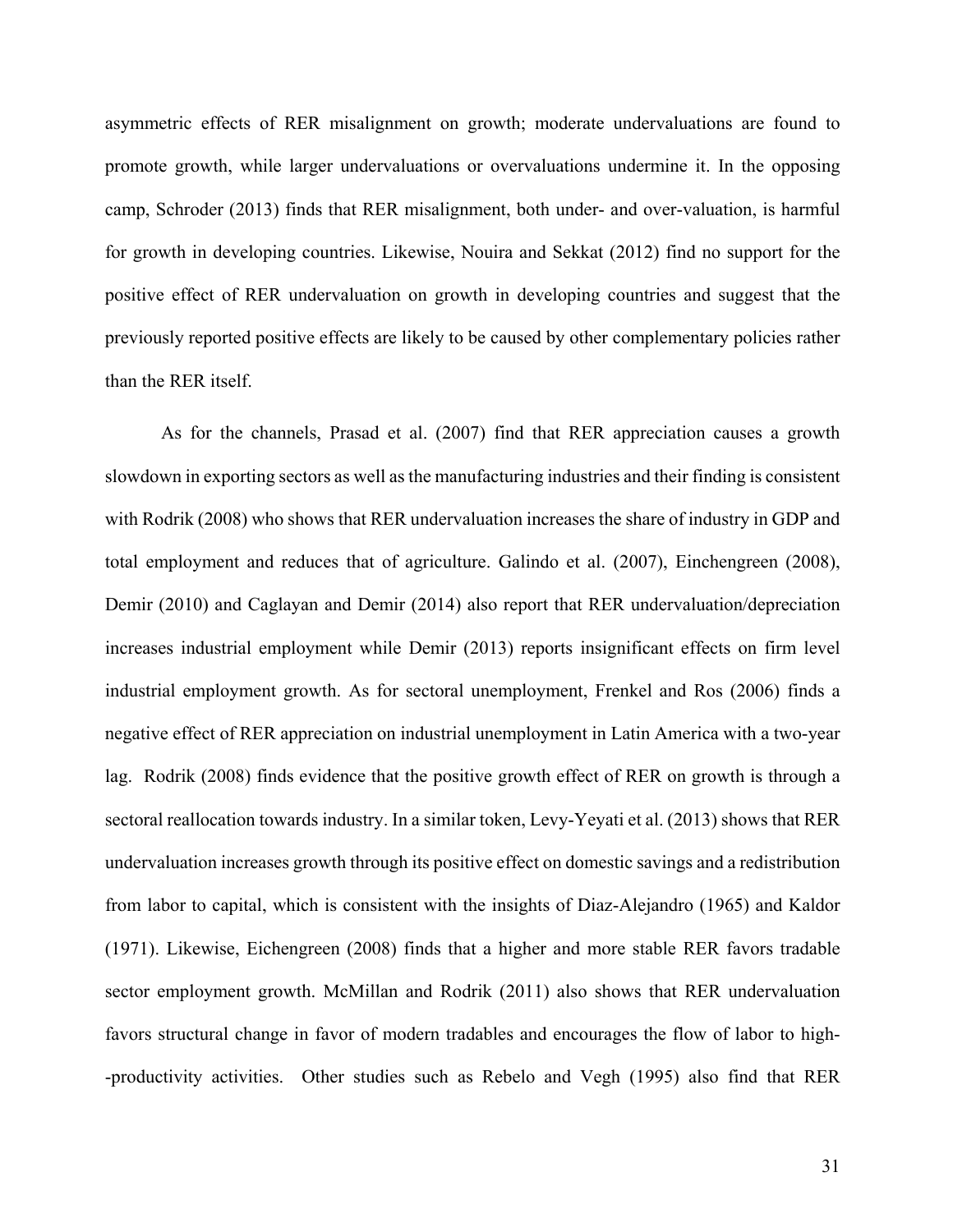appreciation leads to reduction in manufacturing value-added. Regarding long run investment, Razmi et. al. (2012) and Libman et al. (2019) discover a positive and symmetric effect of lagged RER undervaluation on investment growth but mostly in the case of developing countries. Regarding productivity effects, Aghion et al. (2009), Caglayan and Demir (2014) find that RER depreciation increases labor productivity growth while Fuentes et al. (2006) and McLeod and Mileva (2011) reports similar effects for the case of TFP growth. Furthermore, Aghion et al. (2009) also shows that the negative effect of RER overvaluation is mostly limited to countries with low financial development.

As discussed earlier, RER can affect long run growth through changes in trade structure as well. This is the export-led growth channel, which is often confused with the short-run exportgrowth channel. Colacelli (2010) discovers that most trade responses to RER at the country level come from the extensive margin by increasing the variety of exported goods as new exporters enter, and more so for more sophisticated products. These effects of RER are also found to be stronger among high-income exporters, partly thanks to better credit availability. Colacelli's results suggest that a minimum level of development may be required for the development channel to operate. Freund and Pierola (2012) argue that RER depreciation in developing (but not in developed) countries stimulates a reallocation of resources towards exportables and facilitates entry into new export products and markets while enabling sustained manufacturing export surges. Cimoli et al. (2013) also reports that RER undervaluation favors export diversification which, in turn, is associated with an upgrading in the technological intensity of exports and higher economic growth. Di Nino et al. (2011) find that RER undervaluation helps increase exports of industrial goods more than primary goods, and also increase export variety. Goya (2018) confirms these findings and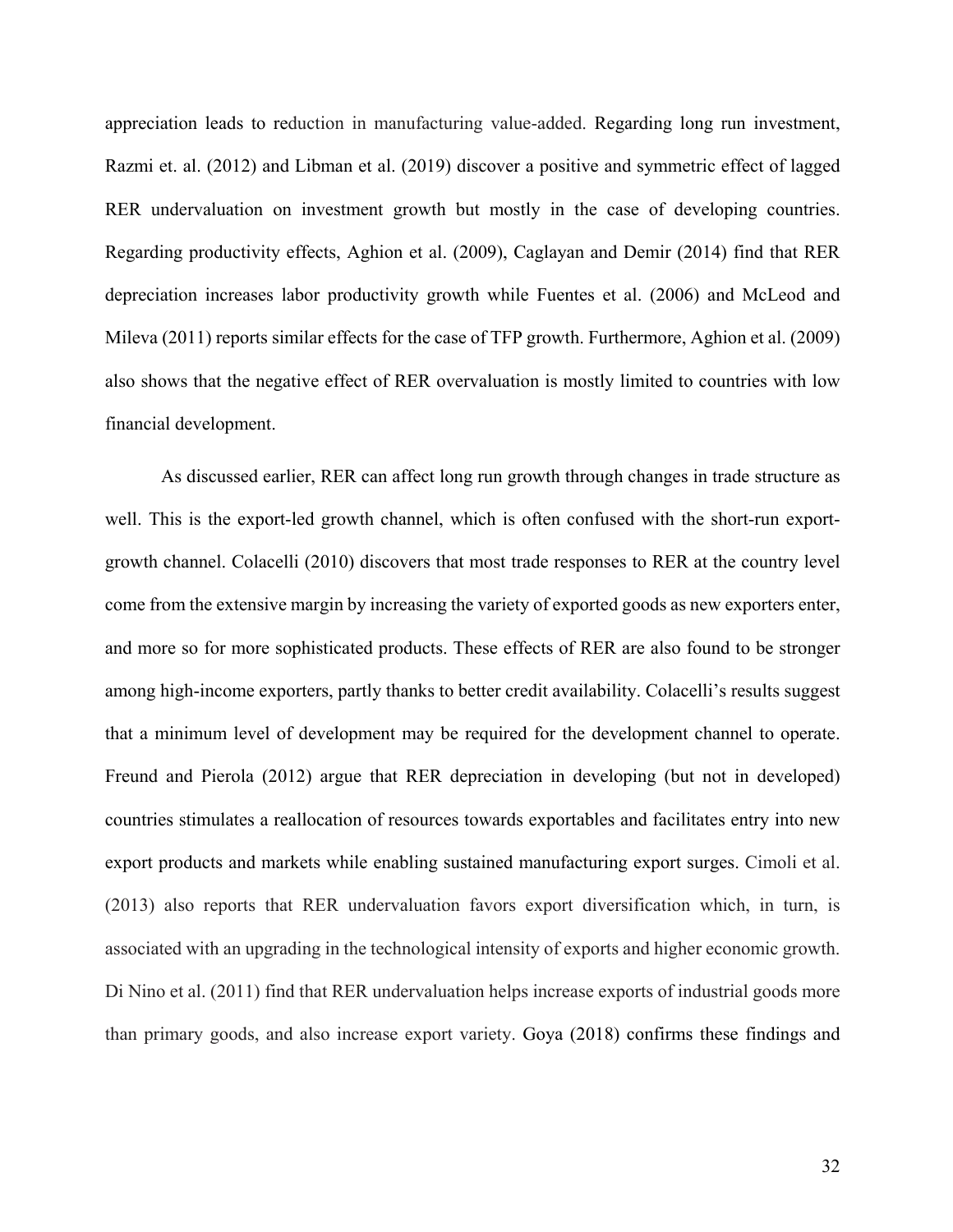shows that depreciated and stable RER encourages wider export variety, particularly in goods with higher technological intensity.

Using 28 individual country panels, Caglayan et al. (2013) studies the effects of RER in first and second moments on bilateral South-North and South-South bilateral manufactured goods exports. The empirical results, however, are inconclusive, highlighting the importance of country and trading partner heterogeneity. In a follow up study, Caglayan and Demir (2019) examine the effects of bilateral real exchange rate changes (both in first and second moments) on trade structure by disaggregating exports based on their technology and skill content. Their findings suggest that RER depreciations have a positive and significant effect only on exports of medium and low-skill and resource-intensive manufactures but not on high-skill manufactures or primary goods. They show that the positive effect of RER depreciation is conditional on both the direction and the product composition of trade. For example, for high skill goods, RER has a positive effect only for exports of South to North but not in any other direction. Likewise, for primary goods, only Northern exports to South respond positively to RER depreciation.

Some recent studies of the link between RER changes and export diversification and structural change have focused on firm-level effects. Iacovone and Javorcik (2008), for example, find that export diversification is preceded by a rise in firm investment and that export discoveries are more frequent in the immediate period after devaluations. Highlighting firm heterogeneity, Caglayan and Demir (2014) show that RER appreciation hurts productivity of inward oriented firms' while benefiting export-oriented firms. Regional heterogeneity may also be important as Alfaro and Cunat (2019) find that firms in export-oriented emerging Asia are more likely to engage in R&D and experience productivity growth following depreciations compared to firms in Latin American and Eastern European countries.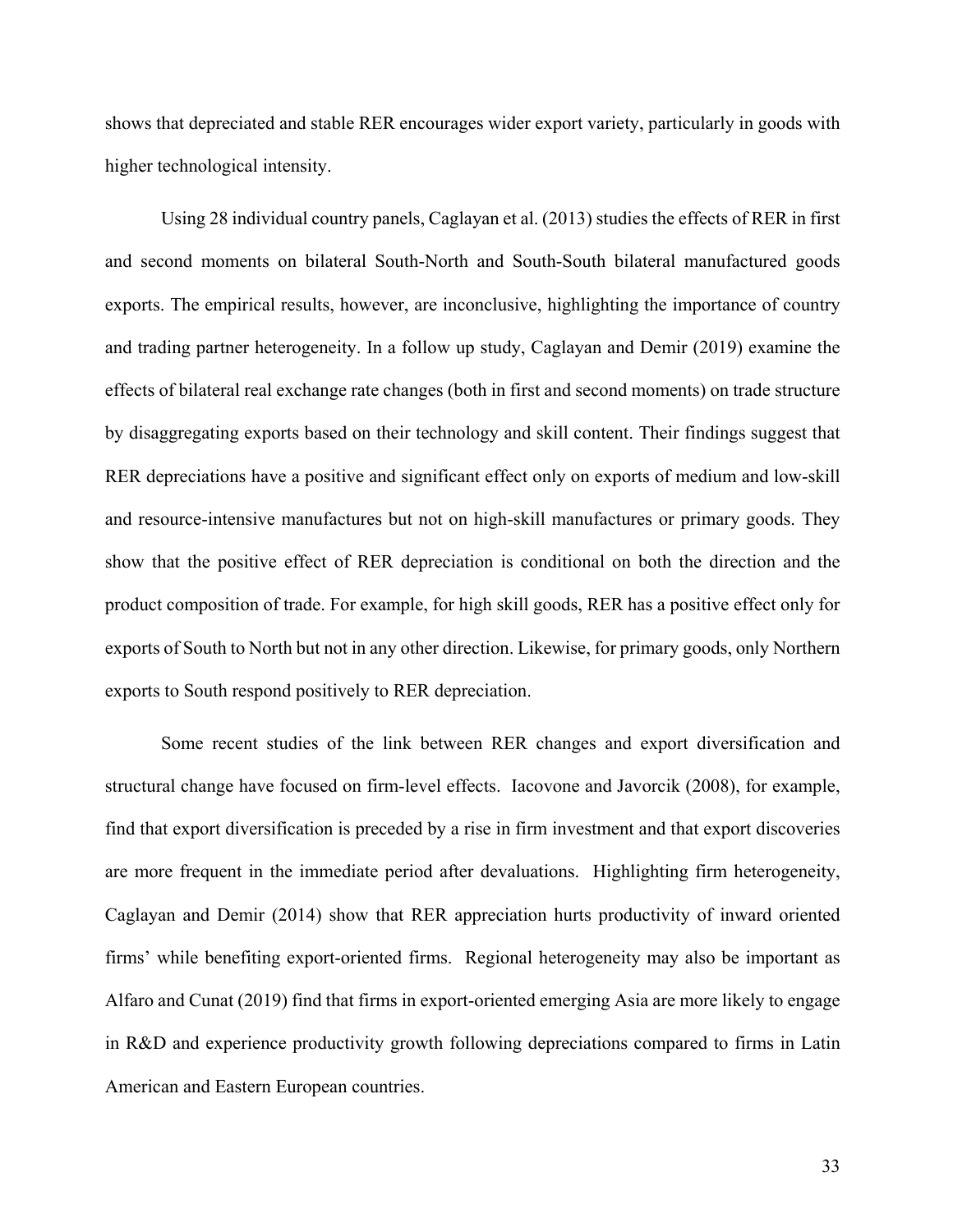As an exploratory exercise, we replicate the growth regression of Rodrik (2008) using Eq. (7) where we test the effect of RER undervaluation on real GDP per capita growth.

$$
Growth_{it} = \alpha + \beta lnRGDPPC_{it-1} + \gamma lnUnderval_{it} + f_i + f_t + \varepsilon_{it}
$$
\n
$$
\tag{7}
$$

where *Growth* represents 5-year (geometric) average growth rates of real GDP per capita (outputside real GDP per capita at chained PPP's in mil 2011 US\$) using PWT 9.1 data, *RGDPPCit-1* is the lagged level of real GDP per capita, *Underval<sub>it</sub>* is the five-year average of annual RER undervaluation based on Eq. 6,  $f_i$  and  $f_t$  are country and year fixed effects, and  $\varepsilon_{it}$  is the error term. Figure 7 shows the distribution of the annual undervaluation measure with a mean of -0.182 and a standard deviation of 0.665. All variables are averaged over 5-year periods between 1950-1954 and 2015-2015, yielding 14 time periods (we exclude growth rates for 2015-2017 for not having full five-year observations).  $^{14}$  $^{14}$  $^{14}$ 

## **<Insert Figures 1-2 Here>**

Columns (1)-(3) in Table 3 replicate Rodrik (2008) benchmark estimates and restrict the time period to 1950-2004, leaving out Iraq, North Korea and Laos. Column (4)-(7) includes full sample period and all countries. In columns (2)-(3) and (6)-(8) we divide the sample into developed and developing using different cut-off points. Overall, we can qualitatively replicate Rodrik (2008)'s findings for GDP growth rates where the reported  $\gamma$  to be 0.017 for the full sample, 0.03 for the developed and 0.026 for the developing country sample. The differences likely result from the use of different generations of the PWT (i.e. 6.2 in Rodrik (2008) vs. 9.1 here). The significant effect of RER undervaluation on growth for the full sample comes from the developing country group, independent of whether we use Rodrik's sample (columns 2-3) or the full sample (columns

<span id="page-35-0"></span><sup>&</sup>lt;sup>14</sup> The (logarithmic) growth rates are calculated using five-year average incomes.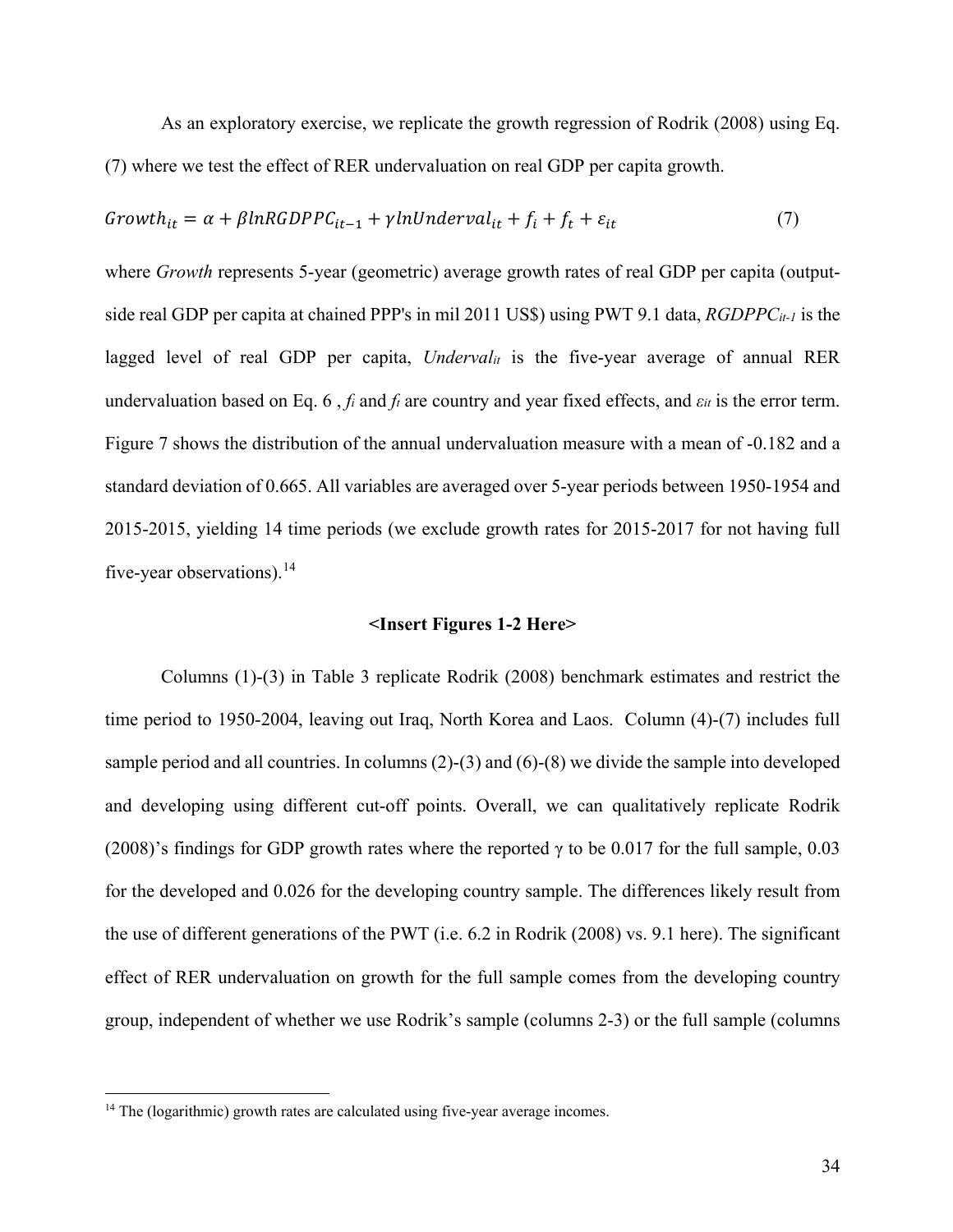5-6). In fact, the effect is highly significant for developing countries, using the \$6,000 real GDP per capita threshold, which is the World Bank cut-off point for high income countries in 1987. In column (7) we repeat the exercise for the full sample but using an average income cut-off of \$6,000 for the full time period. In column (8) we repeat the exercise using World Bank high income cutoff for 2015. The results are quite robust, suggesting a significantly positive effect of RER undervaluation on growth in developing but not in developed countries.

## **5.2. Temporary vs persistent RER undervaluation**

The issues of how to maintain RER undervaluation and for how long are not well-addressed by the empirical research (Henry and Woodford, 2008). The answer to the first will depend on institutional capabilities, fiscal capacity, and other relevant policy choices such as exchange rate regimes and capital account openness (see Williamson, 2013 and Guzman et al., 2018 for further discussion). The second question of how long is also not well-discussed and empirical work on it is hard to find. The existing work on RER, investment, productivity, and growth shows some delayed effects from RER depreciation/undervaluation (see, for example, Eichengreen, 2008; Razmi et al., 2012, Caglayan and Demir, 2014) but does not fully address the question of how persistent RER undervaluation should be for it to be effective.

## **5.3. Endogeneity, correlation and causality**

The endogeneity problem is a well-recognized challenge when estimating the effect of the RER on growth as it is relatively easy to show the overdetermined relationship between the two (Henry and Woodford, 2008; Nouira and Sekkat, 2012). Given the paucity of plausible instruments, most attempts to correct for endogeneity at the aggregate level rely on internal instruments (Gala, 2008; Rodrik, 2008; Aghion, 2009; Razmi et al., 2012; Schroder, 2013). A related issue is the difference between correlation vs. causality and the omitted variable bias whereby both economic growth and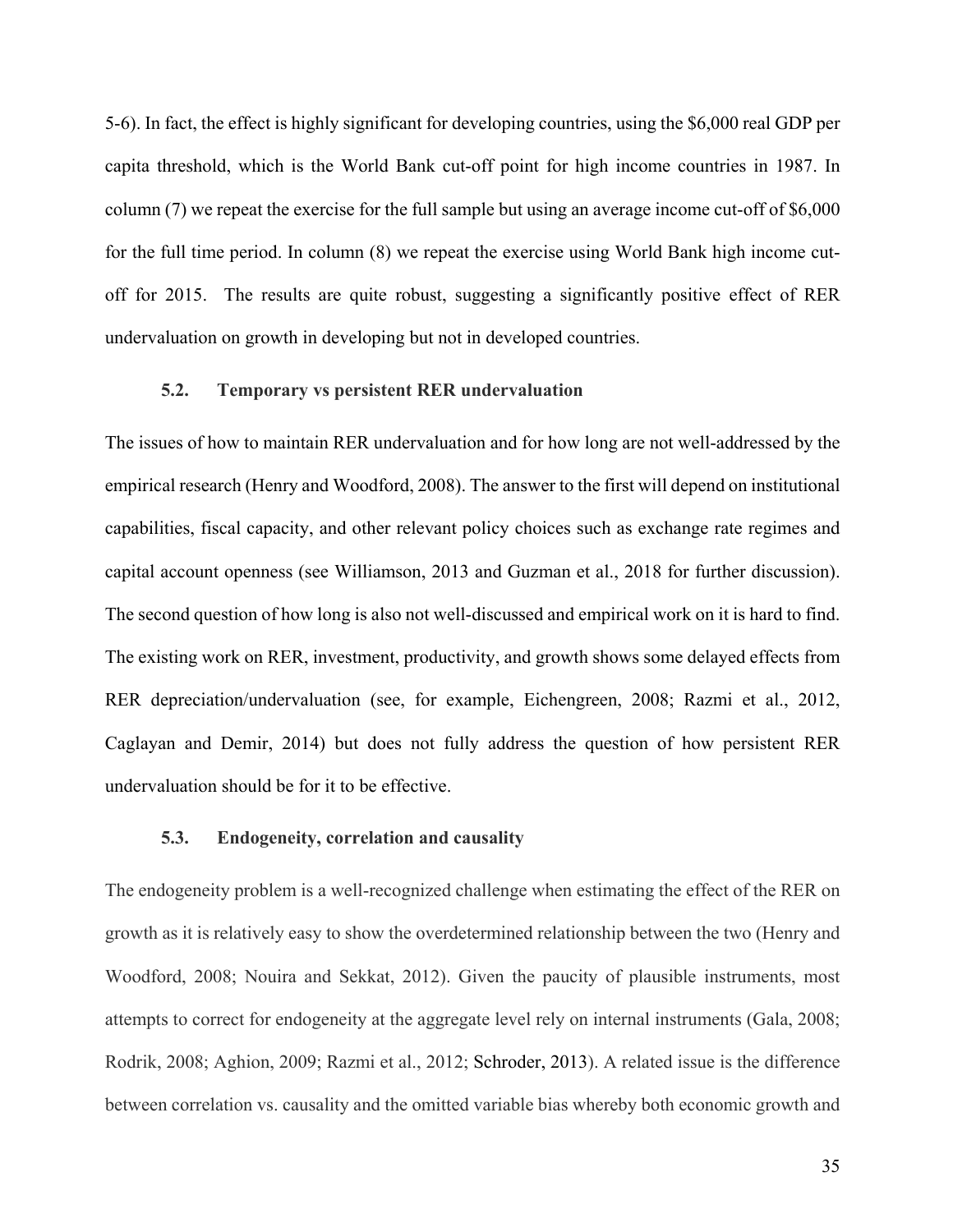RER undervaluation are driven by a third missing variable such as an activist industrial policy involving various macro and microeconomic interventions. The few studies that try to address these issues using methods other than GMM include Bussiere et al. (2015) who use a propensity score matching method and Habib et al. (2017) who use external IVs for identification. Another way the literature has tried to address the identification problem is by disaggregating the data and adopting firm, industry, product or destination-product level analysis whereby the RER can be taken as exogenous (Eichengreen, 2008; Demir, 2010, 2013; Ekholm et al., 2012; Caglayan et al., 2013; Martin and Mayneris, 2015; Chen and Juvenal, 2016; Caglayan and Demir, 2014, 2019; Alfaro et al., 2018; Serena and Sousa, 2017), or by including other control variables that are potentially endogenous (Rodrik, 2008; Aghion et al., 2009). It should be noted, however, that the potential effects of endogeneity are likely to understate the effect of real undervaluation on growth. This is because growth, to the extent that it influences the RER, is likely to appreciate it (i.e., one would expect a negative correlation between the RER and growth).

#### **5.4. Is it really misaligned?**

As discussed earlier in Section 3, there is no consensus in the literature over what constitutes undervalued and therefore there is a proliferation of RER misalignment measures. As a result, Rodrik (2008) and Di Nino et al (2011), for example, experiments with various measures of RER, including PWT, IMF, CPI and WPI based measures, with and without the Balassa-Samuelson adjustment. Alternatively, Razin and Collins (1997) and Aguirre and Calderón (2005) adopt a fundamentals-based equilibrium RER. The lack of consensus over the identification of RER misalignment itself is a serious challenge for scholars and also policy makers.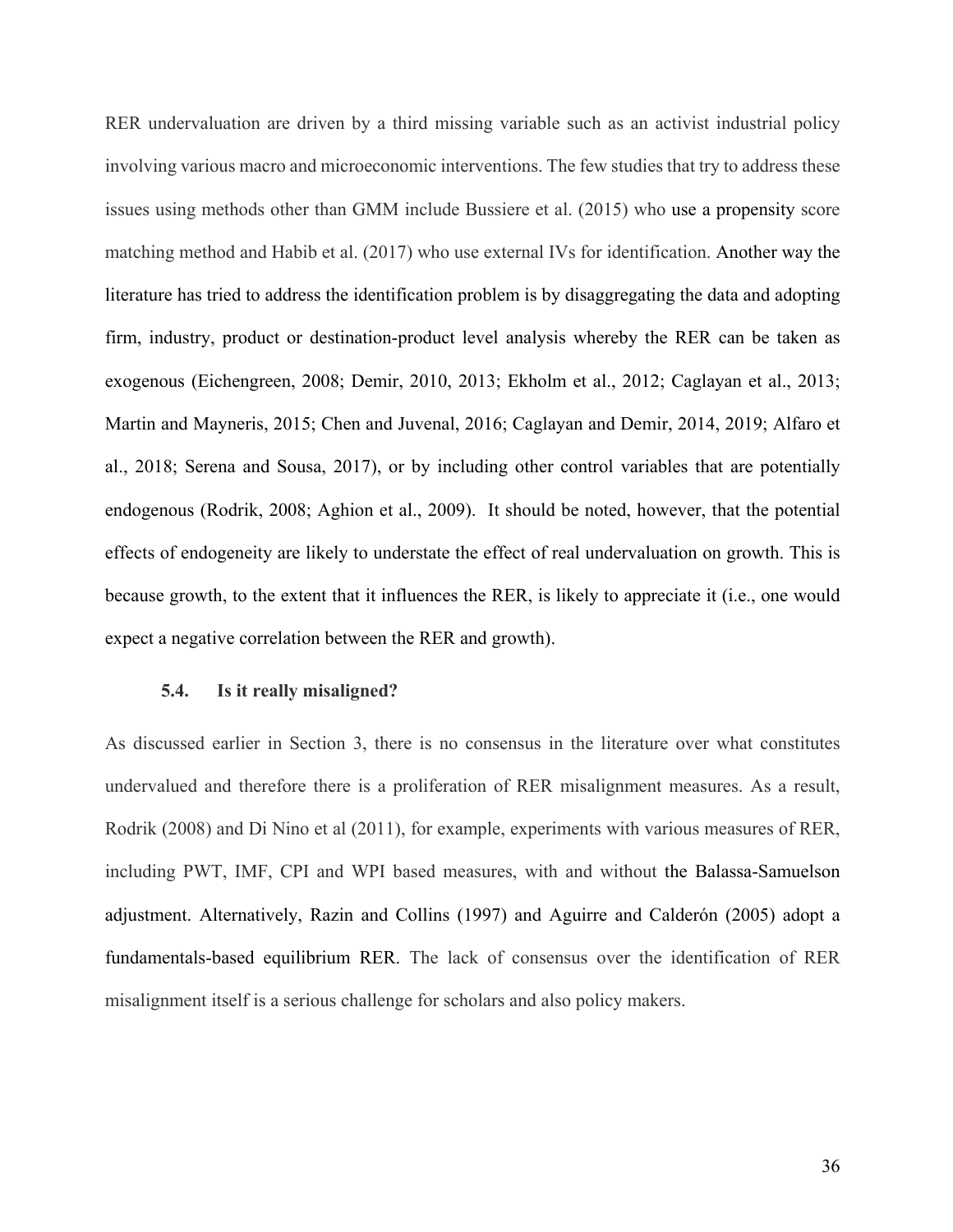## **5.5. Asymmetric effects**

The developmental effects of RER misalignment can be asymmetric so that undervaluations and overvaluations have heterogeneous effects. Furthermore, the degree of misalignment maybe more important than whether the RER is under or overvalued. While most studies assumed a symmetrical effect, a few including Razin and Collins (1997), Aguirre and Calderón (2005), Nouira and Sekkat (2012), Rapetti et. al., (2012), and Habib et al. (2017), among others, consider both nonlinearities and asymmetries in the RER effect.

## **5.6. How to define developing countries?**

The reported positive effects of RER undervaluation on growth can be sensitive to the definition of the developing country sample. Moving the cutoff point from \$6,000 to \$8,000, for example, affects the results reported by Rodrik (2008) significantly (Henry and Woodford, 2008; Rapetti et al., 2012; Di Nino et al., 2013). Table 3 also shows the sensitivity of coefficient estimates to income cut-offs, time periods and the data source. Should one use the country classification based on income or development levels at the beginning (Habib et al., 2017), middle (Rodrik, 2008), the end, or the average of the sample period, and should one use a static or dynamic classification of developing countries are questions that need to be addressed as they affect the empirical results significantly (Rapetti et al., 2012).

## **6. Concluding remarks**

While the main focus and the identification of transmission channels from the real exchange rate to development outcomes have changed over multiple waves, the interest in the issue has not died out. On the contrary, we have experienced a renewed and growing attention to the macro and micro effects of RER both at the aggregate and firm levels since the late 2000s. The earlier literature,

37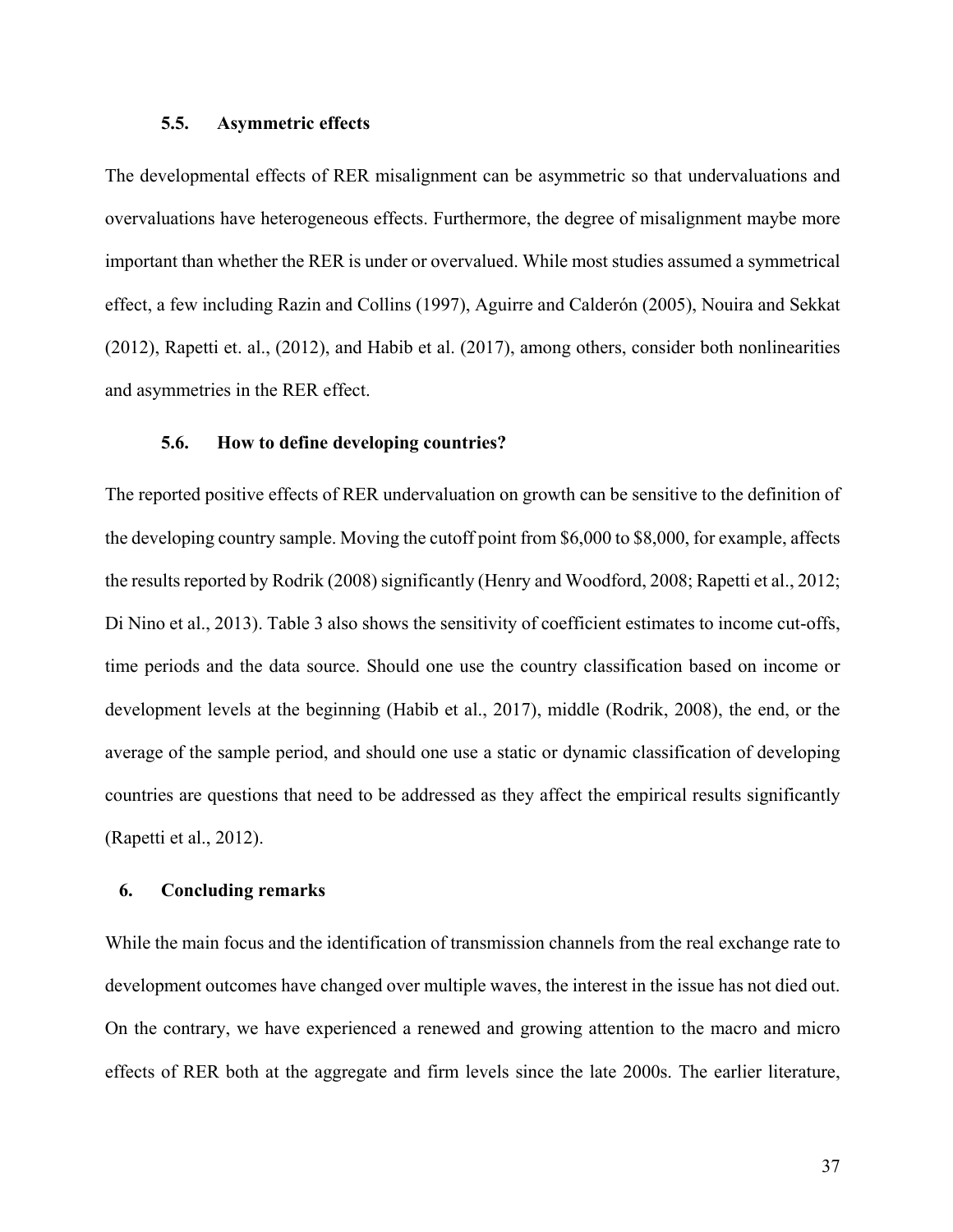mostly during the Bretton Woods period focused on the Keynesian macro effects through the shortrun trade channel. More recent literature, since the 2000s, however, has increasingly focused on long-term development channels, with a variety of mechanisms analyzed whereby the RER affects long run growth and development. The theoretical literature offers a variety of demand and supply side mechanisms with sometimes positive and sometimes negative effects, conditional on the structure of the economy (including its level of development, factor endowments, etc.), the time horizon considered (short-run vs. long-run), the level of aggregation, and the complementary policy framework. At the macro level, the literature has evolved over time into a more nuanced perspective whereby the presence of dual economic structures and externalities result in multiple equilibria. At the more micro level, richer theoretical frameworks and databases have led to contributions that take firm and country heterogeneity seriously. The outcome has been an efflorescence of work at the intersection of development, growth, and international economics that highlights the diverse effects of RER on trade and structural change.

In terms of empirical research, there is growing evidence highlighting the positive effects of undervalued RER on growth in developing countries but not in developed ones. However, this is not a strong consensus and there are skeptics. Similarly, the effects on trade flows appear to be conditional on trade structure as well as firm, industry and country characteristics. These findings have led to a renewed call for well-designed RER policies in developing countries to encourage structural change. However, there is no consensus on how to identify these industries and what kind of RER policies to be applied across different sectors. One of the key questions here is whether a single RER can achieve all the desired effects, and if not, what kind of complementary polices are helpful in different environments. There is also strong agreement on the need to avoid RER overvaluations as the effects of over and under evaluations can be asymmetric. Also, in the absence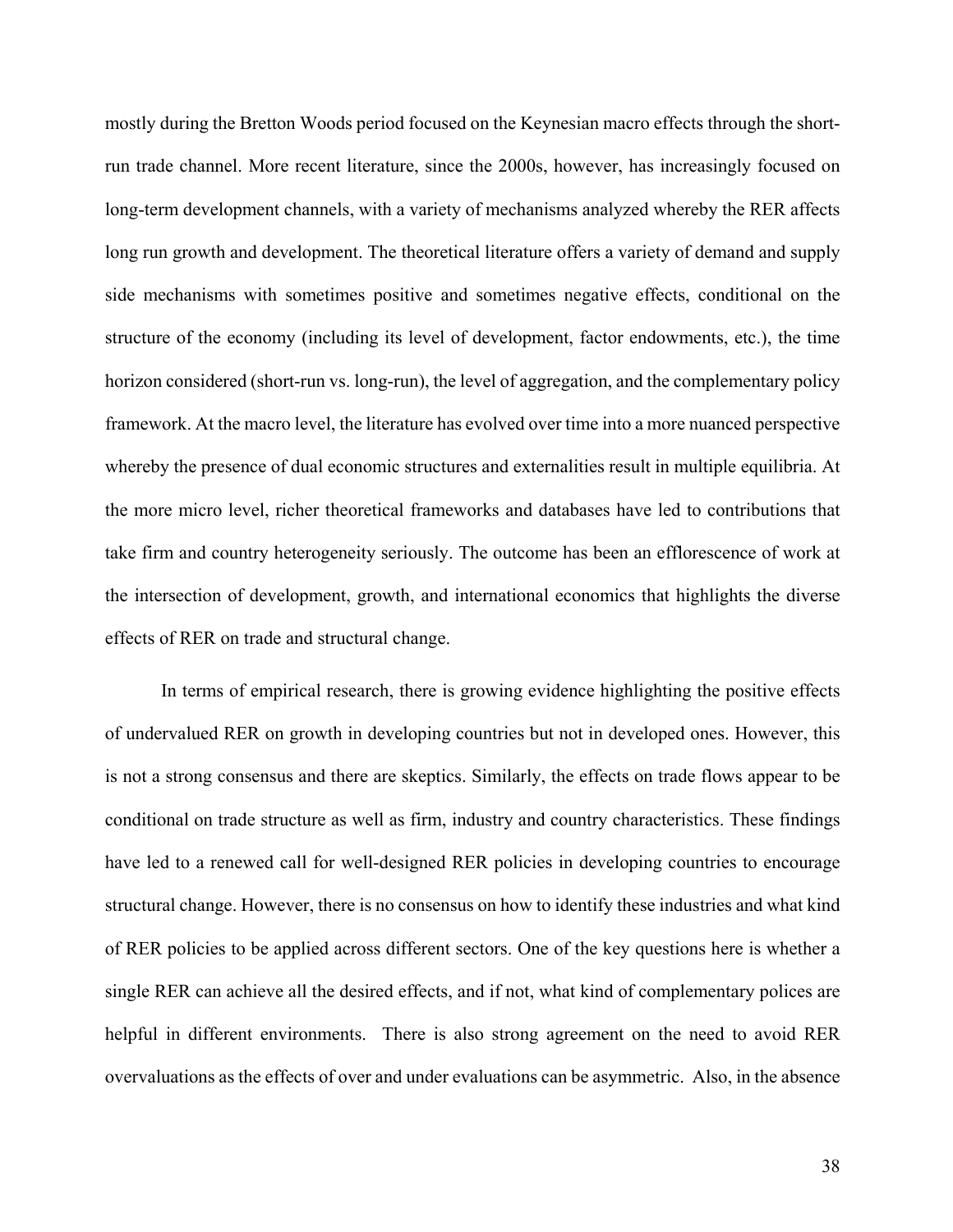of a widely agreed upon definition of RER misalignment, some of the results of empirical studies tend to be sensitive to the definition used as well as the source of the data employed.

Designing appropriate RER-related policy is easier said than done, due to both internal and external constraints. Internal constraints include, among others, institutional capacity, time consistency issues, and distributional tradeoffs. On the external front, commodity price cycles, financial account liberalization, and commitments following from free trade agreements, bilateral investment treaties, and international organizations such as the IMF and the WTO make it difficult for countries to design policies to subsidize the tradable sector through RER policy. There is much to be explored in this domain and the coming years promise to provide new insights into the various mechanisms that constrain or amplify the effects of persistent real exchange rate movements.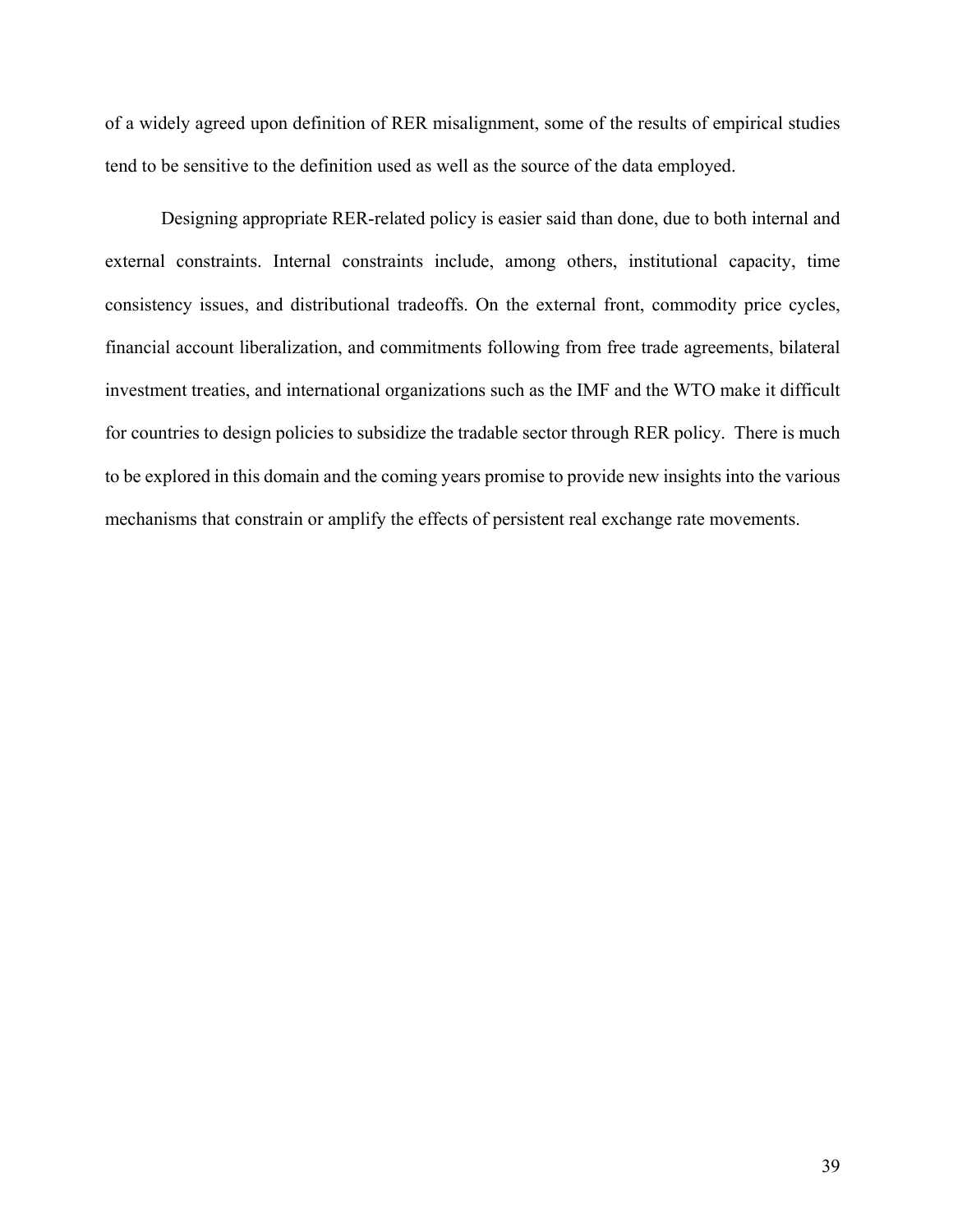## **References**

Aghion, P., Bacchetta, P., Ranciere, R. and Rogoff, K. 2009. Exchange rate volatility and productivity growth: The role of financial development. *Journal of Monetary Economics* 56(4): 494–513.

Aguirre, Á. and Calderón, C., 2005. Real Exchange Rate Misalignments and Economic Performance. Working Paper 315. Economic Research Division, Central Bank of Chile, Santiago.

Alfaro, L., Cuñat, A., Fadinger, H., and Liu, Y. 2018. The Real Exchange Rate, Innovation and Productivity: Heterogeneity, Asymmetries and Hysteresis. NBER Working Paper 24633.

Amiti, M., Itskhoki, O. and Konings, J. 2014. Importers, Exporters, and Exchange Rate Disconnect. *American Economic Review* 104(7): 1942-78.

Amsden, A. 1989. *Asia's Next Giant: South Korea and Late Industrialization*. Oxford: Oxford University Press.

Balassa, B. 1964. The purchasing power parity doctrine: a reappraisal. *Journal of Political Economy*, 72: 584–596.

Balassa, B. 1971. *The Structure of Protection in Developing Countries*. Baltimore and London: The Johns Hopkins Press.

Barro, R., and Salai-i-Martin, J. 2004. *Economic Growth*. 2nd Edition, MIT Press.

Berg, A., and Miao, Y. 2010. The Real Exchange Rate and Growth Revisited: The Washington Consensus Strikes Back? IMF Working Papers. March 1. WP 10/58.

Berg, A., Ostry, J. D. and Zettelmeyer, J. 2012. What makes growth sustained? *Journal of Development Economics* 98(2): 149-166.

Berman, N., Martin, P., and Mayer, T. 2012. How do different exporters react to exchange rate changes? Theory, empirics, and aggregate implications. *Quarterly Journal of Economics* 127(1): 437-492.

Blaum, J. 2017. Importing, Exporting and Aggregate Productivity in Large Devaluations. 2017 Meeting Papers 1412, Society for Economic Dynamics.

Bresser-Pereira, L.C. and Rugitsky, F. 2018. Industrial policy and exchange rate scepticism, *Cambridge Journal of Economics* 42(3): 617–632.

Broda, C. and Weinstein, D.E. 2006. Globalization and The Gains From Variety, *Quarterly Journal of Economics* 121(2): 541-585.

Bussière, M., Gaulier, G. and Steingress, W. 2020. Global Trade Flows: Revisiting the Exchange Rate Elasticities. *Open Economies Review* 31, 25–78.

Bussière, M., Lopez, C. and Tille, C. 2015. Do real exchange rate appreciations matter for growth? *Economic Policy* 30(81): 5–45.

Cadot, O., Carrère, C. and Strauss-Kahn, V. 2011. Export Diversification: What's Behind the Hump? *The Review of Economics and Statistics* 93(2): 590-605.

Caglayan, M. and Demir, F. 2014. Firm Productivity, Exchange Rate Movements, Sources of Finance and Export Orientation. *World Development* 54: 204-219.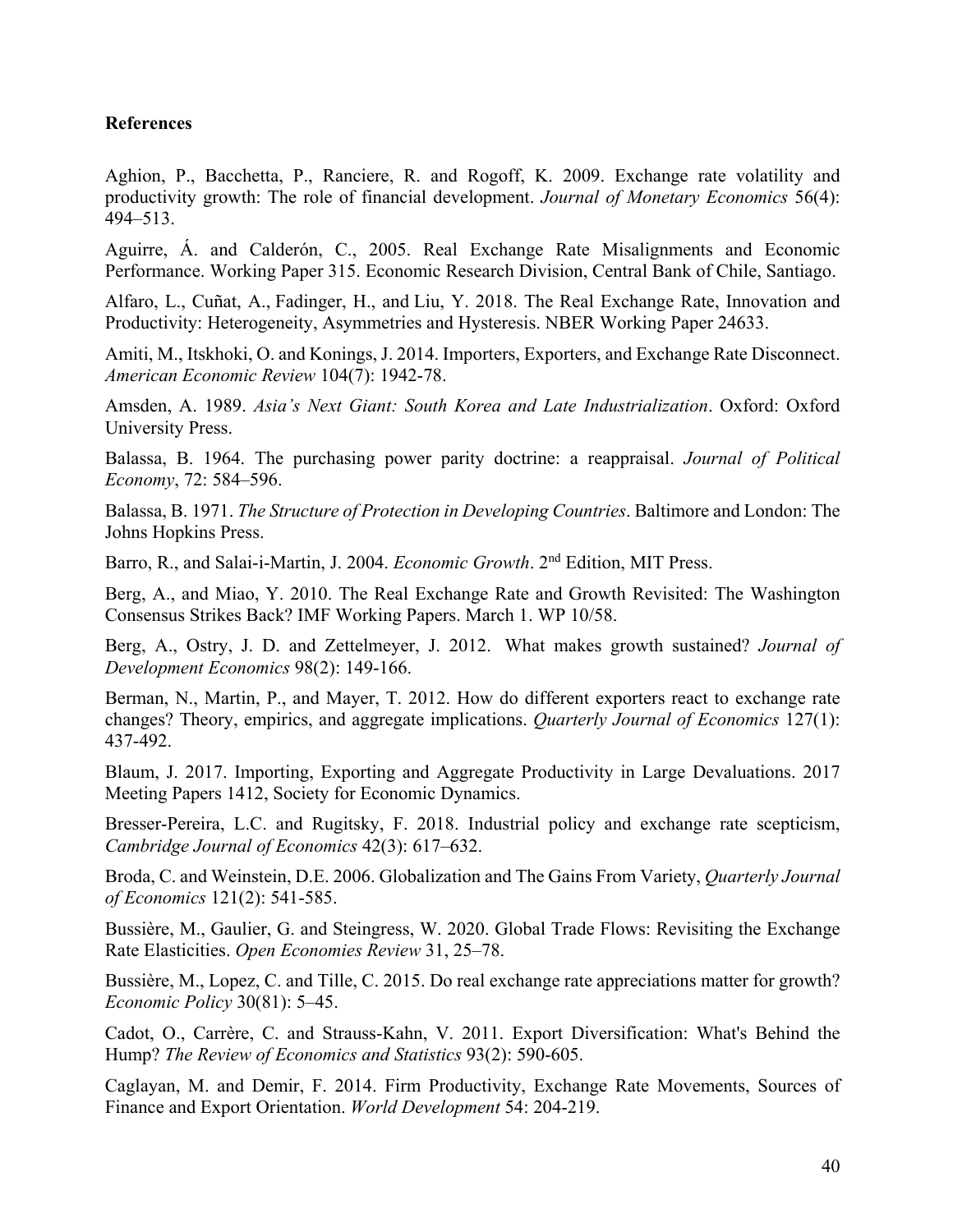Caglayan, M., and Demir, F. 2019. Exchange rate movements, export sophistication and direction of trade: the development channel and North–South trade flows. *Cambridge Journal of Economics* 43(6): 1623-1652.

Caglayan, M., Dahi, O. and Demir, F. 2013. Trade Flows, Exchange Rate Uncertainty and Financial Depth: Evidence from 28 Emerging Countries. *Southern Economic Journal* 79(4): 905-927.

Calvo, G., and Reinhart, C.M. 2002. Fear of Floating. *The Quarterly Journal of Economics* 117(2): 379-408.

Cespedes, L. F., Chang, R. and Velasco, A 2004. Balance Sheets and Exchange Rate Policy. *American Economic Review* 94(4): 1183-1193.

Chatterjee, A. Dix-Carneiro, R. and Vichyanond, J. 2013. Multi-product firms and exchange rate fluctuations. *American Economic Journal: Economic Policy* 5(2): 77-110.

Chen, N. and Juvenal, L. 2016. Quality, trade, and exchange rate pass-through. *Journal of International Economics* 100(C): 61-80.

Chenery, H. and Bruno, M. 1962. Development alternatives in an open economy: the case of Israel. *Economic Journal* 72(285): 79-103.

Cimoli, M., Fleitas, S. and Porcile, G. 2013. Technological intensity of the export structure and the real exchange rate. *Economics of Innovation and New Technology 22*(4): 353-372.

Colacelli, M. 2010. Intensive and extensive margins of exports and real exchange rates. Unpublished mimeo.

Dahi, O. and Demir, F. 2016. *South-South Trade and Finance in the Twenty-First Century: Rise of the South or a Second Great Divergence*. Anthem Press.

Demir, F. 2010. Exchange Rate Volatility and Employment Growth in Developing Countries: Evidence from Turkey. *World Development* 38(8): 1127-1140.

Demir, F. 2013. Growth under Exchange Rate Volatility: Does Access to Foreign or Domestic Equity Markets Matter? *Journal of Development Economics* 100(1): 74-88.

Di Nino, V., Eichengreen, B., and Sbracia, M. 2011. Real exchange rates, trade and growth: Italy 1861-2011. Economic Hosory Working Papers, Banca D'Italia. No. 10.

Diaz Alejandro, C. 1965. *Exchange Rate Devaluation in a Semi-Industrialized Country*. Cambridge, United States: MIT Press.

Dollar, D. 1992. Outward-Oriented Developing Economies Really Do Grow More Rapidly: Evidence from 95 LDCs, 1976-1985. *Economic Development and Cultural Change* 40(3): 523- 544.

Eichengreen, B. 2008. *The real exchange rate and economic growth (English)*. Commission on growth and development working paper; no. 4. Washington, DC: World Bank.

Ekholm, K., Moxnes, A. and Ulltveit-Moe, K. H. 2012. Manufacturing restructuring and the role of real exchange rate shocks. *Journal of International Economics* 86(1): 101-117.

Fontagne, L. Guimbard, H. and Orefice, G. 2019. Product-Level Trade Elasticities. CEPII Working Paper No 2019-17.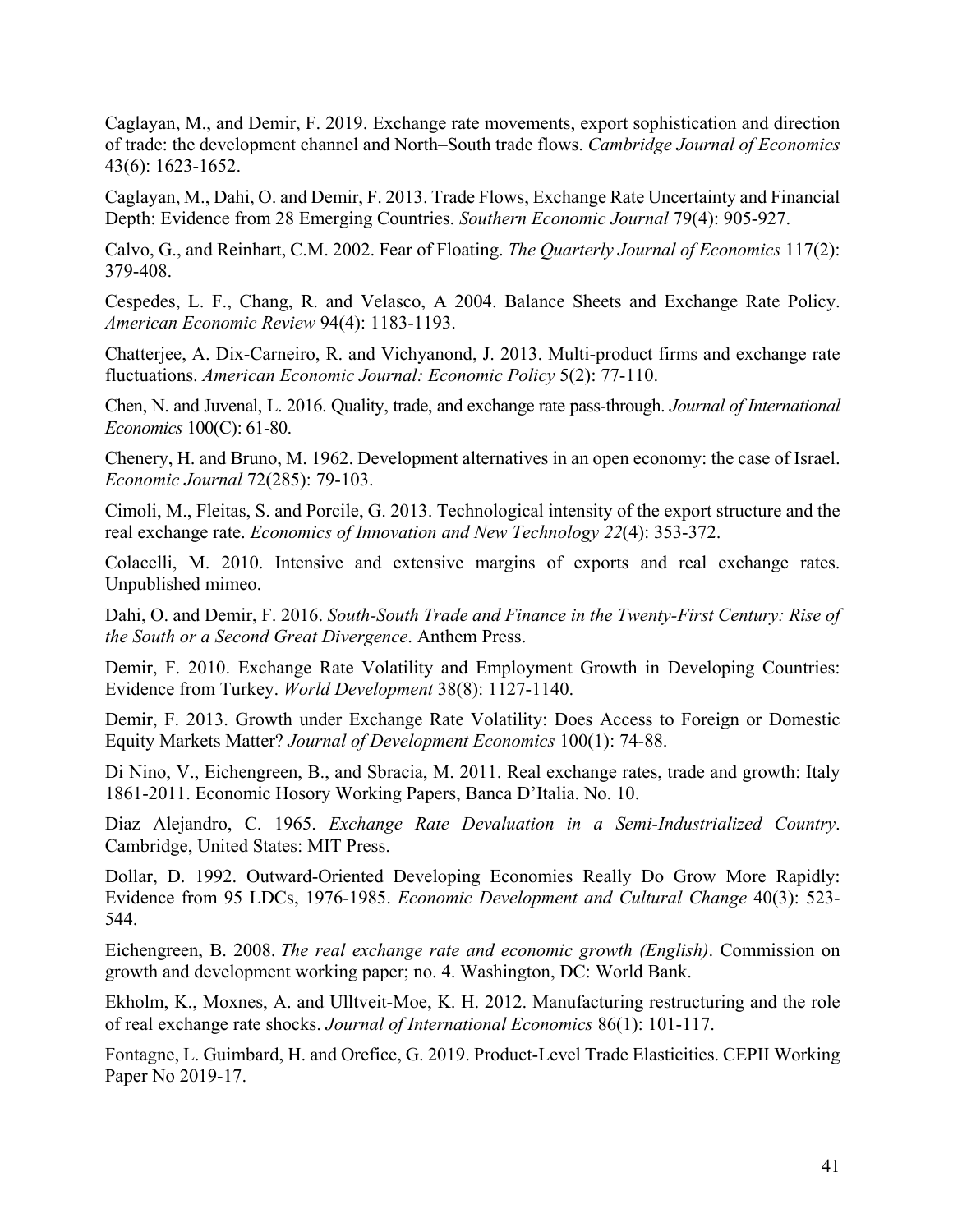Frankel, J. A. 2005. Contractionary Currency Crashes in Developing Countries. *NBER Working Paper No. w11508*, Washington, DC.

Frenkel E. and Rapetti M. 2014. The Real Exchange Rate as a Target of Macroeconomic Policy. MPRA Paper no. 59335, Munich.

Frenkel, J. A. and Johnson, H. G. (eds) 1976. *The Monetary Approach to the Balance of Payments*, London: Allen & Unwin.

*F*renkel, J.A., and Johnson, H.G. (Eds.) 1976. *The Monetary Approach to the Balance of Payments*, George Allen and Unwin, London.

Frenkel, R. and Ros, J. 2006. Unemployment and the real exchange rate in Latin America. *World Development* 34(4): 631-646.

Freund, C. and Pierola, M. D. 2012. Export surges. *Journal of Development Economics* 97(2): 387- 395.

Fuentes, R., Larrafn, M. and Schmidt-Hebbel, K. 2006. Sources of Growth and Behavior of TFP in Chile. Cuadernos de economfa, 43(127): 113-142.

Gala, P. 2008. Real exchange rate levels and economic development: theoretical analysis and econometric evidence. *Cambridge Journal of Economics* 32: 273-288.

Galindo, A., Izquierdo, A. and Montero, J. M. 2007. Real Exchange Rates, Dollarization, and Industrial Employment in Latin America. *Emerging Markets Review* 8(4): 284-298.

Goya, D. 2018. The exchange rate and export variety: A cross-country analysis with long panel estimators. Working Papers 2018-01, Escuela de Negocios y Economía, Pontificia Universidad Católica de Valparaíso.

Guzman, M. Ocampo, J. A. and Stiglitz, J. E. 2018. Real exchange rate policies for economic development. *World Development* 110: 51-62.

Habib, M.M., Mileva, E., and Stracca, L. 2017. The real exchange rate and economic growth: Revisiting the case using external instruments, *Journal of International Money and Finance* 73(B): 386-398.

Harding, T., and Venables, A.J. 2016. The implications of natural resource exports for nonresource trade. *IMF Economic Review* 64(2): 268–302.

Hausmann, R., Pritchett, L. and Rodrik, D. 2005. Growth accelerations. *Journal of Economic Growth* 10: 303-–329.

Henry, P., B. and Woodford, M. 2008. The Real Exchange Rate and Economic Growth. Comments and Discussion. *Brookings Papers on Economic Activity* Fall: 413-437.

Hirschman, A. O. 1949. Devaluation and the Trade Balance. *The Review of Economics and Statistics* 31(1): 50-55.

Iacovone, L. and Javorcik, B.S. 2008. Multi-product exporters: Diversification and micro-level dynamics. World Bank Policy Research Working Paper 4723.

Imbs, J. and Mejean. I. 2015. Elasticity Optimism. *American Economic Journal: Macroeconomics* 7(3): 43-83.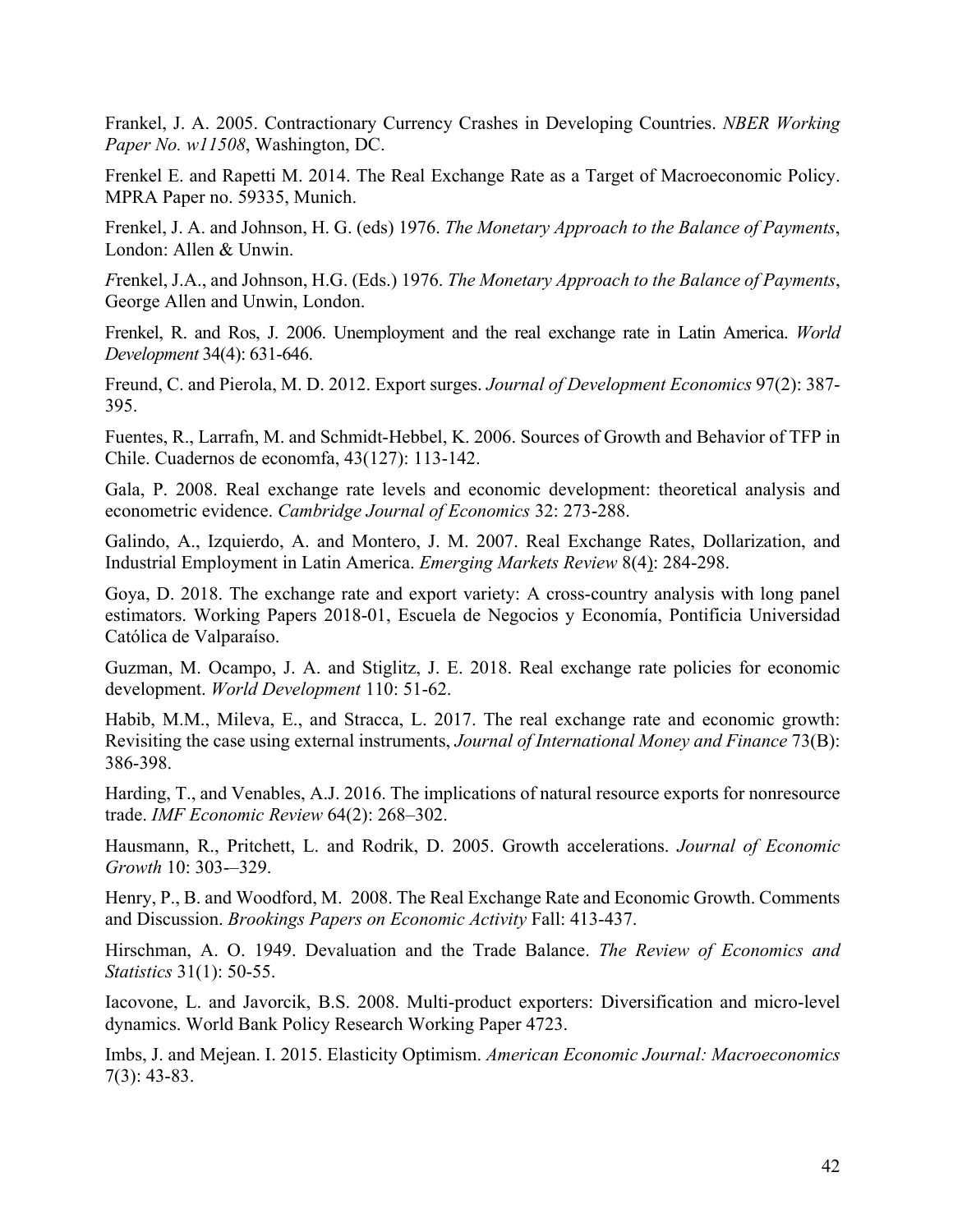Imbs, J. and Wacziarg, R. 2003. Stages of Diversification. *American Economic Review* 1993: 63- 86.

International Financial Statistics (IFS). 2019. International Monetary Funds. Online accessed October 1, 2019.

Kaldor, N. 1966. *Causes of the Slow Rate of Economic Growth of the United Kingdom*. Cambridge: Cambridge University Press.

Kaldor, N. 1971. Conflicts in national economic objectives. *Economic Journal* 81(321): 1-16.

Krugman, P. 1990. *Equilibrium Exchange Rates," in International monetary policy coordination and exchange rate fluctuations*. In W. H. Branson, J. A. Frenkel, and M. Goldstein (Eds.). Chicago: U. of Chicago Press, pp. 159-87.

Krugman, P. 1987. The narrow moving band, the Dutch disease, and the competitive consequences of Mrs. Thatcher: Notes on trade in the presence of dynamic scale economies. *Journal of Development Economics* 27: 41-55.

Krugman, P. and Taylor, L. 1978. Contractionary effects of devaluation. *Journal of International Economics* 8: 445-56.

Krugman, P. 1999. Balance Sheets, the Transfer Problem, and Financial Crises. *International Tax and Public Finance* 6: 459–472.

Kugler, M. and Verhoogen, E. 2009. Plants and imported inputs: New facts and an interpretation. *American Economic Review* 99: 501‐507.

Lall, S. 2000. The technological structure and performance of developing country manufactured exports, 1985-1998. *Oxford Development Studies* 28(3), 337-370.

Levy-Yeyati, E., Sturzenegger, F. and Gluzmann, P. 2013. Fear of appreciation, *Journal of Development Economics* 101: 233-247.

Libman, E., Montecino, J.A. and Razmi, A. 2019. Sustained investment surges. *Oxford Economic Papers* 71(4): 1071-1095.

Manova, K., and Zhang, Z. 2012. Export prices across firms and destinations. *The Quarterly Journal of Economics 127*(1): 379–436.

Martin, J. and Mayneris, F. 2015. High-end variety exporters defying gravity: Micro facts and aggregate implications. *Journal of International Economics* 96(1): 55-71.

Martin, L. M. and Rodriguez, D. R. 2004. Pricing to market at firm level. *Review of World Economics* 140(2): 302-320.

McLeod, D. and Mileva, E. 2011. Real Exchange Rates and Growth Surges. Fordham Economics Discussion Paper Series, dp2011-04.

McMillan, M.S. and Rodrik, D. 2011. Globalization, Structural Change and Productivity Growth. NBER Working Papers 17143, National Bureau of Economic Research.

Melitz, M. and Ottaviano, G.I.P. 2008. Market Size, Trade, and Productivity. *The Review of Economic Studies* 75(1): 295–316.

Missio, F.J., Jayme, F.G., Jr., Britto, G. and Luis Oreiro, J. 2015. Real Exchange Rate and Economic Growth: New Empirical Evidence. *Metroeconomica* 66: 686-714.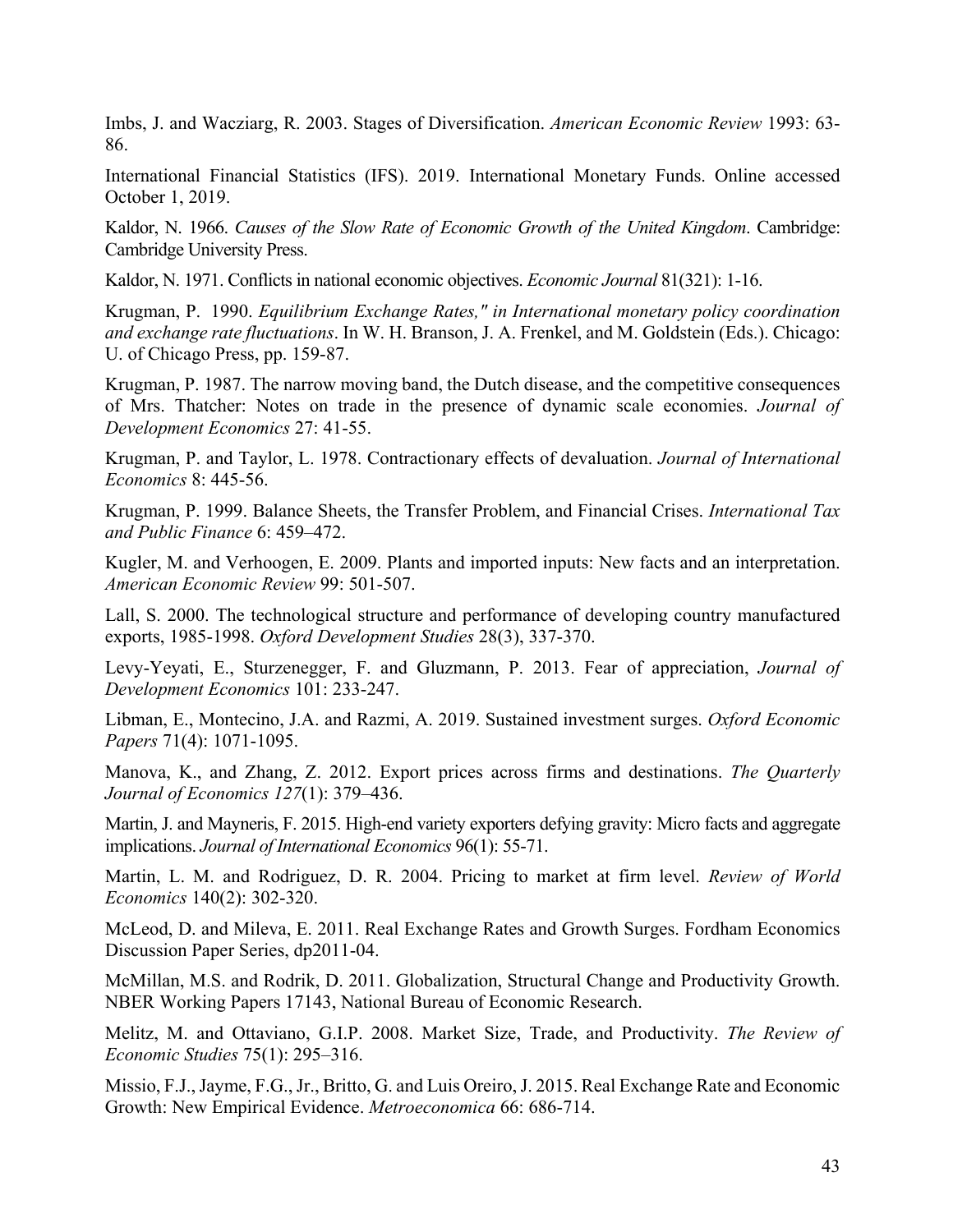Mussa, M. 1986. Nominal Exchange Rate Regimes and the Behavior of Real Exchange Rates: Evidence and Implications. *Carnegie-Rochester Conference Series on Public Policy* 25(1): 117- 214.

Nouira, R. and Sekkat, K. 2012. Desperately seeking the positive impact of undervaluation on growth. *Journal of Macroeconomics* 34(2): 537-552.

Nurkse, R. 1945. Conditions of International Monetary Equilibrium. Essays in International Finance, No. 4. Princeton, NJ: International Finance Section, Princeton University.

Observatory for Economic Complexity. 2020. MIT. Accessed January 15, 2020.

Orcutt, G.H.1950. Measurement of Price Elasticities in International Trade. *Review of Economics and Statistics* 32: 117-132.

Prasad, E., Rajan, R. and Subramanian, A. 2007. Foreign capital and economic growth. *Brookings Papers on Economic Activity* 1: 1-57.

Prebisch, R. 1950. *The Economic Development of Latin America and Its Principal Problems*. UN document no. E/CN.12/89/Rev.1. Lake Success, N.Y.: United Nations.

Prebisch, R., 1959. Commercial Policy in Under-developed Countries. *American Economic Review, Papers and Proceedings* 492: 251-73.

Rapetti, M. 2013. Macroeconomic Policy Coordination in a Competitive Real Exchange Rate Strategy for Development. *Journal of Globalization and Development* 3(2): 1-31.

Rapetti, M., Skott, P., and Razmi, A. 2012. The real exchange rate and economic growth: are developing countries different? *International Review of Applied Economics*. 26(6): 735-753.

Rauch, P.E. 1999. Networks Versus Markets in International Trade. Journ*al of International Economics* 48: 7-35.

Razin, O. and Collins, S. 1997. Real exchange rate misalignments and growth. Working Paper 6174, National Bureau for Economic Research, Cambridge, Massachusetts.

Razmi, A, Rapetti, M., and Skott, P. 2012. The real exchange rate and economic development, *Structural Change and Economic Dynamics* 23(2): 151-169.

Razmi, A. 2013. The exchange rate, diversification, and distribution in a modified Ricardian model with a continuum of goods, *Manchester School* 81(3): 356-85.

Razmi, A. 2015. Correctly Analyzing the Balance of Payments Constraint on Growth. *Cambridge Journal of Economics* 40(6): 1581-1608.

Rebelo, S. and Vegh, C. A. 1995. Real effects of exchange-rate-based stabilization: An analysis of competing theories, NBER Macroeconomics Annual 10: 125-188.

Rodrik, D. 1986. Disequilibrium Exchange Rates and Industrialization Policy. *Journal of Development Economics* 23: 89-106.

Rodrik, D. 2008. The Real Exchange Rate and Economic Growth. In D. W. Elmendorf, N. G. Mankiw, and L. H. Summers (eds.), *Brookings Papers on Economic Activity* (Fall), 365-412, Brookings Institution.

Rodrik, D., 2005. Growth Strategies. In: Philippe Aghion & Steven Durlauf (ed*.), Handbook of Economic Growth* vol. 1, pp. 967-1014, Elsevier.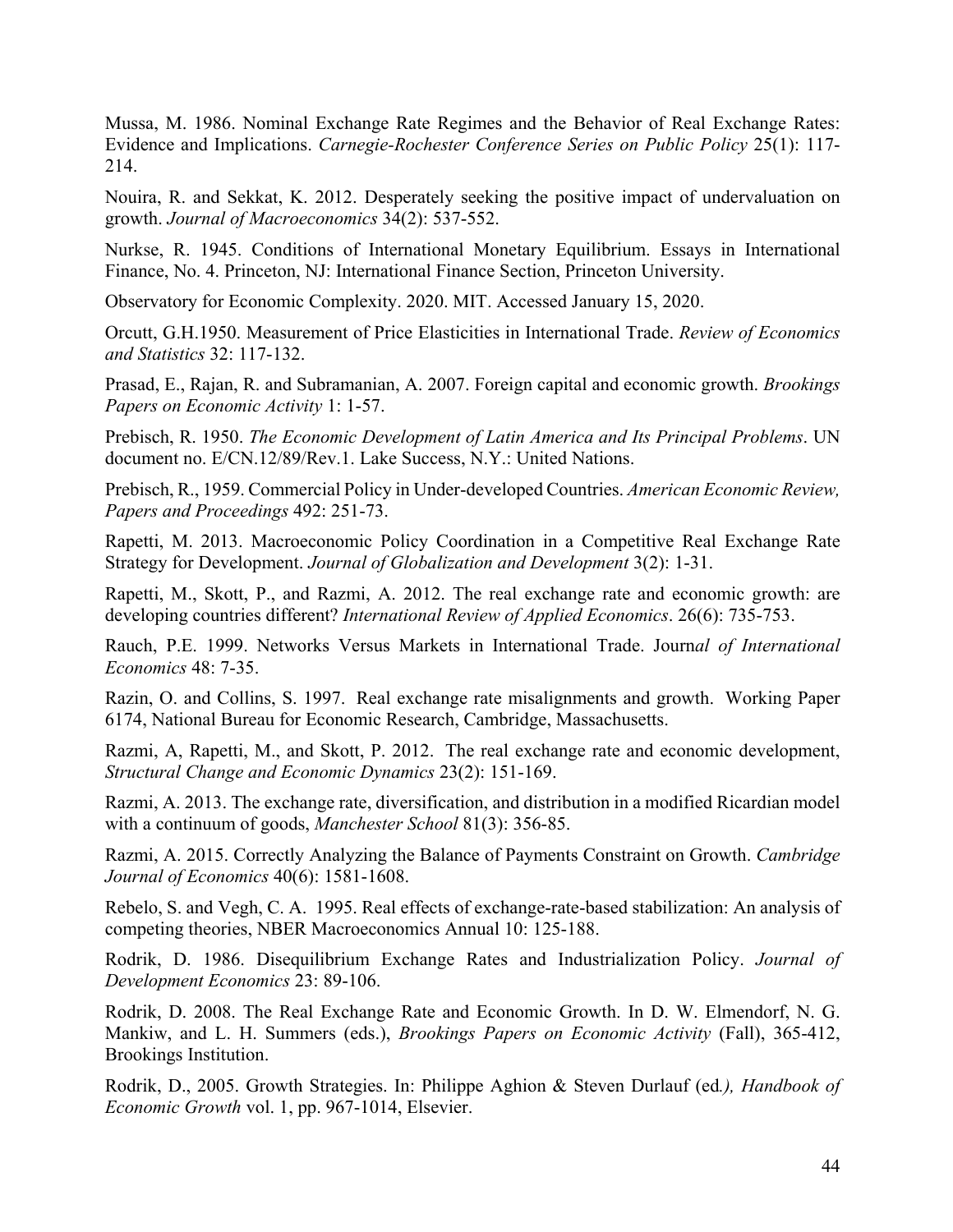Ros, J. 2013. Latin America's Trade and Growth Patterns, the China Factor, and Prebisch's Nightmare. *Journal of Globalization and Development* 3(2): 1-16.

Ros, J. 2015. Development Macroeconomics in Latin America and Mexico. Essays on Monetary, Exchange Rate, and Fiscal Policies. Springer-Palgrave.

Ros, J., and Skott, P. 1998. Dynamic effects of trade liberalization and currency overvaluation under conditions of increasing returns. *The Manchester School* 66(4): 466-89.

Samuelson, P. A. 1964. Theoretical notes on trade problems. *Review of economics and statistics*, 46: 145-154.

Schroder, M. 2013. Should developing countries undervalue their currencies? *Journal of Development Economics* 105: 140-151.

Serena, J.M. and Sousa, R. 2017. Does exchange rate depreciation have contractionary effects on firm-level investment? BIS Working Paper No. 624.

Soderbery, A. 2018. Trade Elasticities, Heterogeneity, and Optimal Tariffs. *Journal of International Economics* 114: 44-62.

Thirlwall, A.P. 1979. The Balance of Payments Constraint as an Explanation of International Growth Rate Differences, *Banca Nazionale del Lavoro Quarterly Review*.

Vernon, R. 1966. International investment and international trade in the product cycle. *Quarterly Journal of Economics* 80(2): 190-207.

Wade, R. 1990. *Governing the Market*. Princeton: Princeton University Press.

Williamson, J. 1985. The Exchange Rate System. Washington: Institute for International Economics.

Williamson, J. 2003. Exchange rate policy and development, paper prepared for the International Policy Dialogue (IPD) Capital Market Liberalization Task Force, Columbia University, Barcelona, Spain, June 2–3.

World Bank 2020. World Development Indicators. Online Accessed February 1, 2020. <https://atlas.media.mit.edu/en/resources/data/>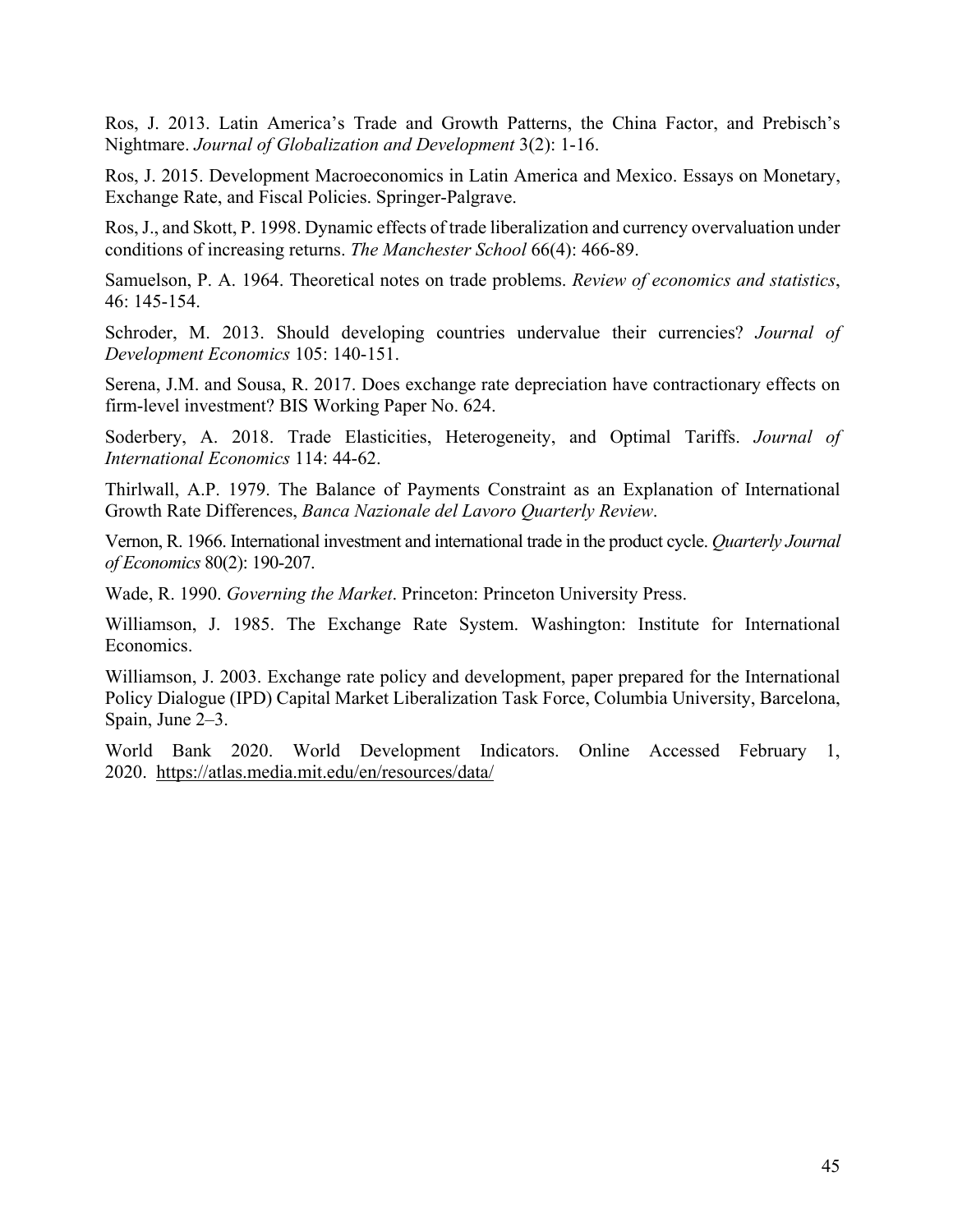



Notes: The data shows the median share of primary good exports in total exports of a given country within each group. Primary good classification is based on Lall (2000) and income classifications are from World Bank (2020).

Source: The Observatory of Economic Complexity (2020) and Authors' calculations.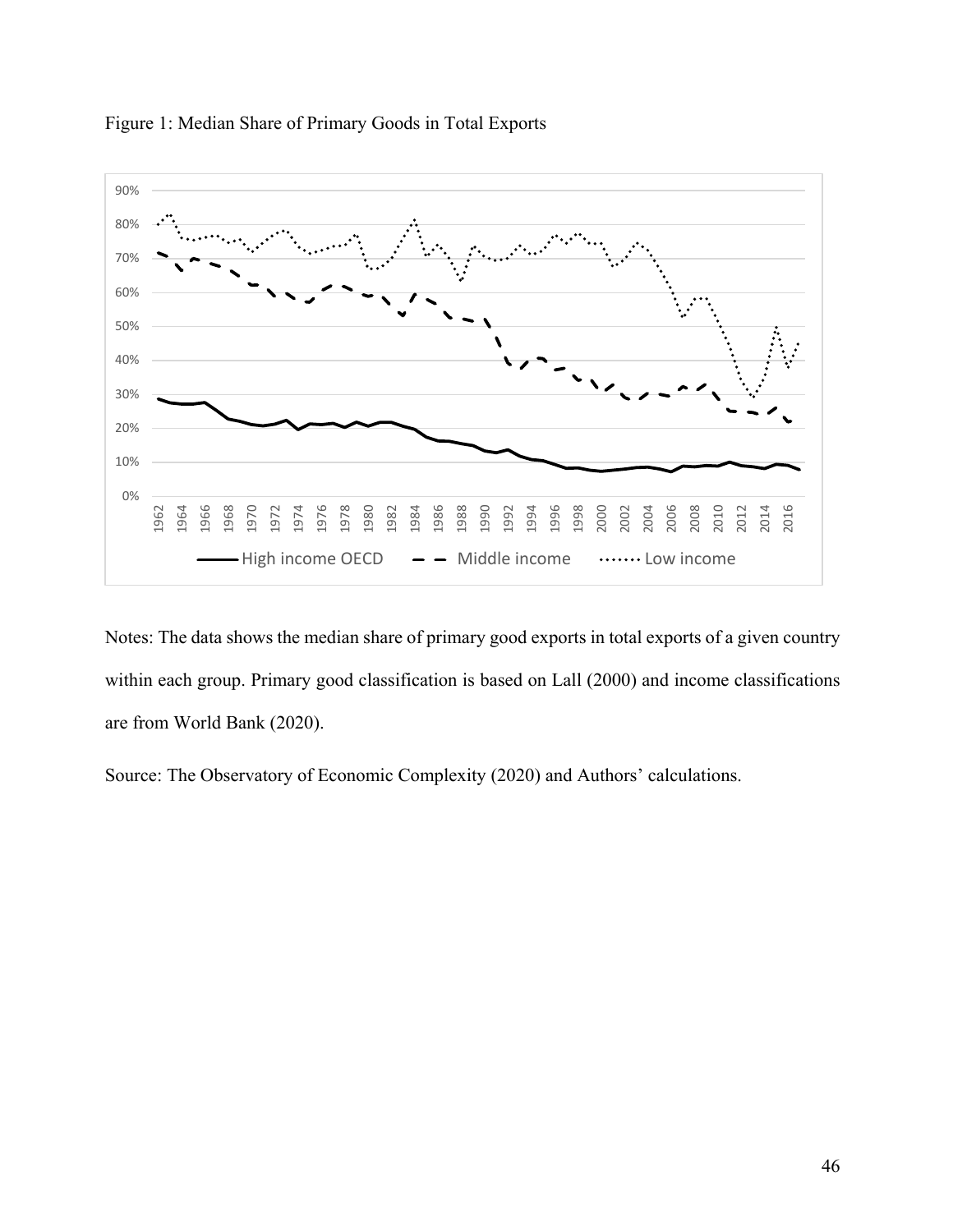

Figure 2: Median Share of High-Skill Goods in Total Exports

Notes: The data shows the median share of high-skill exports in total exports of a given country within each group. High-skill good classification is based on Lall (2000) and income classifications are from World Bank (2020).

Source: The Observatory of Economic Complexity (2020) and Authors' calculations.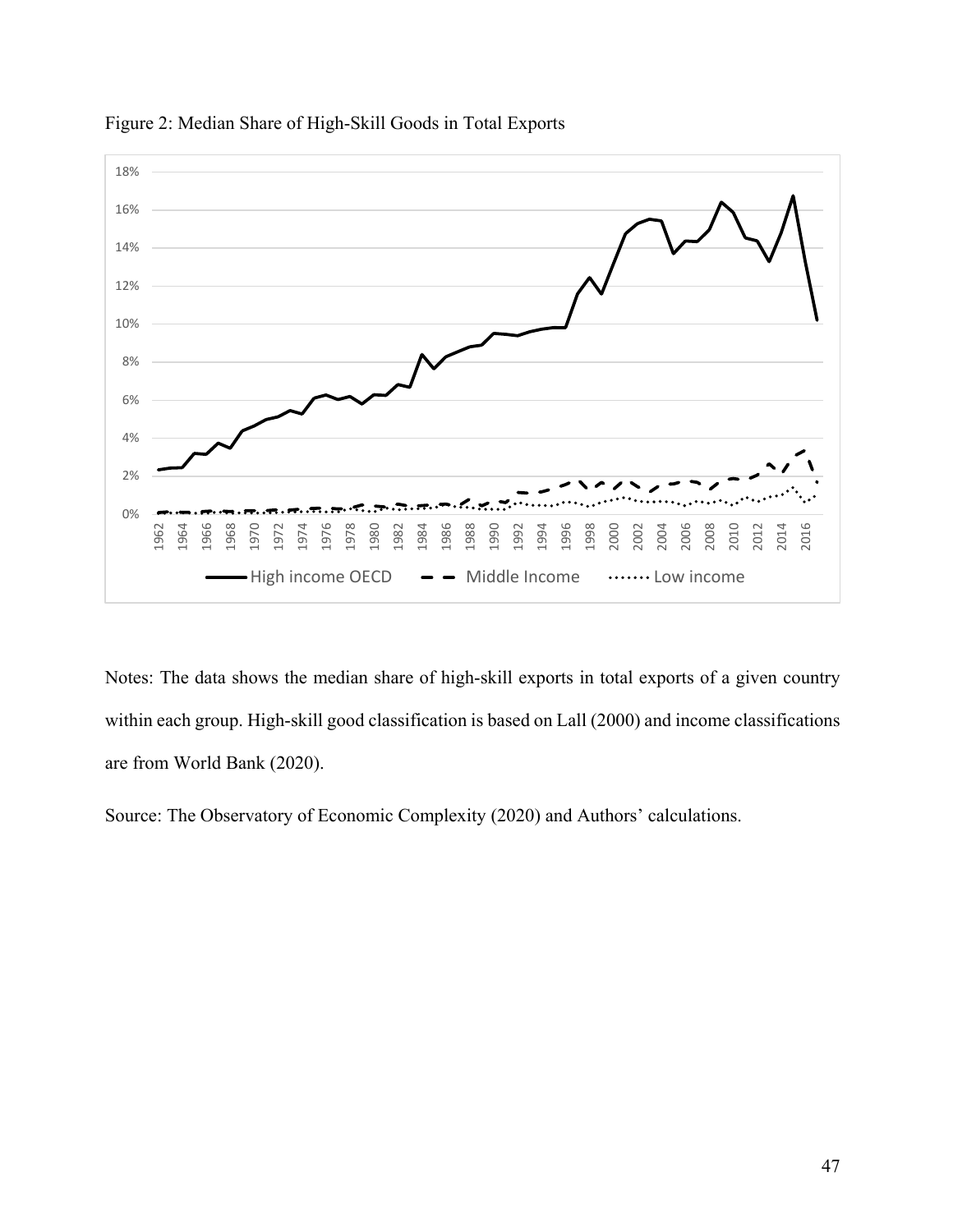

Figure 3: Median Levels of Differentiated Good Exports by Income Levels

Notes: The data shows the median share of differentiated goods in total exports of a given country within each country group. The classification for differentiated goods is based on Rauch (1999)'s conservative definition and income classifications are from the World Bank (2020).

Source: The Observatory of Economic Complexity (2020) and Authors' calculations.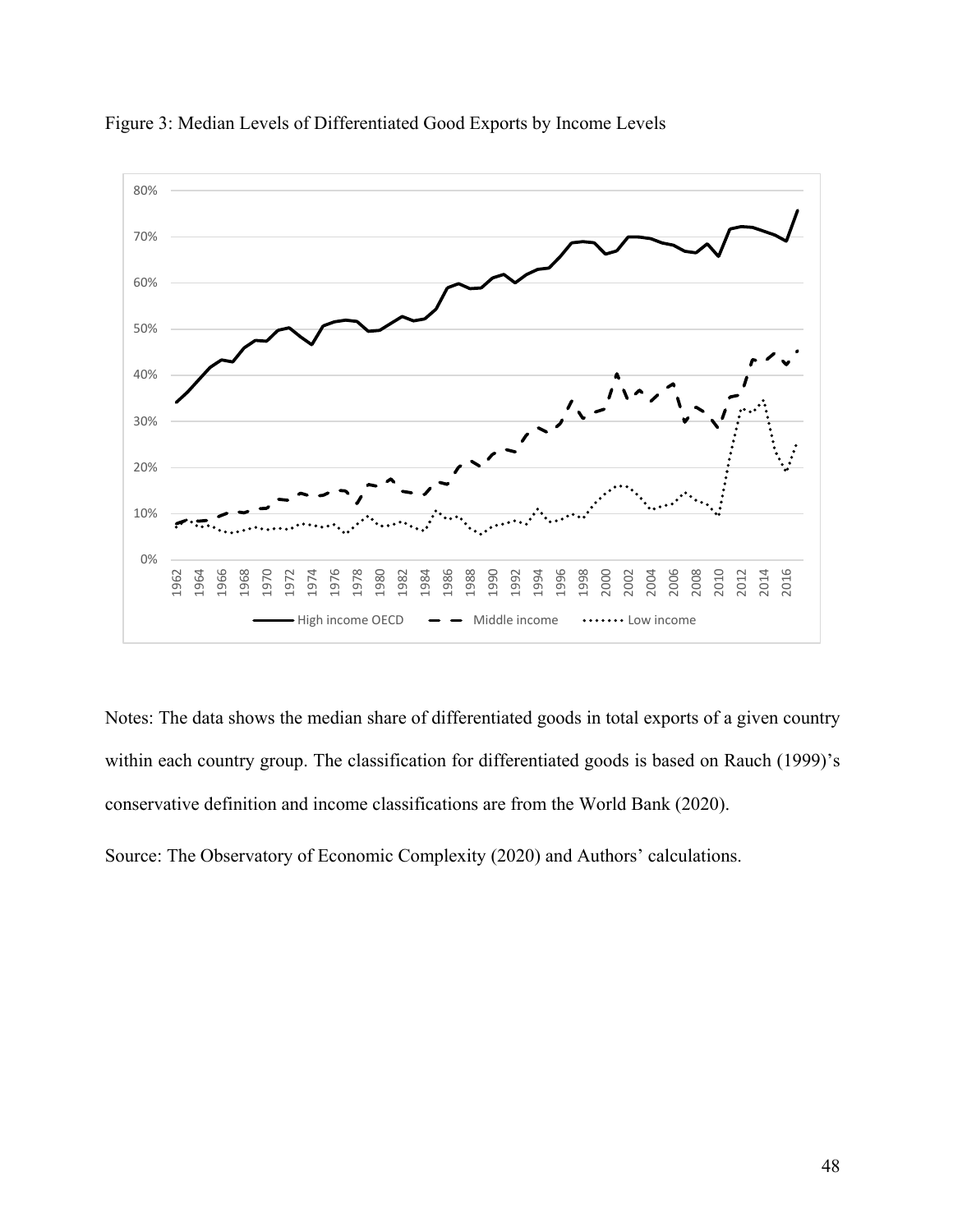



Notes: For Figures 4 and 5: The RER is calculated using the PWT 9.1 relative prices with pl\_con (price level of CCON (PPP/xr), price level of USA GDPo in 2011=1). We took its inverse so that an increase in RER is a real depreciation. Therefore, an increase in the above figure is an undervaluation from the predicted equilibrium level of RER. Right axis is for misalignment measure 5.

Source: Authors' calculations.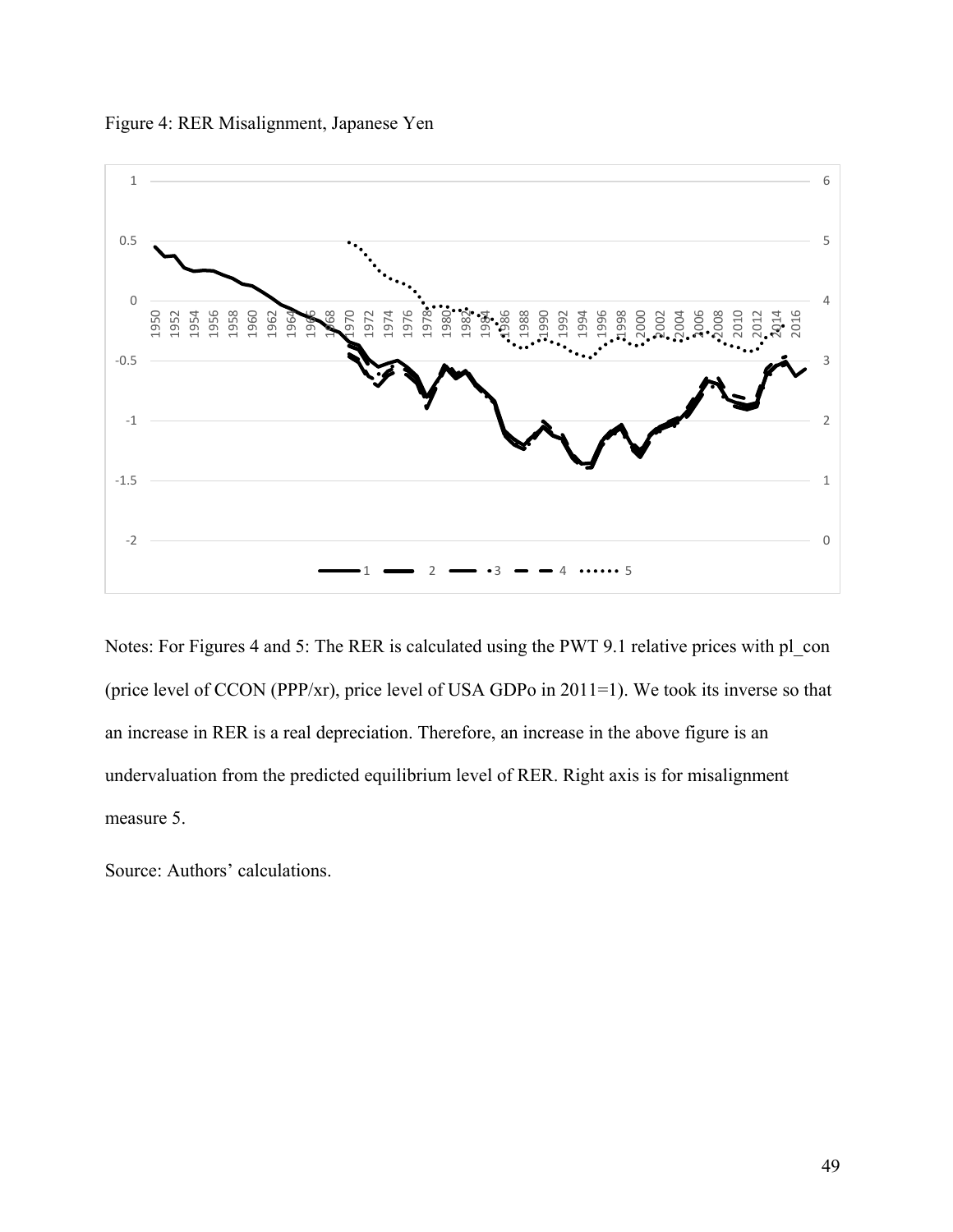

Figure 5: RER Misalignment, Mexican Peso

Notes: Refer to Figure 4 for variable definitions.

Source: Authors' calculations.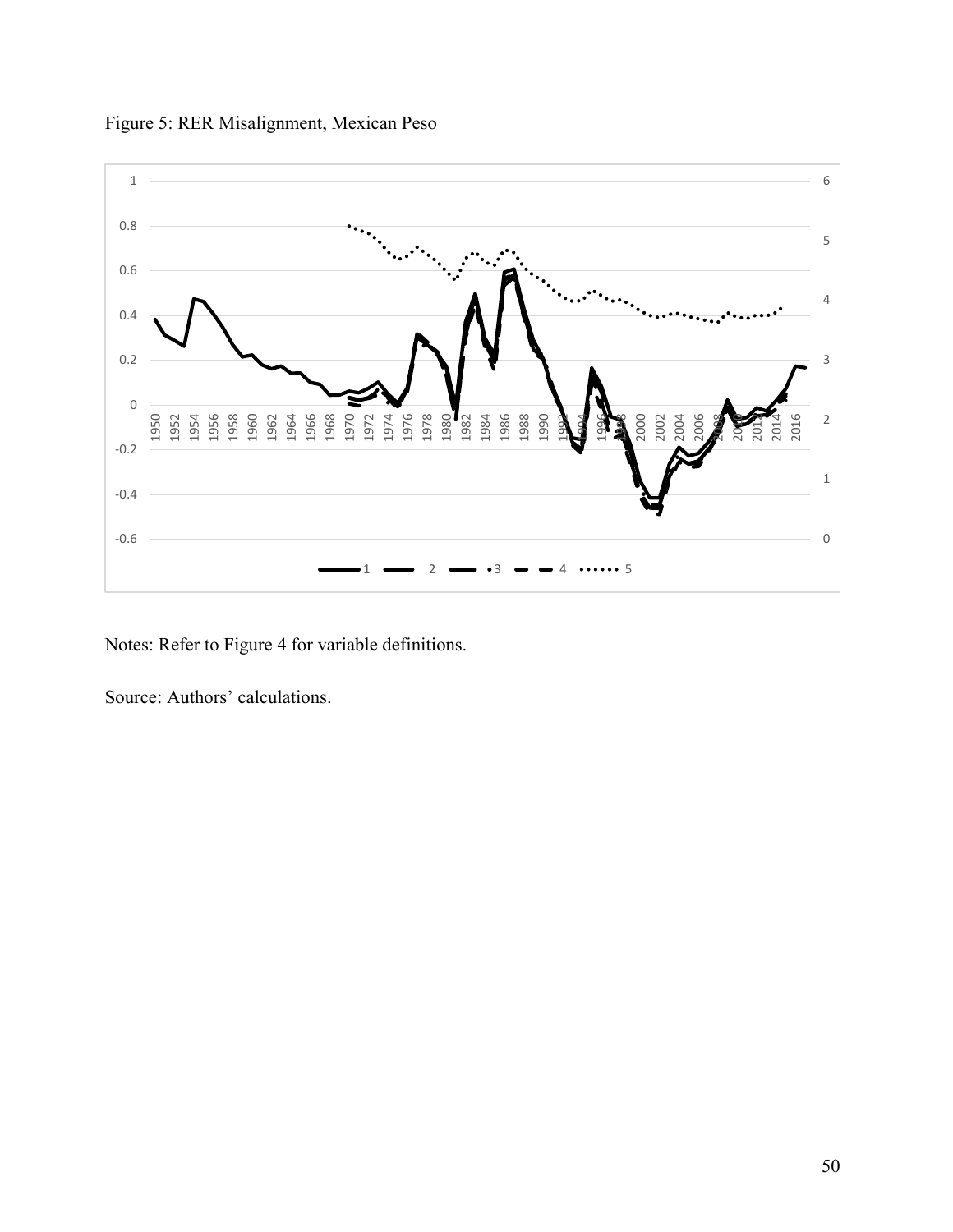

Figure 6: Misalignment using Different Data Sources: IFS vs. PWT for Mexican peso

Notes: RER using IFS data on CPI and World Bank data on real GDP per capita in constant 2010 US\$. The nominal exchange rate is with respect to the US dollar. RER from PWT 9.1 is based on the price level of CCON (PPP/xr) and output-side real GDP at chained PPP's (in mil 2011 US\$). Source: Authors' calculations.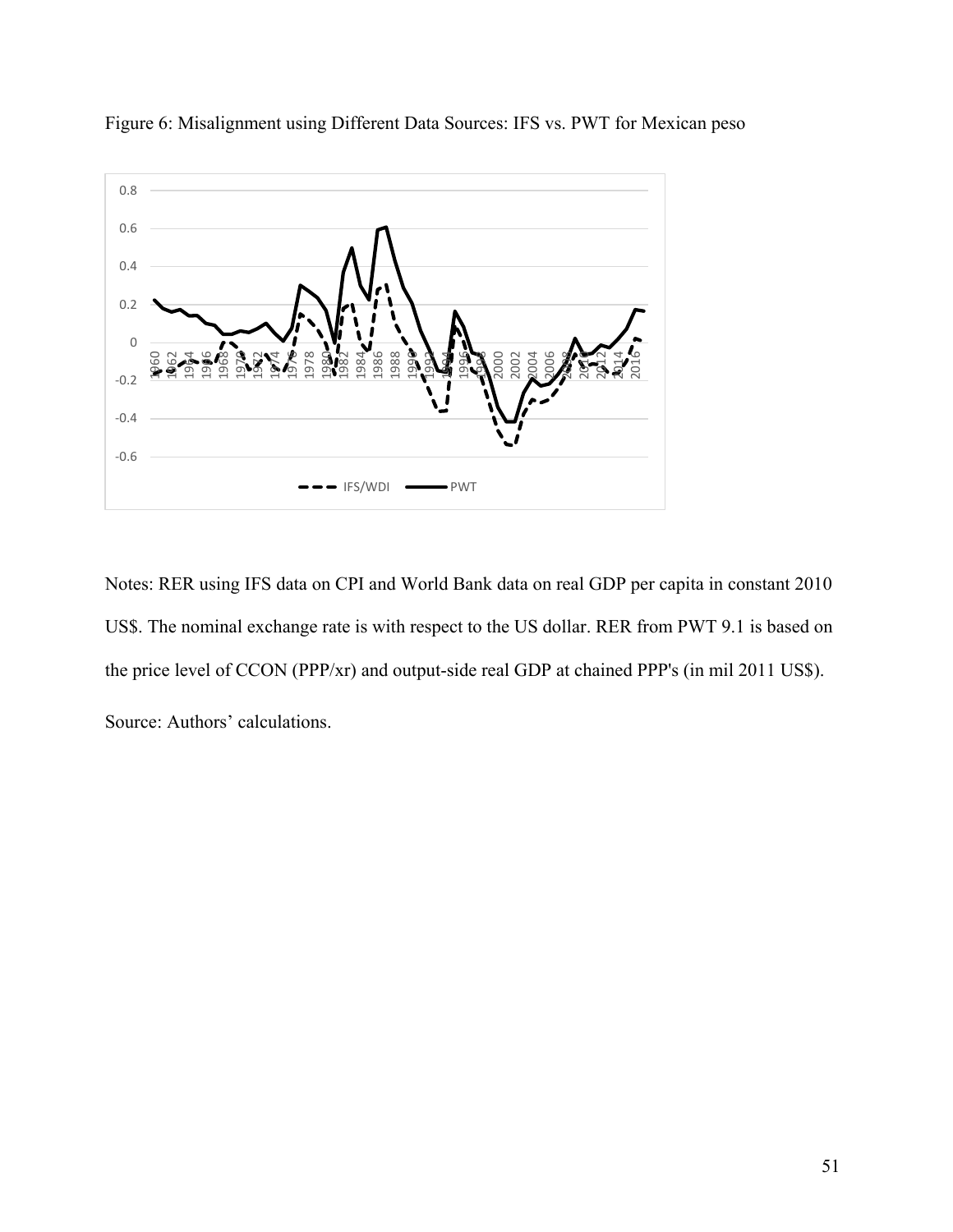Figure 7: Distribution of Undervaluation



Notes: Numbers greater than zero indicate undervaluation as in Eq. 6.

Source: Authors' calculations based on PWT 9.1.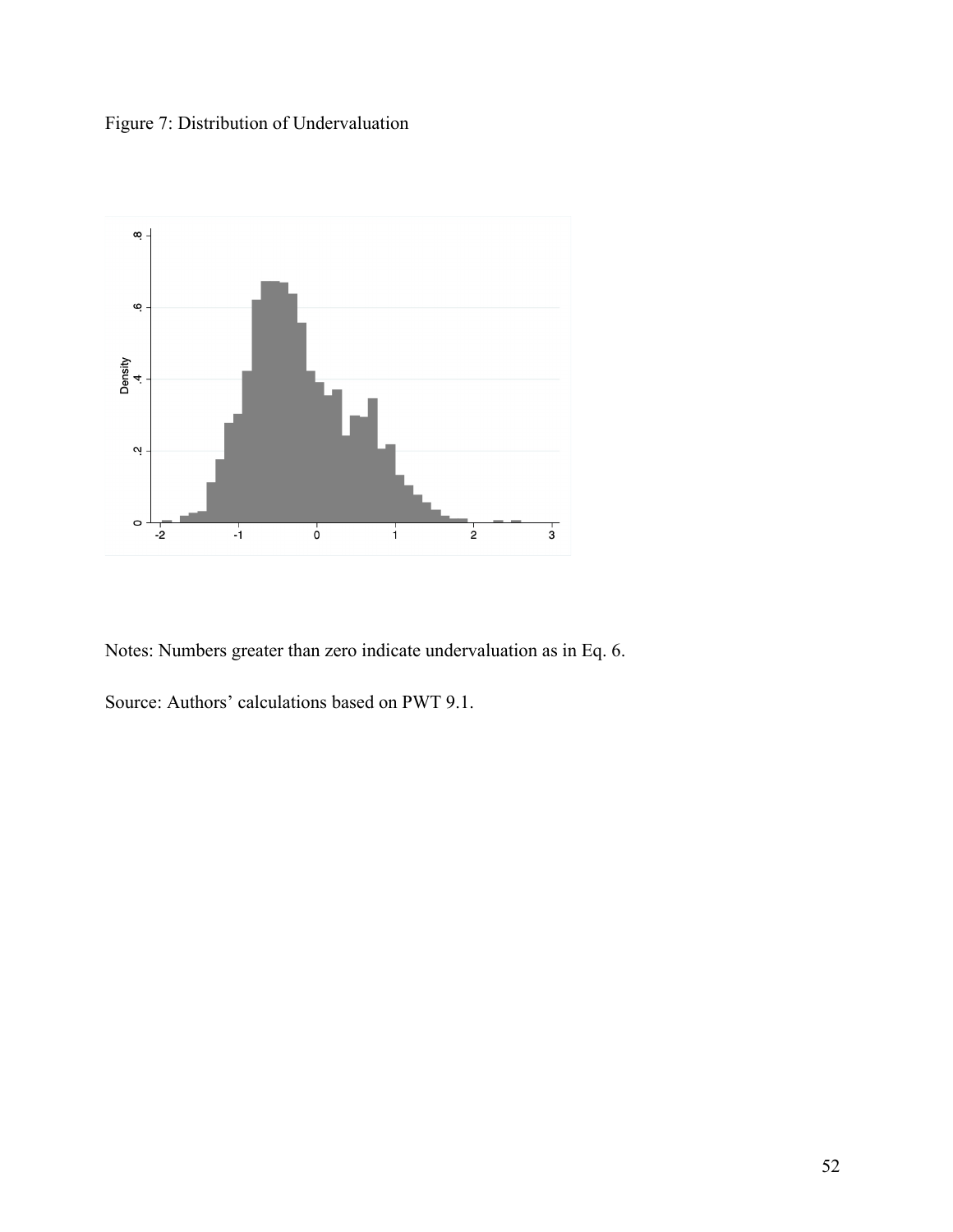| Method         |            | $\overline{2}$ | 3          | 4          |  |
|----------------|------------|----------------|------------|------------|--|
|                |            |                |            |            |  |
| $\overline{2}$ | $0.999***$ |                |            |            |  |
| 3              | $0.995***$ | $0.997***$     |            |            |  |
| $\overline{4}$ | $0.994***$ | $0.995***$     | $0.997***$ |            |  |
| 5              | $0.447***$ | $0.430***$     | $0.427***$ | $0.449***$ |  |

Table 1: Correlation Analysis of RER measures

Notes: Simple correlation coefficient among five misalignment measures using PWT 9.1 and for full sample between 1950-2017.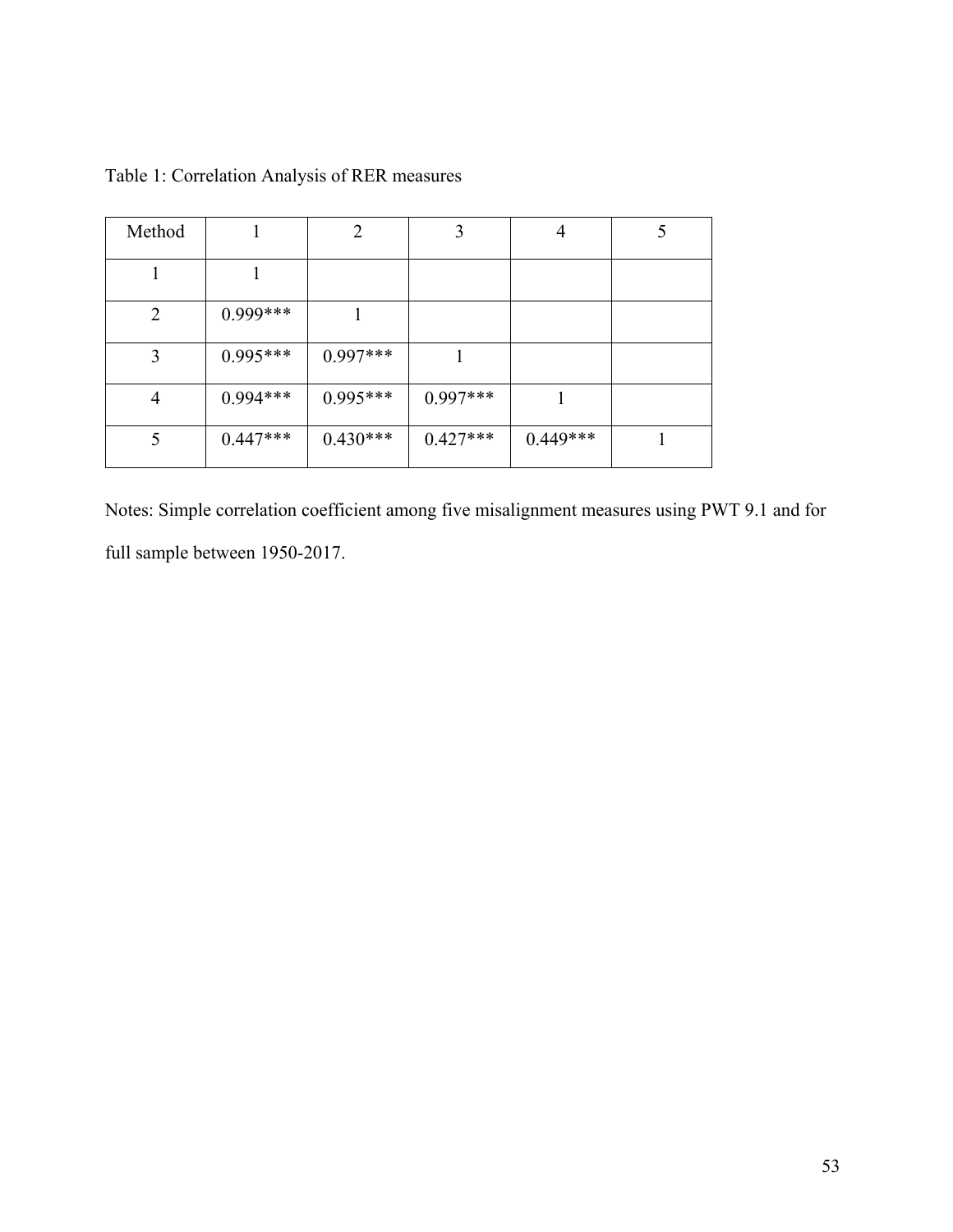| Study author            | Measure of                                                                       |                                        |                                                                                            | Estimation | Effect of undervaluation/                    |
|-------------------------|----------------------------------------------------------------------------------|----------------------------------------|--------------------------------------------------------------------------------------------|------------|----------------------------------------------|
| and date                | exchange rate                                                                    | Data description                       | Dependent variable                                                                         | method     | depreciation                                 |
| Rodrik (2008)           | Specialized<br>economy, EP*/P,<br>Balassa-Samuelson<br>corrected<br>misalignment | PWT 6.2, all<br>countries              | 5-year average<br>GDP per capita<br>growth & industrial<br>output and<br>employment shares | FE and GMM | Positive effects in developing<br>countries. |
|                         |                                                                                  |                                        |                                                                                            |            |                                              |
| Rapetti et al.,<br>2012 | Specialized<br>economy, EP*/P,<br>Balassa-Samuelson<br>corrected<br>misalignment | PWT 6.2, all<br>countries              | 5-year average<br>GDP per capita<br>growth                                                 | FE and GMM | Positive effect in developing<br>countries.  |
| Gala (2008)             | Specialized<br>economy, EP*/P,<br>Balassa-Samuelson<br>corrected<br>misalignment | WB, developing<br>countries            | Annual GDP per<br>capita growth                                                            | <b>GMM</b> | Positive effect in developing<br>countries.  |
| Razmi et al.            | Specialized<br>economy, EP*/P,<br>Balassa-Samuelson<br>corrected                 | PWT 6.2, all                           | 5-year average                                                                             | <b>GMM</b> | Positive effect in developing                |
| (2012)                  | misalignment                                                                     | countries                              | investment growth                                                                          |            | countries.                                   |
|                         | Specialized<br>economy, EP*/P,<br>Balassa-Samuelson                              |                                        |                                                                                            | <b>GMM</b> |                                              |
|                         | corrected                                                                        | PWT 6.1, all                           | Annual labor                                                                               |            | Positive effects in countries with           |
| <b>Aghion</b> (2009)    | misalignment                                                                     | countries                              | productivity growth                                                                        |            | low financial development.                   |
| Eichengreen<br>(2008)   | Specialized<br>economy, EP*/P.                                                   | UNIDO.<br>emerging market<br>countries | Industrial value<br>added and<br>employment                                                | FE         | Positive effects.                            |

# Table 2: Review of Empirical Studies on RER and Development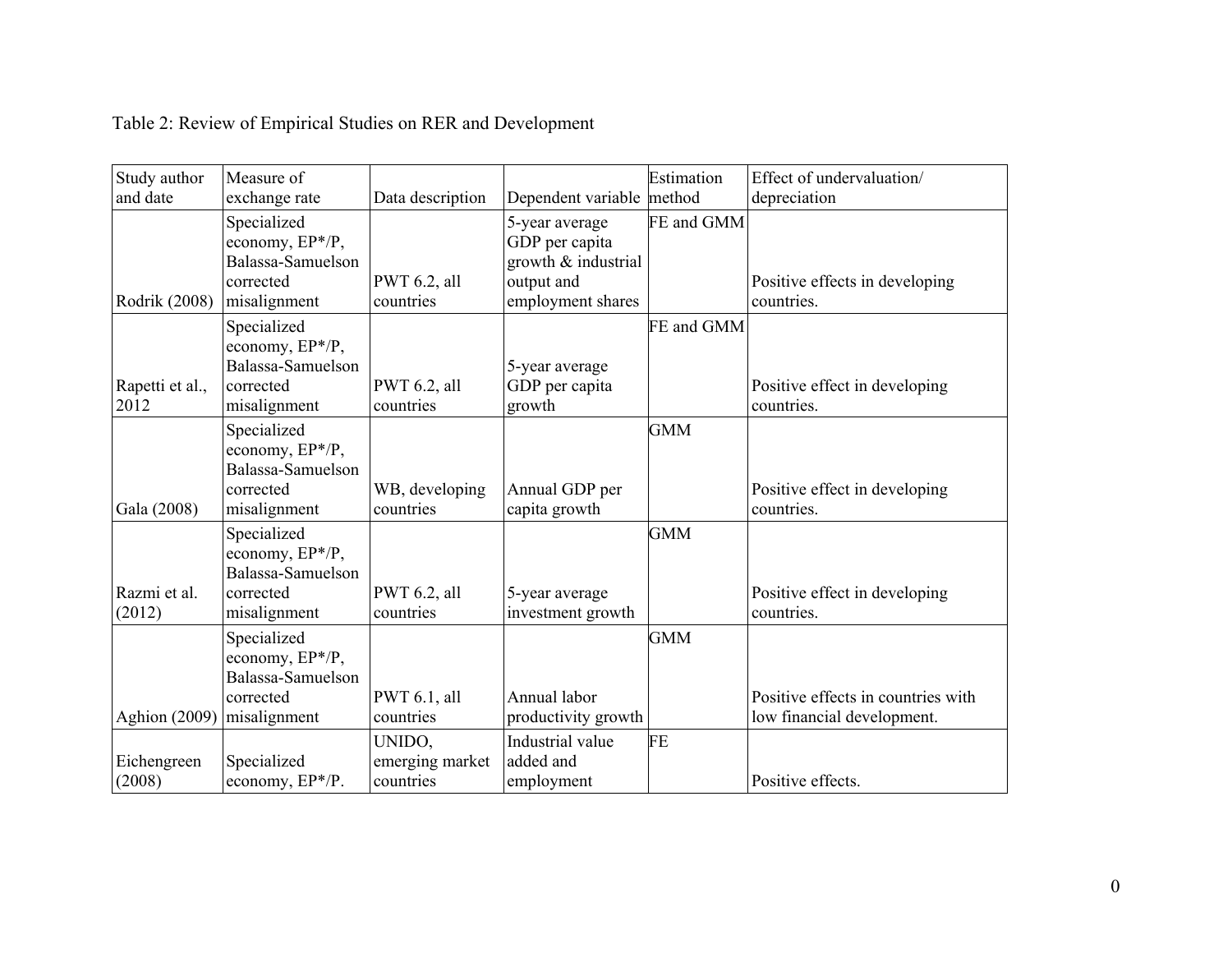| Galindo et al.<br>(2007)              | Specialized<br>economy, EP*/P.                                              | UNIDO, 9 Latin<br>American<br>countries                                        | Industrial<br>employment                                       | <b>GMM</b>                 | Positive effects when liability<br>dollarization is low.                                                                                      |
|---------------------------------------|-----------------------------------------------------------------------------|--------------------------------------------------------------------------------|----------------------------------------------------------------|----------------------------|-----------------------------------------------------------------------------------------------------------------------------------------------|
| Demir (2010)                          | Specialized<br>economy, EP*/P,<br>and E.                                    | Manufacturing<br>firm survey,<br>Turkey                                        | Manufacturing<br>employment<br>growth                          | FE and GMM                 | Positive effects of RER, negative<br>effect of its volatility.                                                                                |
| Caglayan et al. Specialized<br>(2013) | economy, EP*/P                                                              | COMTRADE, 28<br>Emerging markets exports                                       | Manufactured                                                   | <b>GMM</b>                 | Mixed effects depending on country,<br>direction of trade and financial<br>development                                                        |
| Demir (2013)                          | Specialized<br>economy, EP*/P                                               | Manufacturing<br>firm survey<br>Turkey                                         | Manufacturing<br>employment<br>growth                          | FE, GLS and<br><b>GMM</b>  | Insignificant effect of RER, negative<br>effect of its volatility                                                                             |
| Caglayan and<br>Demir (2014)          | Specialized<br>economy, EP*/P                                               | Manufacturing<br>firm survey,<br>Turkey                                        | Labor productivity<br>growth                                   | <b>GMM</b>                 | Positive effects of RER (more so for<br>inward oriented firms), negative<br>effect of its volatility.                                         |
| Frenkel and<br>Ros (2006)             | Specialized<br>economy, EP*/P                                               | WDI, CEPAL,<br>and PWT 6.1, 17<br>Latin American<br>and Caribbean<br>countries | Unemployment rate                                              | <b>OLS</b>                 | Positive effect on employment.                                                                                                                |
| Razin and<br><b>Collins</b> (1997)    | Specialized<br>economy, EP*/P,<br>fundamentals<br>corrected<br>misalignment | World Bank,<br>developing<br>countries                                         | Annual GDP per<br>capita growth                                | OLS, GMM,<br>Cointegration | Nonlinearities. Moderate to high<br>(but not very high) undervaluations<br>associated with growth                                             |
| Aguirre and<br>Calderon<br>(2005)     | Specialized<br>economy, EP*/P,<br>fundamentals<br>corrected<br>misalignment | IMF and WB                                                                     | 5 and 10-year<br>average GDP per<br>capita growth              | <b>GMM</b>                 | Positive effect of moderate<br>undervaluation and negative effect<br>of both overvaluations (increasing in<br>size) and high undervaluations. |
| Dollar (1992)                         | Specialized<br>economy, EP*/P,                                              | WB, developing<br>countries                                                    | Annual GDP per<br>capita growth and<br>Investment/GDP<br>ratio | <b>OLS</b>                 | Negative effect of RER<br>misalignment.                                                                                                       |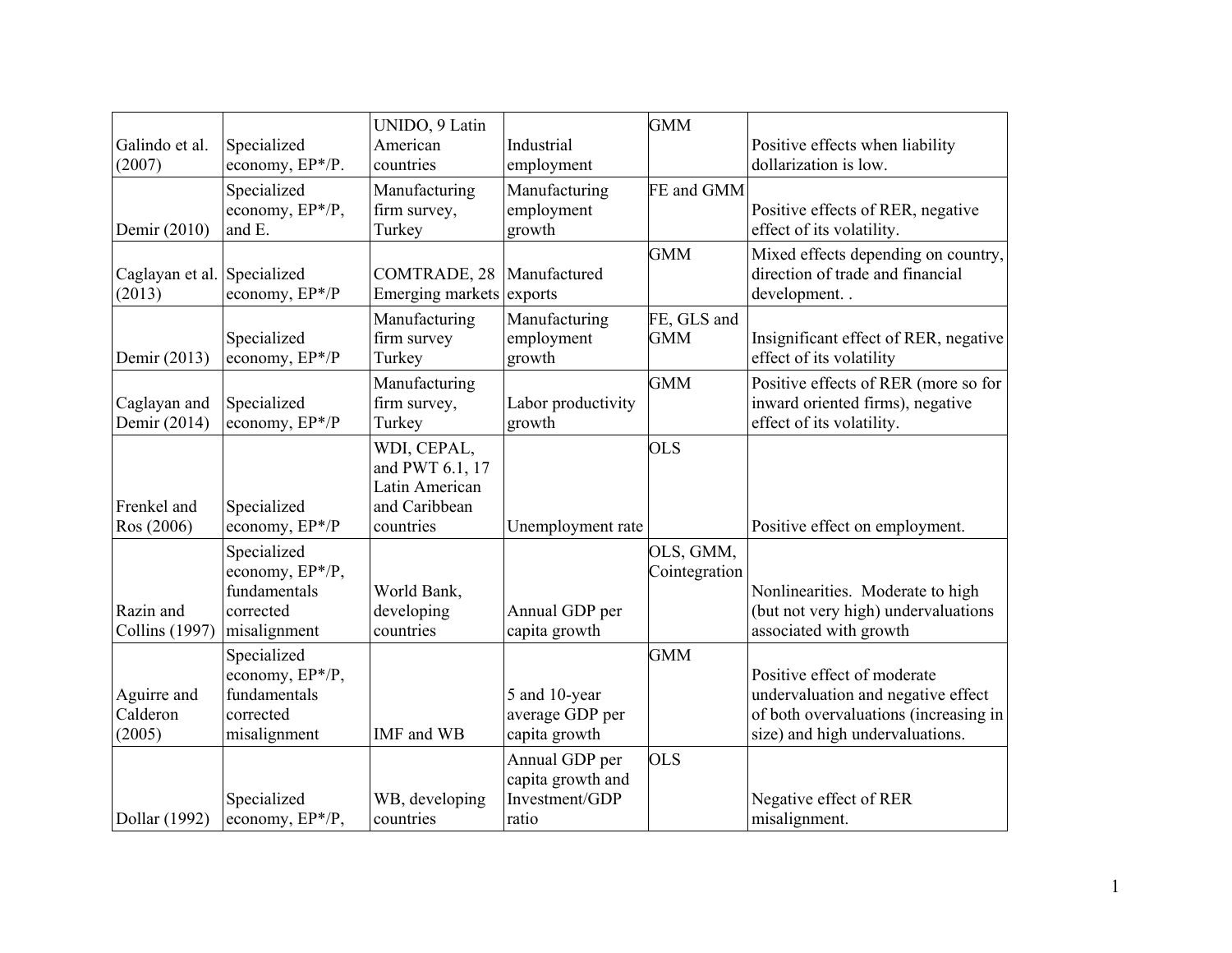| Desai<br>al.<br>et<br>(2008) | Specialized<br>economy, EP*/P                                                    | Bureau of<br>Economic<br>Analysis and<br>Worldscope, firm<br>level        | Firm level sales,<br>assets, investment,<br>profits, leverage.                                         | FE                  | Positive effect on sales, assets, and<br>investment of foreign firms and<br>negative or no effect on domestic<br>firms. Leverage increases for<br>domestic but not foreign firms.<br>Profits increase for both types of<br>firms.                                                                                                                                                                                                               |
|------------------------------|----------------------------------------------------------------------------------|---------------------------------------------------------------------------|--------------------------------------------------------------------------------------------------------|---------------------|-------------------------------------------------------------------------------------------------------------------------------------------------------------------------------------------------------------------------------------------------------------------------------------------------------------------------------------------------------------------------------------------------------------------------------------------------|
| Kearns and<br>Patel (2016).  | Nominal effective<br>exchange rate and<br>debt-weighted<br>exchange rate         | <b>BIS</b>                                                                | <b>Annual GDP</b><br>growth, exports,<br>imports,<br>investment, public<br>and private<br>consumption. | Univariate<br>model | Positive effects on growth through<br>autoregressive the trade channel and negative effect<br>distributed lag through the financial channel<br>(supply and cost of foreign funding).<br>The effects are stronger for<br>emerging markets. Positive effects<br>on investment, public and private<br>consumption through the trade<br>channel and negative effect through<br>the financial channel.                                               |
| Di Nino et al.<br>(2013)     | Specialized<br>economy, EP*/P,<br>Balassa-Samuelson<br>corrected<br>misalignment | <b>PWT 7.0</b>                                                            | 5-year average<br>GDP per capita<br>growth (for panel),<br>export growth<br>(Italy)                    | FE, GMM             | Positive effect on growth, stronger<br>for developing countries. Positive<br>effect on export growth and export<br>values, especially for industrial than<br>primary goods. Positive effects on<br>extensive margins.                                                                                                                                                                                                                           |
| Alfaro et al.<br>(2018)      | Specialized<br>economy, EP*/P.                                                   | Orbis, World<br>bank Firm<br>Dynamics<br>database, PWT<br>8.0, firm level | Firm level R&D,<br>productivity, cash<br>flow, export entry<br>rate.                                   | Structural          | In export-oriented emerging Asia,<br>real depreciations increase firm<br>probability to engage in R&D, faster<br>growth of productivity and cash-<br>flow and higher export entry rates.<br>The effects are negative for firms in<br>other emerging economies that are<br>import dependent, and no significant<br>average effects for firms in<br>industrialized economies. Effects on<br>physical TFP growth are non-linear<br>and asymmetric. |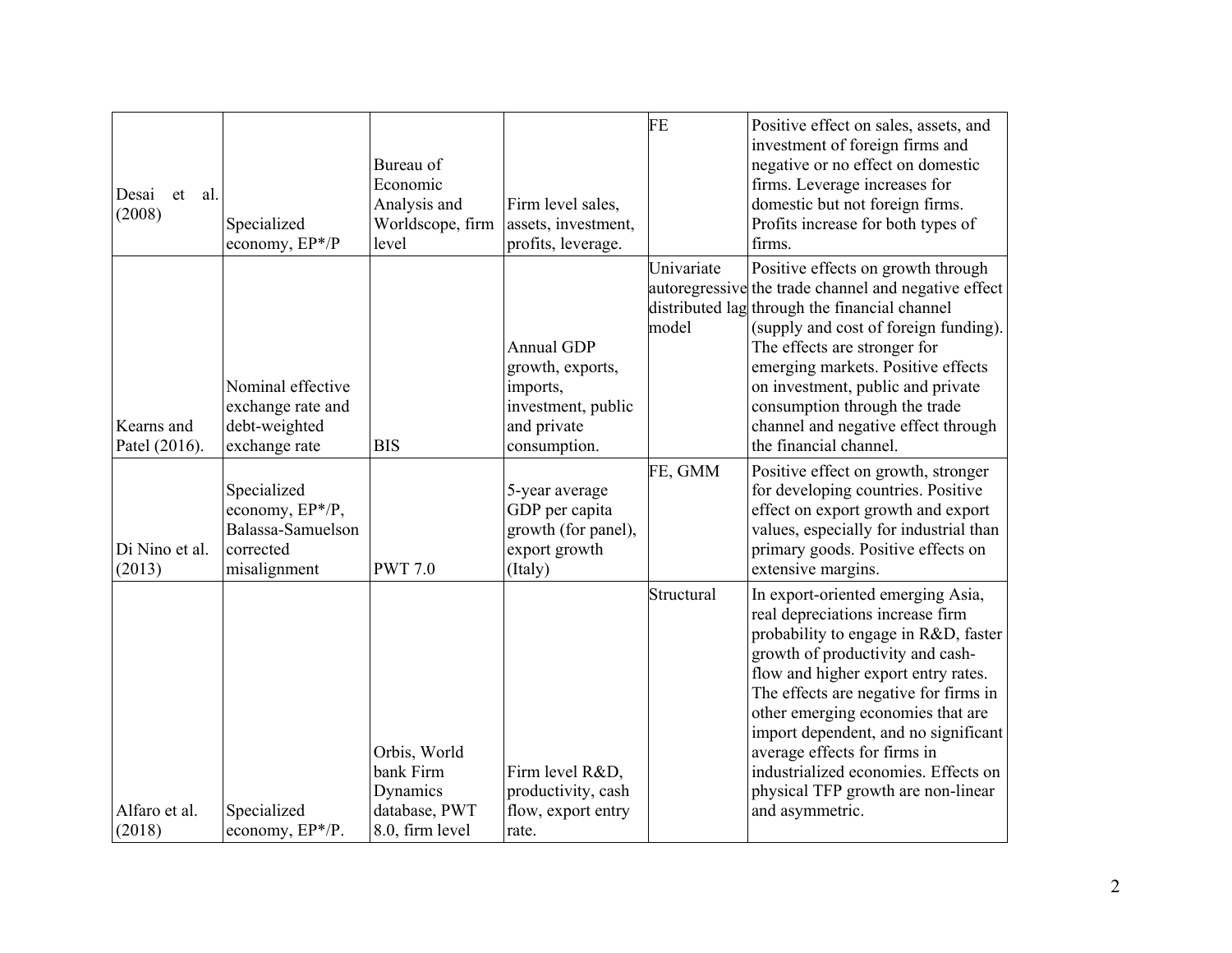| Berman et al.<br>(2012)               | Specialized<br>economy, EP*/P.                                                   | France, IFS,<br>French Customs,<br>BRN, PWT | Export volumes,<br>export unit values,<br>exporting<br>probability | FE                        | Export unit values increase,<br>especially for high productivity<br>firms. Export volumes increase, less<br>so for high productivity firms.<br>Export probability increases. |
|---------------------------------------|----------------------------------------------------------------------------------|---------------------------------------------|--------------------------------------------------------------------|---------------------------|------------------------------------------------------------------------------------------------------------------------------------------------------------------------------|
| Chatterjee et<br>al. (2013)           | Specialized<br>economy, EP*/P.                                                   | <b>Brazilian</b><br>Customs data,<br>PWT.   | Core product<br>prices, mark-ups,<br>product scope, firm<br>level. | FE                        | Increases core-product prices and<br>mark-ups, more for more productive<br>firms and firms with higher import<br>costs. Increases product scope.                             |
| Habib et al.<br>(2017)                | Specialized<br>economy, EP*/P,<br>Balassa-Samuelson<br>corrected<br>misalignment | <b>PWT 7.1</b>                              | 5-year average<br>GDP per capita<br>growth                         | IV                        | Positive effects, especially in<br>developing countries.                                                                                                                     |
| Nouira and<br>Sekkat (2012)           | Specialized<br>economy, EP*/P,<br>fundamentals<br>corrected<br>misalignment      | WB, developing<br>countries                 | Annual and 5-year<br>average GDP per<br>capita growth              | FE, GMM,<br>cointegration | No robust effect.                                                                                                                                                            |
| Libman,<br>Montecino,<br>Razmi (2019) | Specialized<br>economy, EP*/P,<br>Balassa-Samuelson<br>corrected<br>misalignment | <b>PWT 9.0</b>                              | Investment surges                                                  | Probit                    | Increases the likelihood of<br>investment surges, especially in<br>manufacturing based countries.                                                                            |
| Schroder<br>(2013)                    | Specialized<br>economy, EP*/P,<br>fundamentals<br>corrected<br>misalignment      | PWT 7.0, IMF,<br>developing<br>countries    | 5-year average<br>GDP per capita<br>growth                         | <b>GMM</b>                | Both under and overvaluations harm<br>growth.                                                                                                                                |
| Serena and<br>Sousa (2017)            | Nominal exchange<br>rate                                                         | Firm level from<br>developing<br>countries, | Firm level<br>investment.                                          | <b>FE-IV</b>              | Positive effect when debt is in<br>domestic currency but negative<br>effect when the debt is in foreign<br>currency.                                                         |
| Freund and<br>Pierola (2012)          | Specialized<br>economy, $EP^*/P$ ,                                               | PWT 6.3,<br><b>COMTRADE</b>                 | Manufacturing<br>export surges and                                 | <b>FE</b>                 | Export surges in developing (but<br>less so in developed) countries                                                                                                          |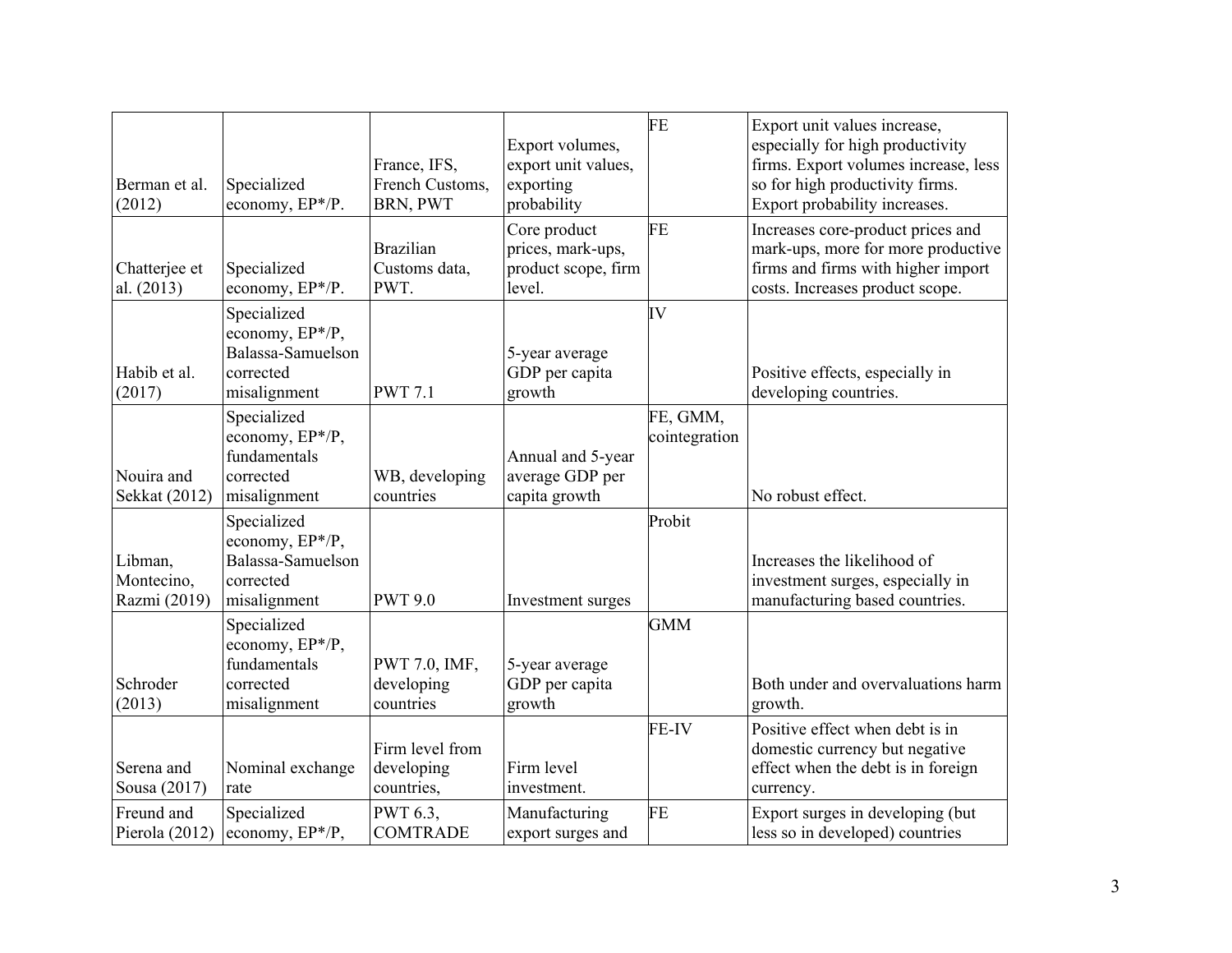|                                        | Balassa-Samuelson<br>corrected<br>misalignment                                   |                                | new export<br>products (5-year)<br>averages)          |                                  | preceded by large devaluations that<br>lead to export growth and<br>diversification. |
|----------------------------------------|----------------------------------------------------------------------------------|--------------------------------|-------------------------------------------------------|----------------------------------|--------------------------------------------------------------------------------------|
| MacDonald<br>and Viera<br>(2010)       | Specialized<br>economy, $EP^*/P$ ,<br>fundamentals<br>corrected<br>misalignment  | <b>PWT 6.2</b>                 | 5-year GDP per<br>capita growth                       | FE, RE,<br>cointegration,<br>GMM | Positive effect on growth, especially<br>for developing countries.                   |
| Levi-Yeyati<br><i>et. al.</i> $(2013)$ | Specialized<br>economy, EP*/P,<br>Balassa-Samuelson<br>corrected<br>misalignment | LYS dataset,<br><b>PWT 6.3</b> | Annual and 3-year<br>average GDP per<br>capita growth | <b>FE-IV</b>                     | <b>FX</b> intervention and undervaluation<br>positively associated with growth       |

…